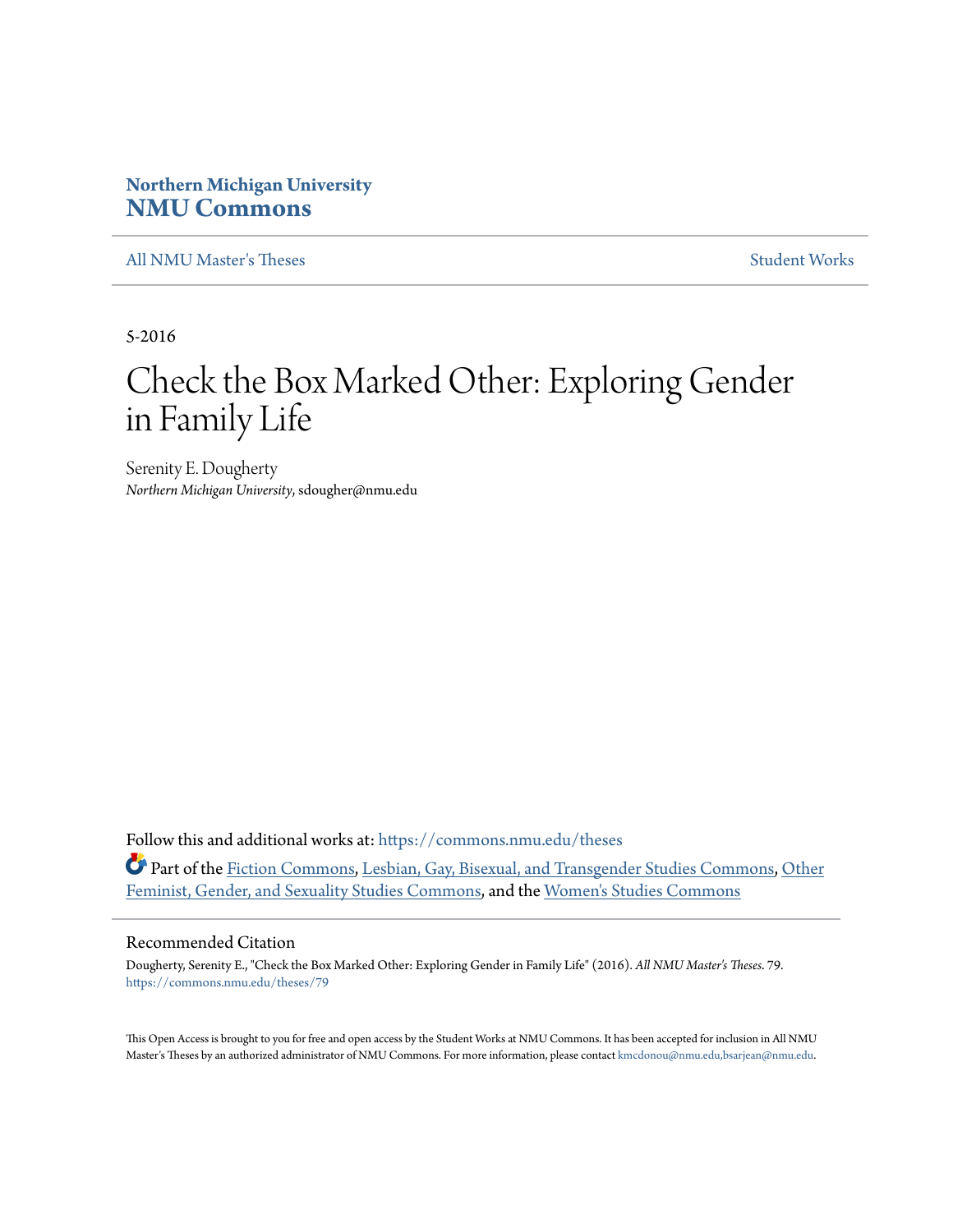# CHECK THE BOX MARKED OTHER: EXPLORING GENDER IN FAMILY LIFE

By

Serenity Dougherty

## THESIS

Submitted to Northern Michigan University In partial fulfillment of the requirements For the degree of

# MASTER OF ARTS

Office of Graduate Education and Research

May 2016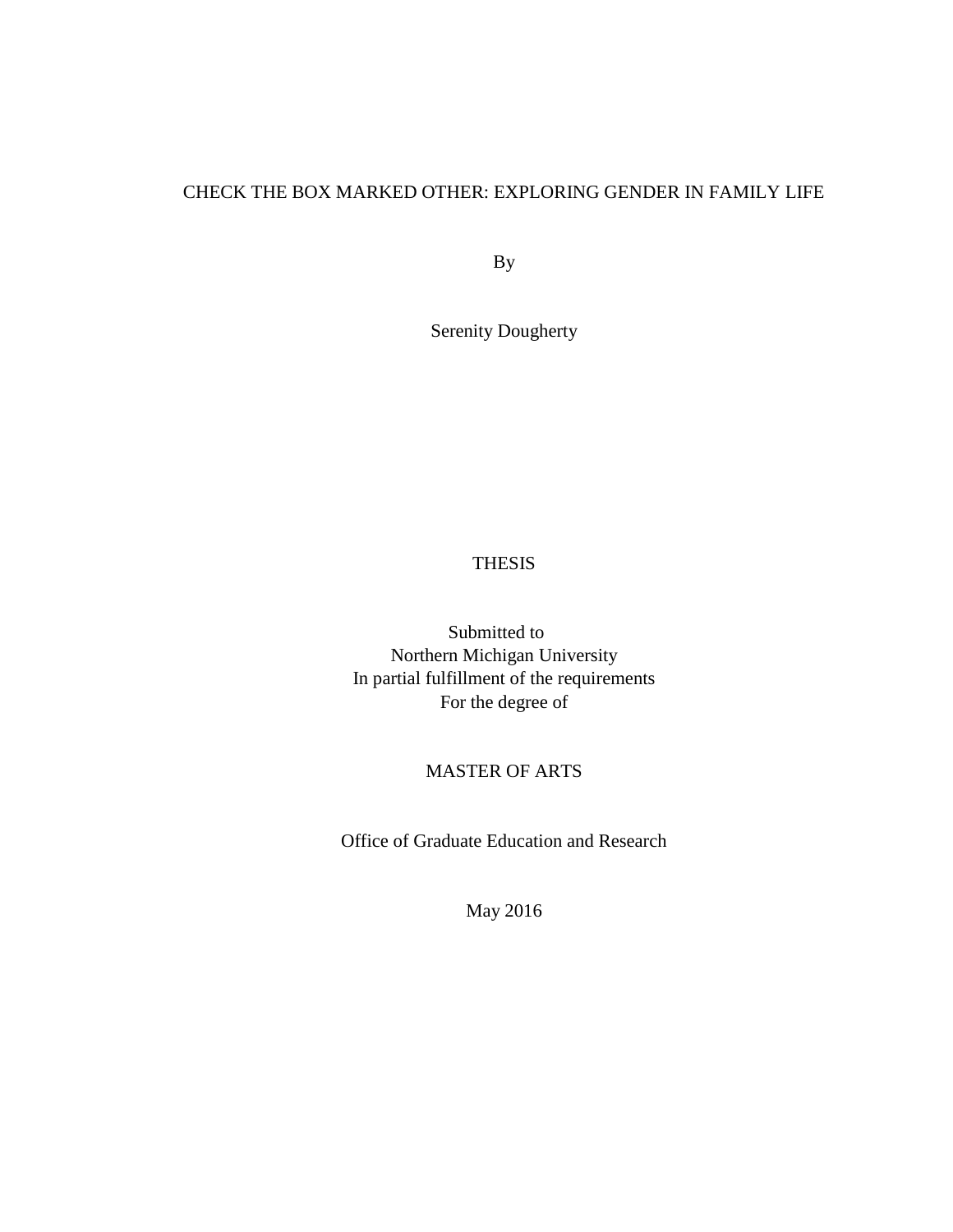## SIGNATURE APPROVAL FORM

Check the Box Marked "Other": Exploring Gender in Family Life

This thesis by Serenity Dougherty is recommended for approval by the student's Thesis Committee and Department Head in the Department of English and by the Assistant Provost of Graduate Education and Research.

\_\_\_\_\_\_\_\_\_\_\_\_\_\_\_\_\_\_\_\_\_\_\_\_\_\_\_\_\_\_\_\_\_\_\_\_\_\_\_\_\_\_\_\_\_\_\_\_\_\_\_\_\_\_\_\_\_\_

\_\_\_\_\_\_\_\_\_\_\_\_\_\_\_\_\_\_\_\_\_\_\_\_\_\_\_\_\_\_\_\_\_\_\_\_\_\_\_\_\_\_\_\_\_\_\_\_\_\_\_\_\_\_\_\_\_\_

\_\_\_\_\_\_\_\_\_\_\_\_\_\_\_\_\_\_\_\_\_\_\_\_\_\_\_\_\_\_\_\_\_\_\_\_\_\_\_\_\_\_\_\_\_\_\_\_\_\_\_\_\_\_\_\_\_\_

\_\_\_\_\_\_\_\_\_\_\_\_\_\_\_\_\_\_\_\_\_\_\_\_\_\_\_\_\_\_\_\_\_\_\_\_\_\_\_\_\_\_\_\_\_\_\_\_\_\_\_\_\_\_\_\_\_\_

**Committee Chair: Jon Billman Date** 

First Reader: Monica McFawn Date

Second Reader (if required): Date

Department Head: Dr. Lynn Domina Date

Dr. Robert J. Winn Date Interim Assistant Provost of Graduate Education and Research

\_\_\_\_\_\_\_\_\_\_\_\_\_\_\_\_\_\_\_\_\_\_\_\_\_\_\_\_\_\_\_\_\_\_\_\_\_\_\_\_\_\_\_\_\_\_\_\_\_\_\_\_\_\_\_\_\_\_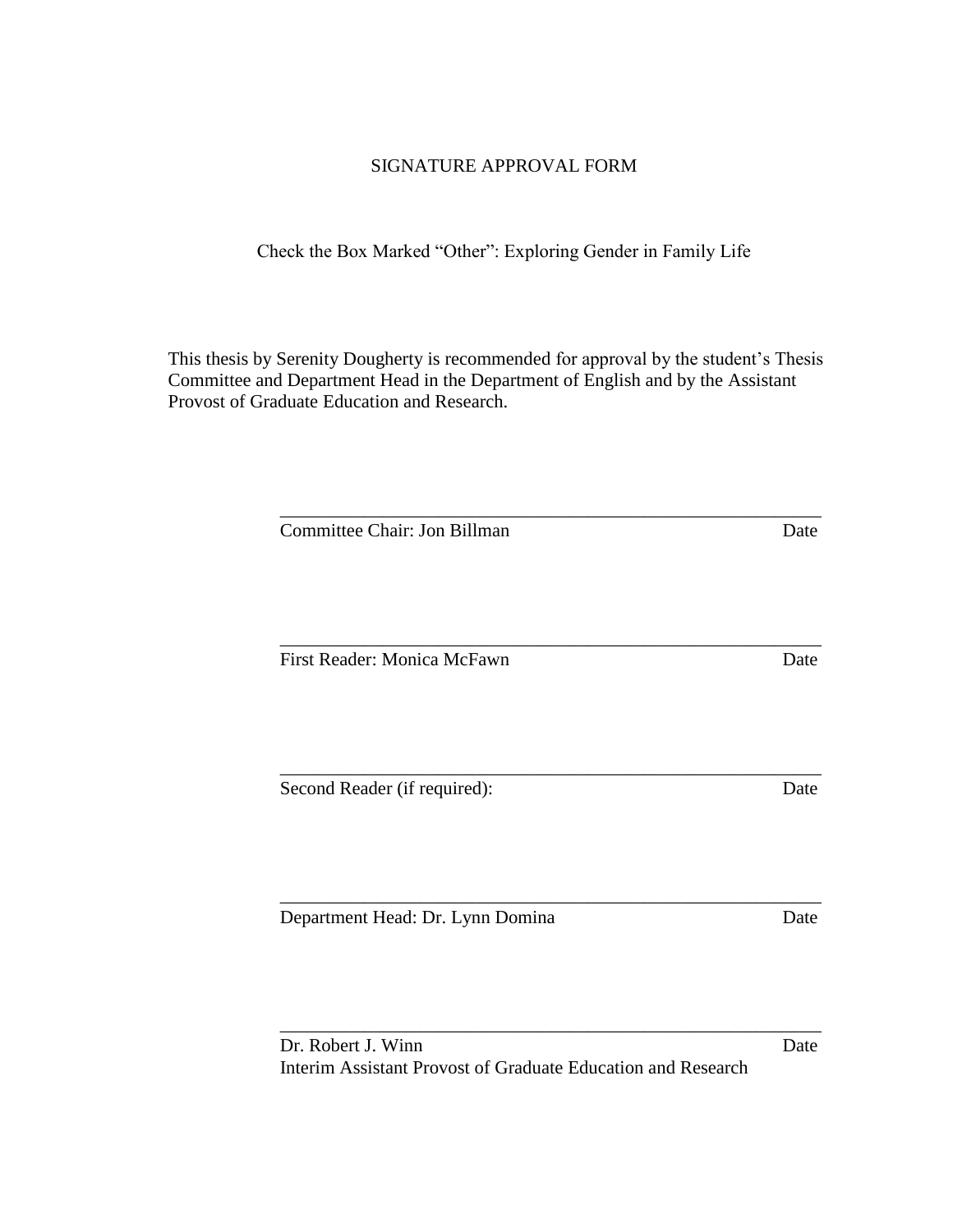## ABSTRACT

# CHECK THE BOX MARKED OTHER: EXPLORING GENDER IN FAMILY LIFE

By,

## Serenity Dougherty

The concept of a traditional family structure has been fading over the last 50 years and with this decline the notion of responsibilities being determined by gender is also losing ground, though it still has a long way to go. This short story collection works to continue to normalize the increasing variety of family structures, especially variety that has its roots in new notions of gender challenging old conventions. The stories are all set in Nebraska, an ideal landscape for exploring tradition versus modernity. Though there are major cities in NE, most of the state is composed of smaller rural communities with a heavy emphasis on agriculture and ranching. Land and livestock pass through multiple generations of the same family more often than not, and usually from father to son, not mother to daughter. The effect is a sort of timelessness, an aging farmhouse with a son bearing striking resemblance to his father, maintaining a ranch dog and driving a Chevy because that is the way he was taught and expected to behave. But modern families do exist in the area, standing out even more in a place where everyone runs into each other at some point at the only grocery store in town. Half of this collection focuses on this landscape, while the other half delves into traditional families encountering the more liberal world of Lincoln and Omaha in the southeast corner of the state.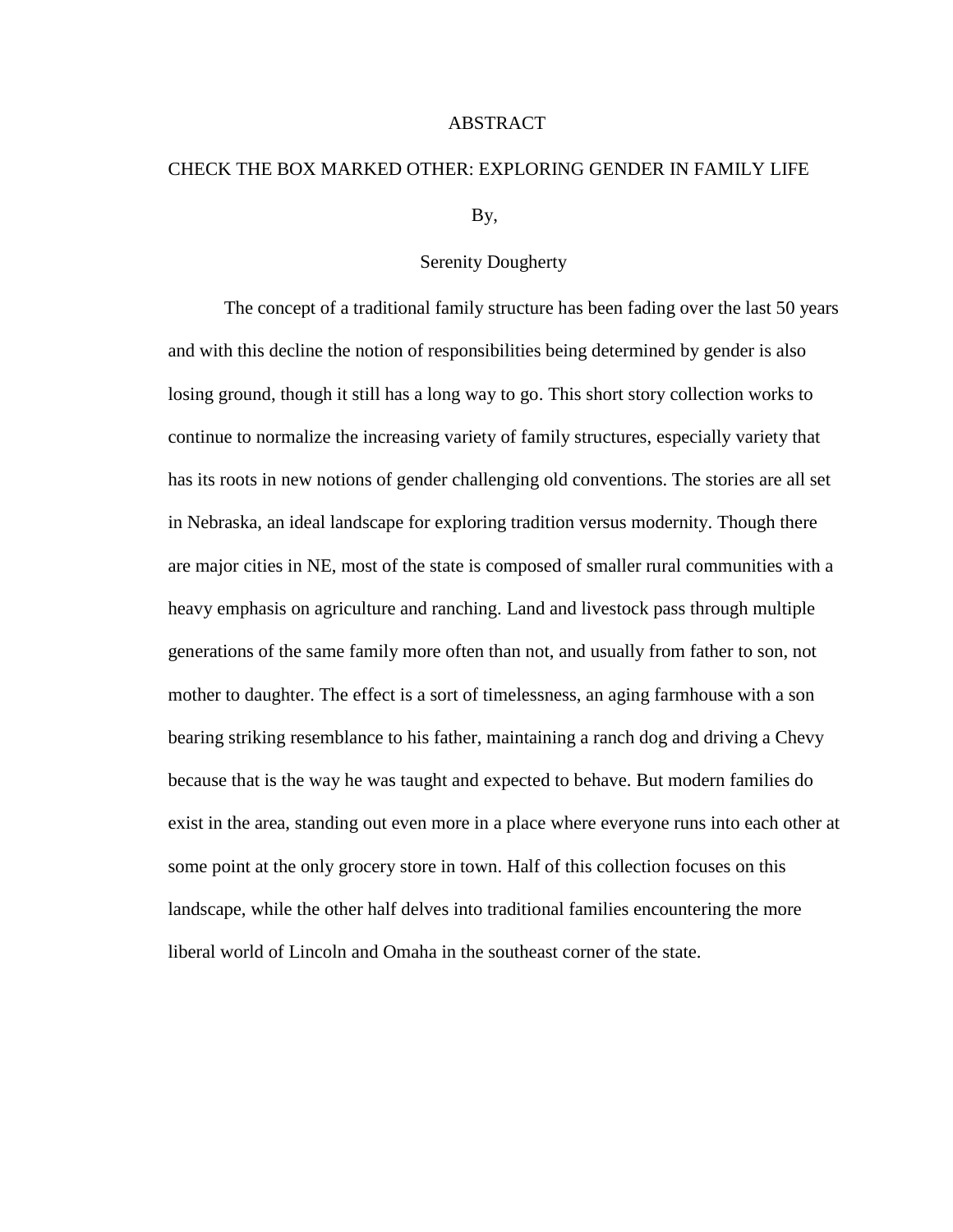Copyright by

# SERENITY DOUGHERTY

2016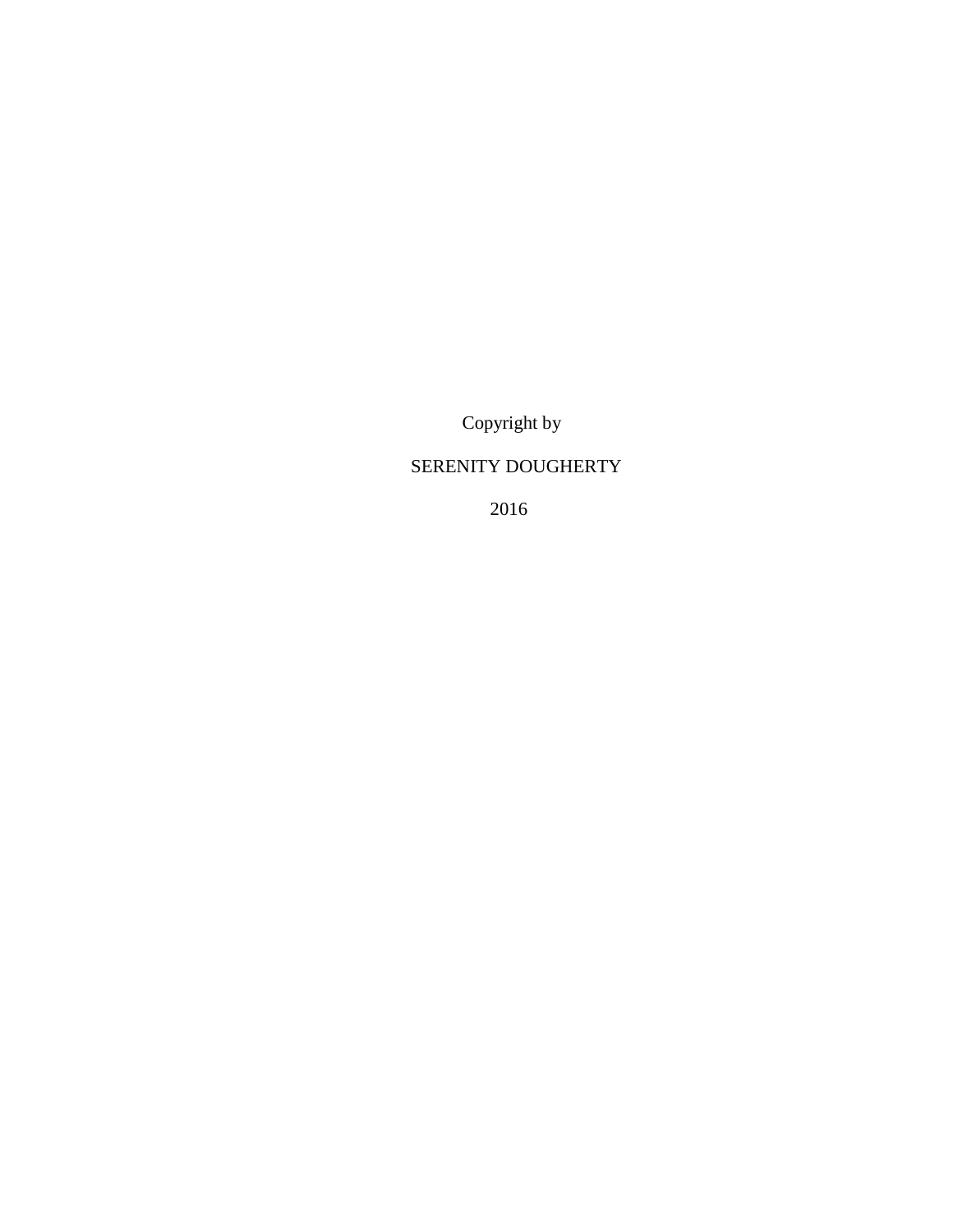# DEDICATION

I'd like to dedicate this project to my Grandmother Patricia Cook, who passed away during its creation after a long battle with Alzheimer's.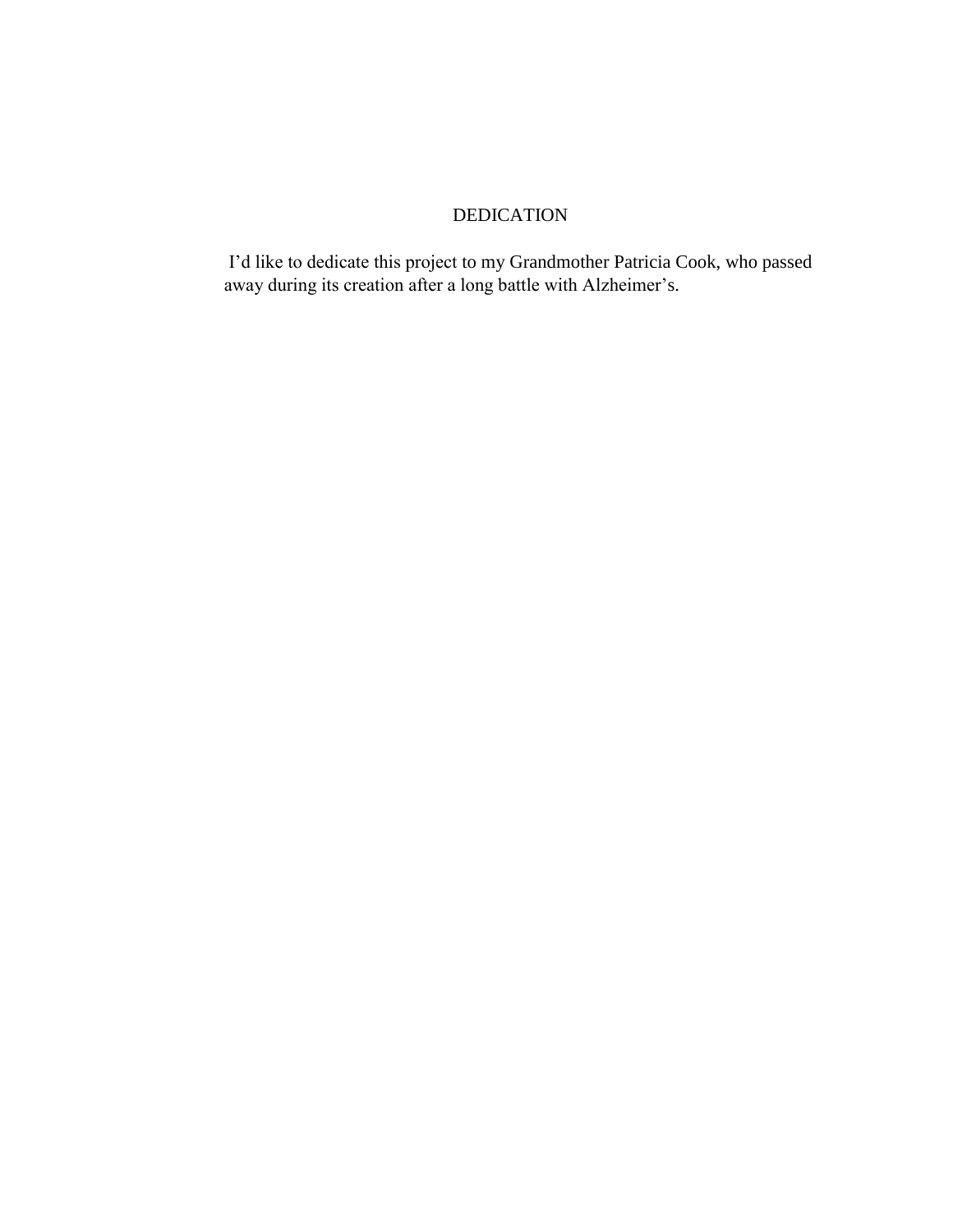## ACKNOWLEDGEMENTS

A special thank you to Professor Billman, who not only encouraged me to write a creative thesis when I had all but given up on my writing, but also agreed to dedicate his time as my thesis advisor. Also thank you Professor McFawn, for agreeing to be the reader for this project with very little warning. And finally thanks to all of the amazing and talented individuals I had the pleasure of completing my first graduate fiction workshop with. This project would not exist if it weren't for the amazing advice and encouragement all of the individuals above provided.

This thesis follows the format prescribed by the MLA Style Manual and the Department of English.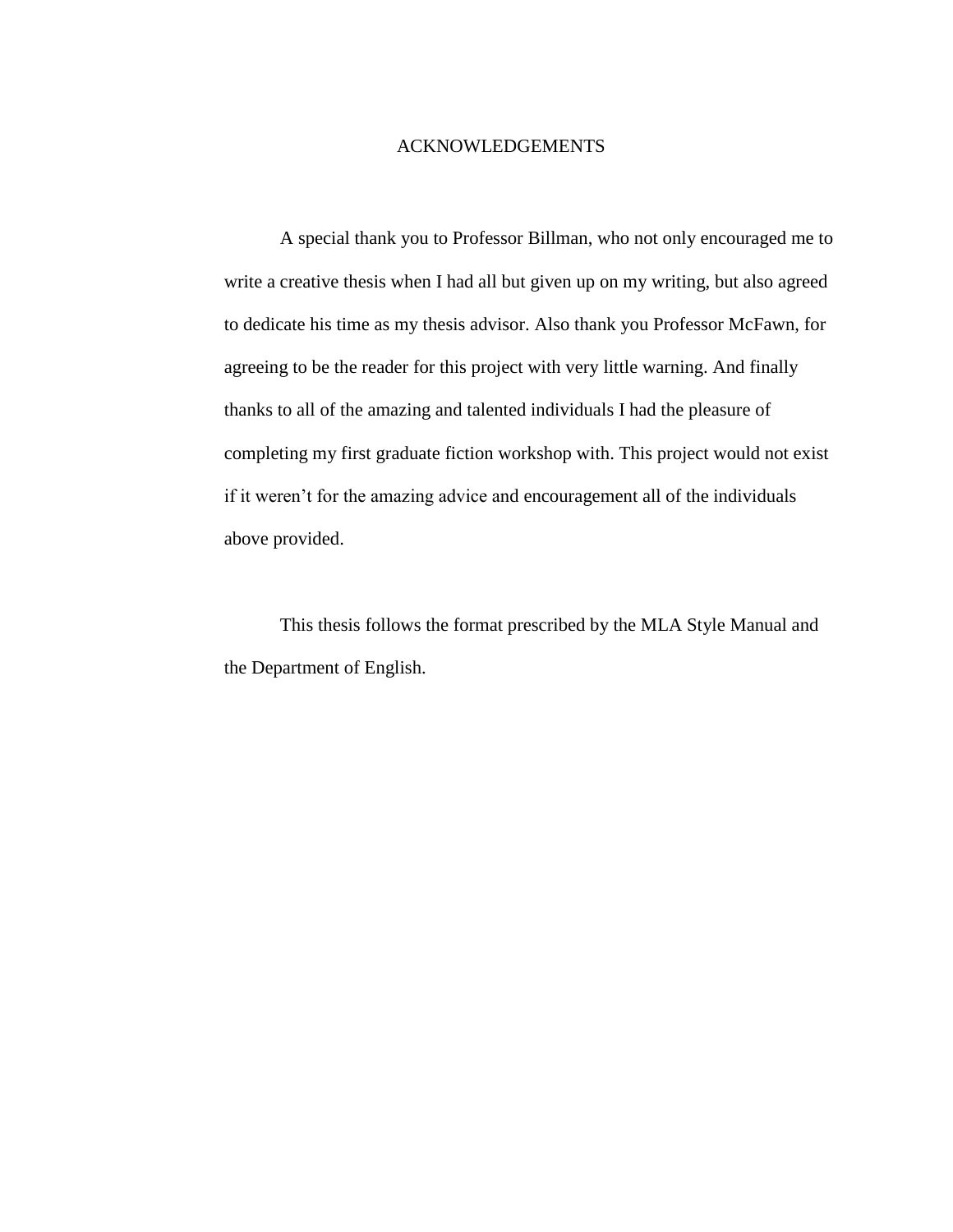# **TABLE OF CONTENTS**

# Contents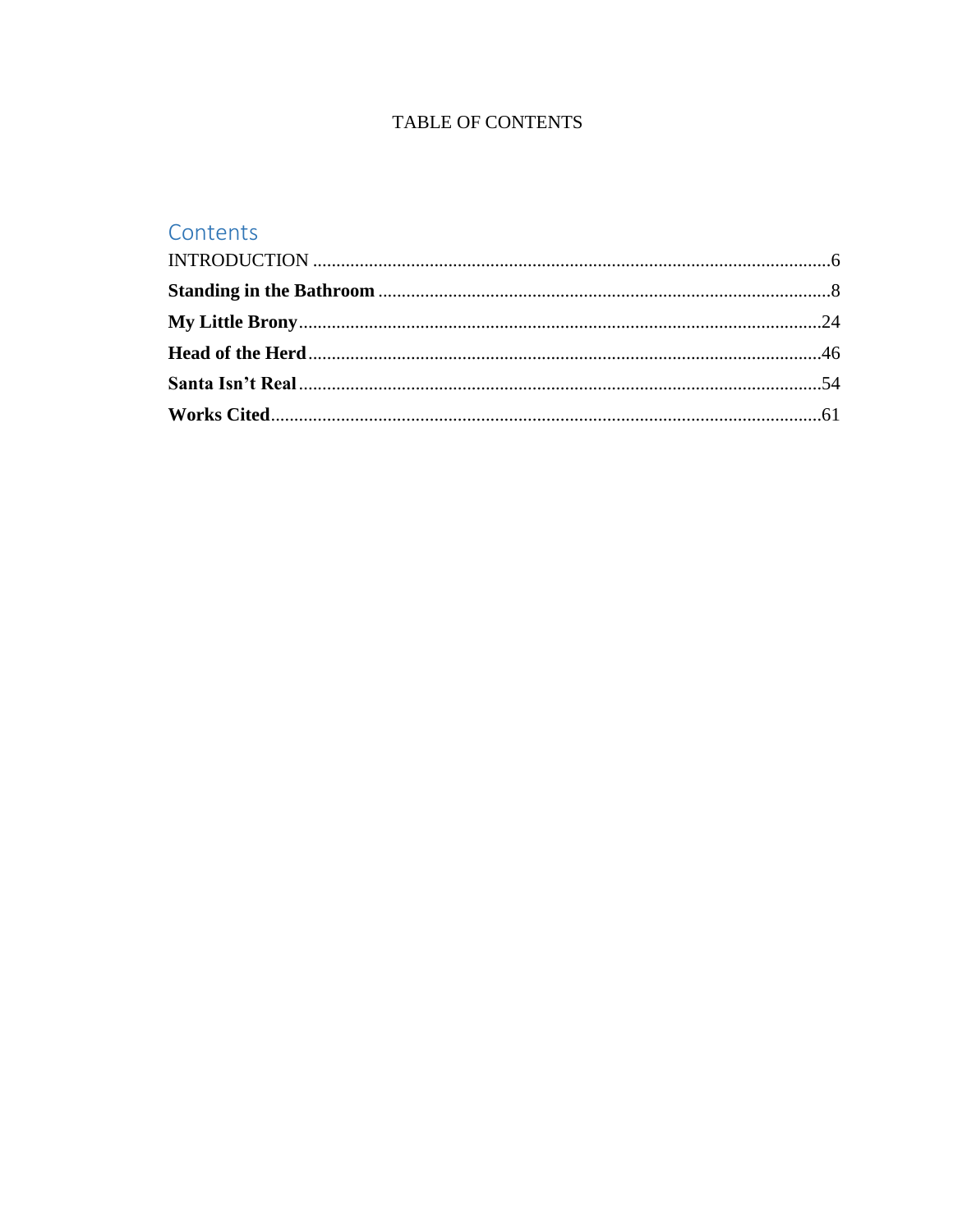#### INTRODUCTION

<span id="page-8-0"></span>The family dynamic has undergone rapid changes over the last several decades, especially in terms of gendered roles in the household. There are many factors that contribute to this change; the entrance of women into the public sphere following WWII, a higher divorce rate leading to more single-parent households, and the introduction of technology that allows parents to communicate with others in similar situations, alleviating the stigma and fear associated with non-traditional gender roles in the family that existed prior to its introduction, to name a few (Ruspini 105). The short stories present in this collection explore these dynamic changes in a landscape that seems at its surface to be so static- my home state of Nebraska. My mythology professor once made a joke about the Nebraska theme song- he said that Utopia translates best into "No Place" so that when we sing "There is no place like Nebraska" we are really asserting that we live in Utopia. It is ironic, then, that so many people couldn't even tell you where my state is located on the map, that when you see pictures of British people being asked to label the US States Nebraska often has words like "No one lives here!" scrawled across it. To the rest of the world then Nebraska is a 'no place'; people pass through but they do not see. The characters in these stories do not blend in, they cannot assimilate into a place that is not a place, they find no utopia in being the same. Ruspini's book, "Diversity in Family Life" provided an invaluable starting point for these characters to deviate from the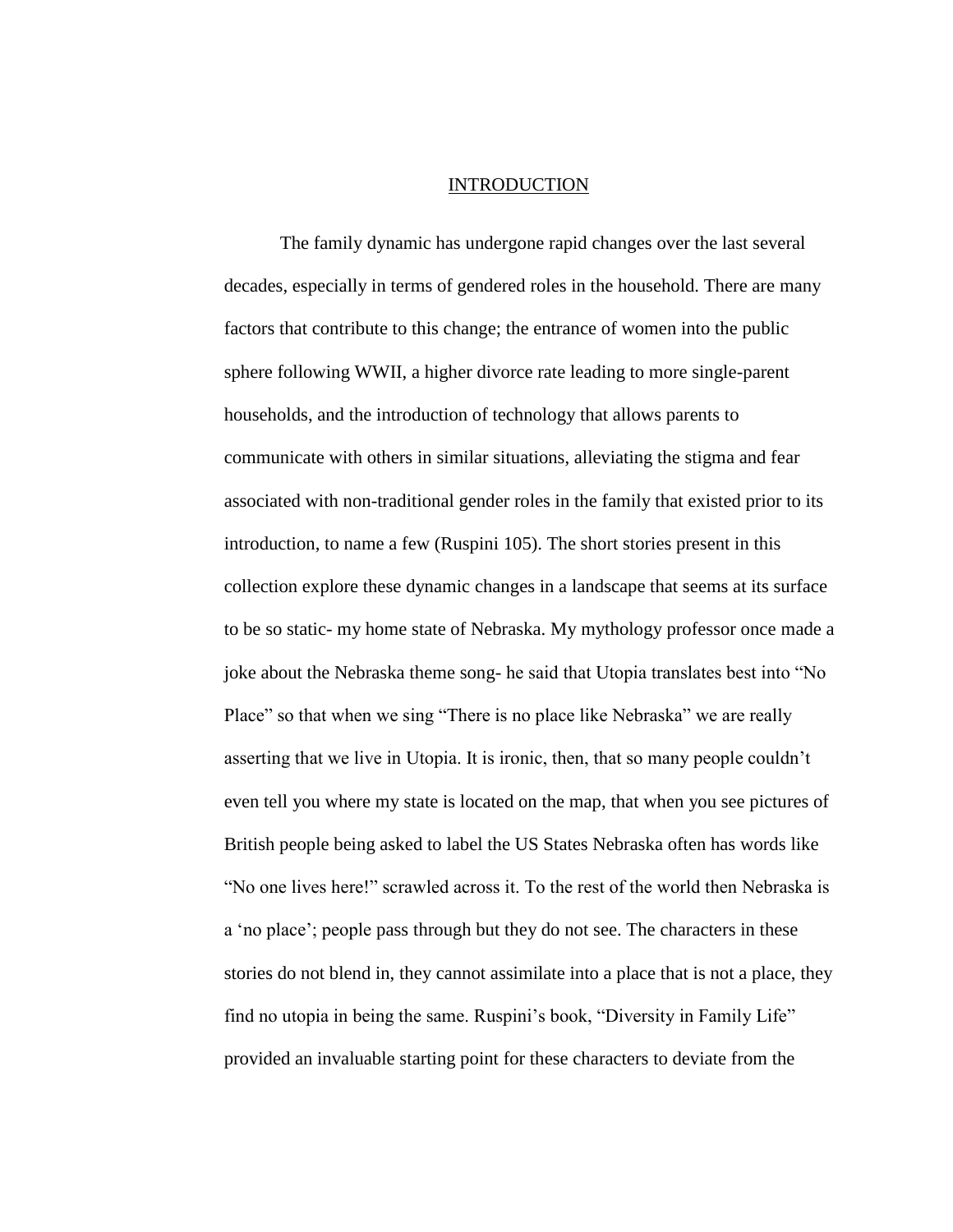standard, but it also helped to develop the intricacies and complexity involved in navigating family structure.

Reading "Where all Light Tends to Go" by David Joy and "The Boston Girl" by Anita Diament offered an original take on the way that individuals of different generations interact with each other while also dealing with the social attitudes of their own time. Meanwhile, "Rules" by Cynthia Lord was a major inspiration for focusing on characters navigating relationships with family members that are deviating from social norms, I especially appreciated the way that Lord's character wasn't embarrassed because of her brother with autism, rather she was far more concerned with the ways others judged her behavior towards him. More often than most of us would care to admit, diversity in family members is something that we can accept, but it is the things that come with it that concern us- it forces us to re-evaluate our own social attitudes and belief structures and changes the way that society perceives our relationship to them. Finally Mattilda's collection of essays by individuals who reject gender norms provided these stories with more intricate conflicts; each of the essays explores a unique way that individuals have run into barriers to acceptance and the way that society and even language itself requires them to explain themselves and their identity while simultaneously making it impossible to do so. The diversity of this reading list is the result of the enormous, even near insurmountable, gender complexity present in families. The following three stories are my attempt at examining this complexity: a girl redefining her relationship with her family long into adulthood, a boy coming out to his parents about something unexpected, and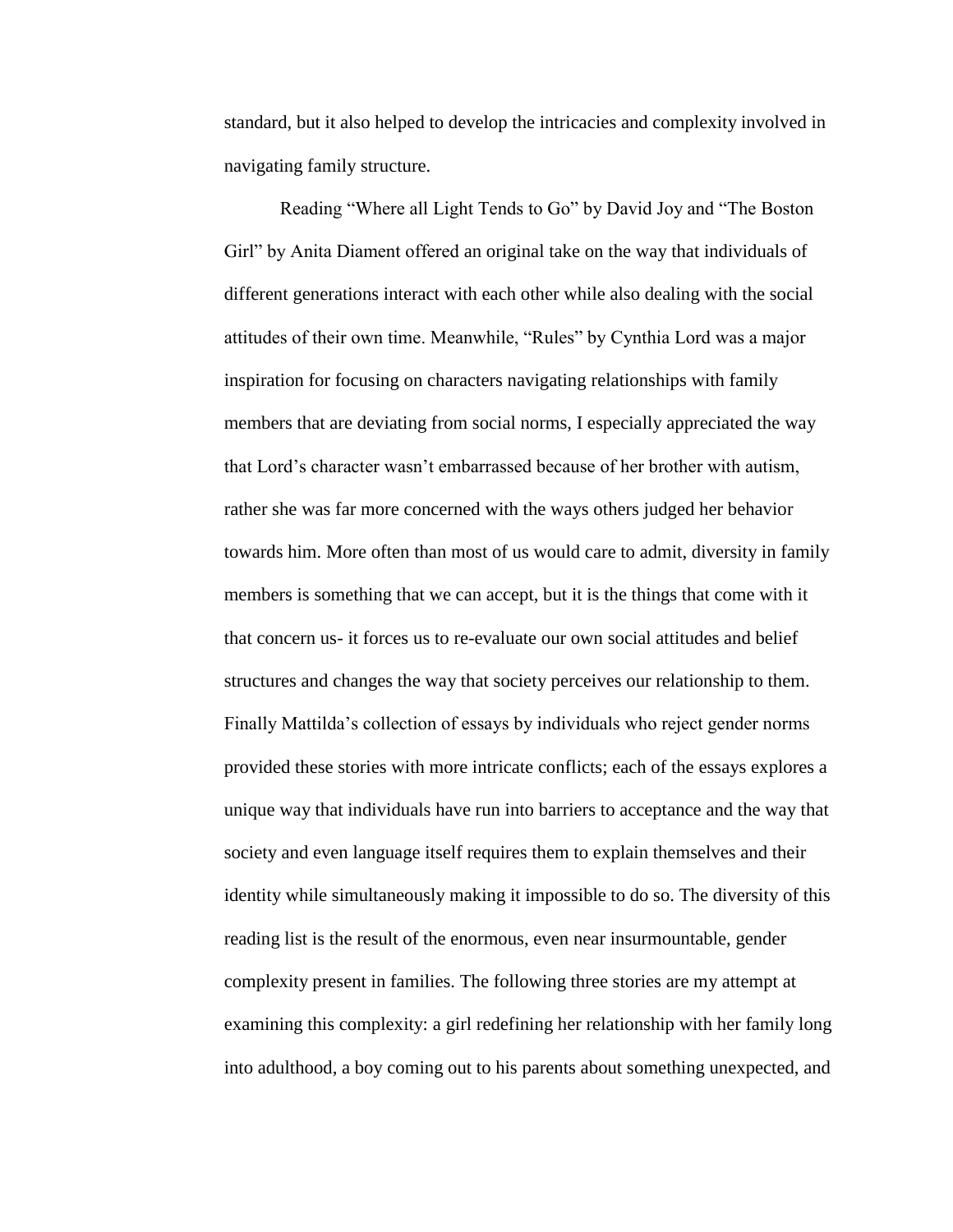<span id="page-10-0"></span>a son learning that his family does not fit the mold as well as he believed. It is an exploration of the lies society tells us, the ones it tells for us, and the lies we tell ourselves.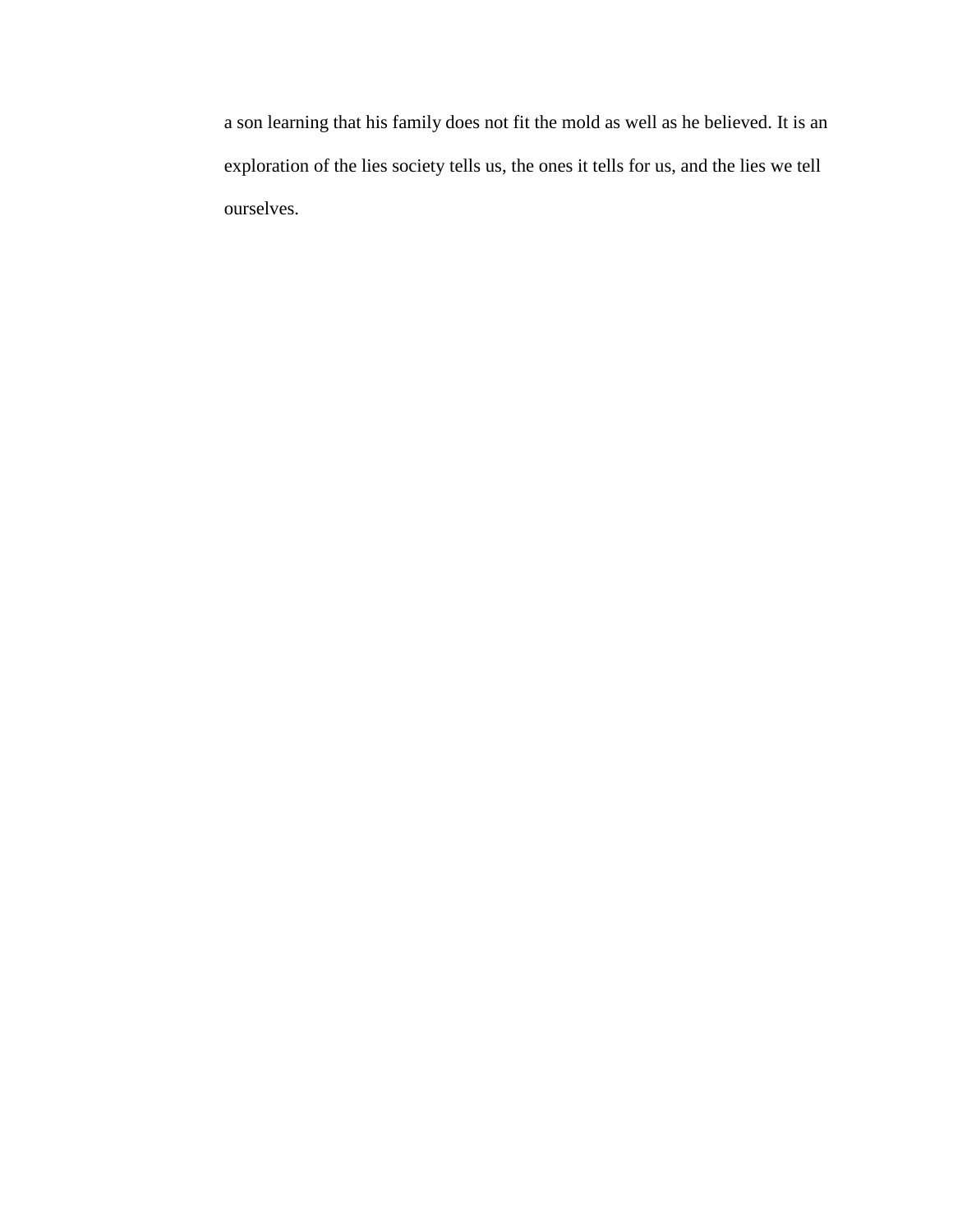#### **Standing in the Bathroom**

To find the house, you first have to locate the mailbox. The actual house isn't visible from the road, it is concealed within the trees of the shelter-belt. Up until recently I would have been able to make the turn on instinct- it was my childhood home, after all. But a few years away at college and suddenly the gravel in the road looks the same, my subconscious no longer recognizes the places it washboards, the potholes, the fallen trees or grassy ditches. Growing up I felt like things never changed around here, but distance grants perspective. Even the pig barn is gone, sold and relocated shortly after the pigs. The crops to the left and right of the house rotate, soy beans to corn and back again. But the mailbox, that never changes. It belonged to my great-great grandfather, who joined the Army Postal Service in Britain during WWI and then immigrated to the states where he was postmaster of a fairly high level post office. When he retired the mail box was a gift from his employees. It is a hideous shade of green, popular at the time it was designed, especially for painting hospitals and schools. A bronze eagle face decorates the front with hinged jaws that open to reveal the inside of the box, its eyes set at a fierce angle. When the farm belonged to my grandfather he used to joke that it was more likely to scare the postmen away than encourage them to open its mouth to deliver the mail.

I squint against the sun glaring off the beak and look for the driveway. The talon clutching a little American flag is up, indicating that no one has grabbed the mail today. I stop and hop out to retrieve it, thumbing through the letters to my father and older brothers, the only inhabitants of the house. My mother is buried out back next to my grandparents and great-grandparents. I've always thought it was morbid to bury bodies in your backyard, but it was a more common practice in early rural Nebraska, and I suppose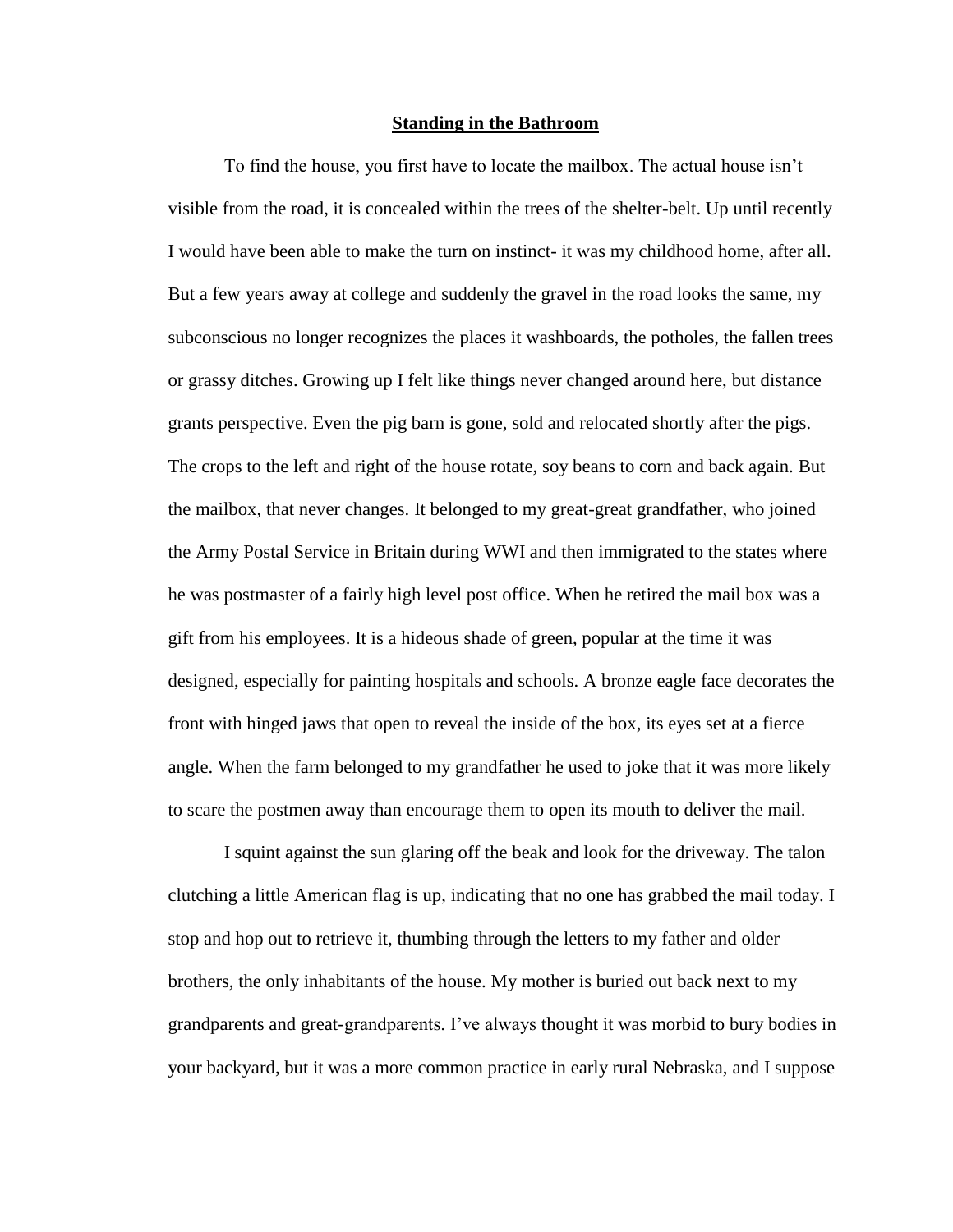my dad wants to be buried with his ancestors and my mom died before she had even considered that she might want a say in the matter. That's how I imagine it, anyway. She died during childbirth, so I never knew her. Not even 30 years old, and buried in the backyard of a farmhouse. Advanced directives and burial wishes are for those old enough to recognize death as an approaching reality, not women with children still learning to tie their shoes.

I walk through the unlocked front door. Only the paranoid and those with things to hide lock their doors in the country, as my father likes to say. No one is home, which I expected. As long as it is light out there is farm work to be done. The only one to greet me at the door is Baxter, an ancient border collie. He used to work dusk to dawn as well, herding livestock and chasing squirrels. He's been replaced by a more energetic model, very creatively also named Baxter, though they refer to him as Young Baxter, at least until Old Baxter gives up the ghost. I mentally assess Old Baxter, checking his teeth, feeling his fur, looking in his ears. Dogs aren't really my specialty, I am in school to work with larger animals as a Veterinarian, but I've had to take a couple general courses that included dogs in the curriculum. Old Baxter is fine as far as I can tell, elderly but healthy. He wags his tail enthusiastically as I check him, but the effort wears him out fast and he plops next to the fire place and pants loudly.

The house smells like perpetual Bachelorhood. I stopped bringing laundry home almost immediately after I started my freshman year, I was tired of wearing clothes that smelled like stale cigar and rotting food back to campus. I feel retroactively selfconscious about how I must have smelled in high school, though there is a strong possibility that my presence in the house balanced the disgusting with perfume and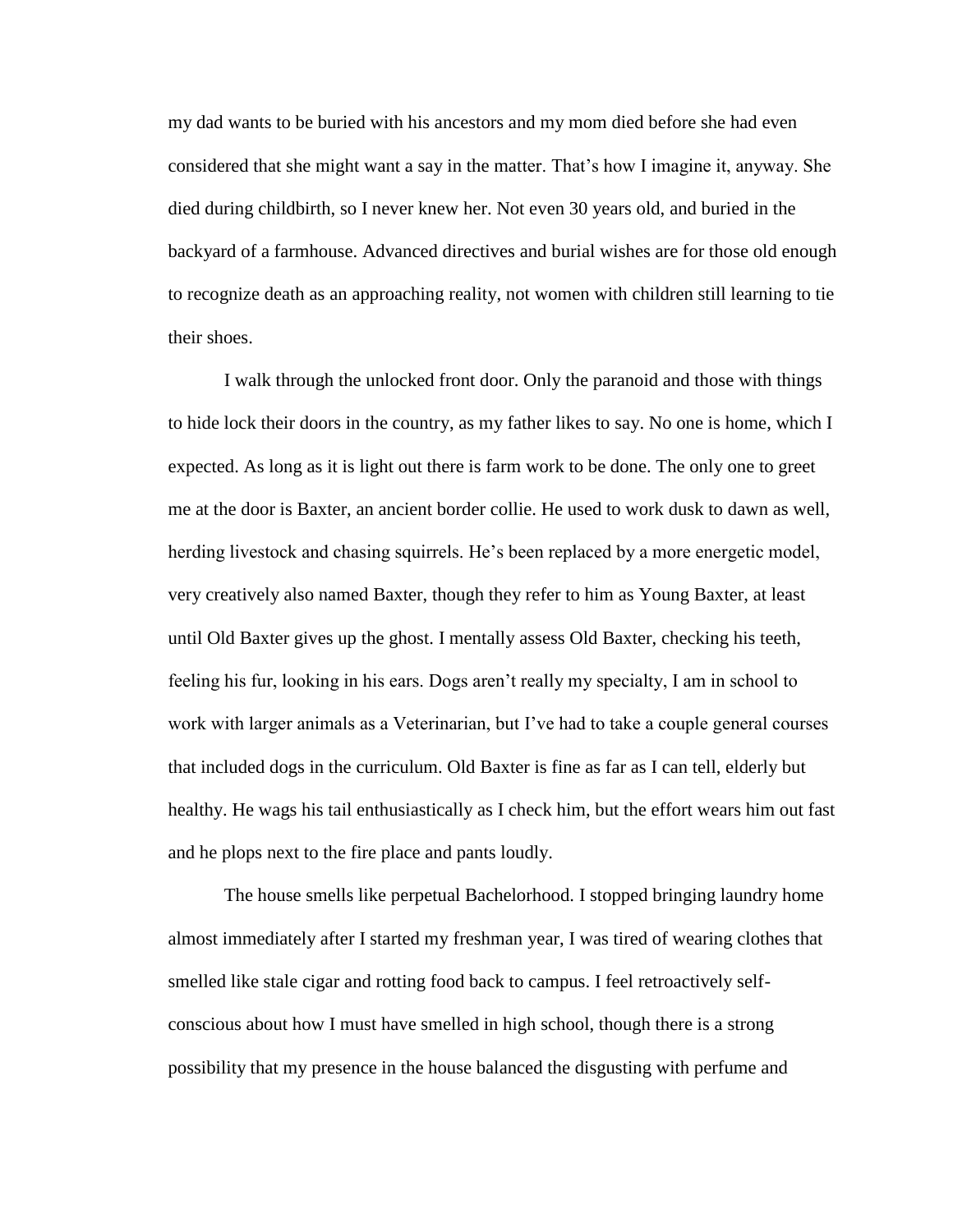hairspray. I've learned over the years to line my suitcase with a plastic trash bag before packing my clothes and then tying it shut each time I get something out to wear while I'm here, otherwise the whole pile will smell before I even put it on. The boys never smell like the house, they absorb the odors of their work; fresh cut grass, fertile soil, and diesel. I step gingerly over the pile of worn muddy work boots and head upstairs to my old room.

My bedroom remains intact, sporting evidence of my evolution since senior year of high school. The walls are decorated with posters of bands I can no longer admit I listened to, pictures of my friends and I wearing the horrific neon clothing of the nineties, and a painting of a girl crumpled in a field of wheat, her black hair hanging over her arms as she hugs her knees. I painted it in the mandatory art class sophomore year, and though it turned out really great I haven't picked up a brush since. A book shelf packed with paperback romance novels collecting dust sits next to my bed; I drop my suitcase next to it and grunt as I stretch my arm behind it to plug in my phone charger. I should take a nap or work on homework, but my bedding is damp from the crack in the dryer vent that runs through the unfinished ceiling so I throw them in the wash and decide to visit Mrs. Webster.

The Websters have lived about half a mile east of my family's farm since the early 1920s. Mr. Webster inherited the farm from his father in 1955, the rumor is that his dad shot himself in the old outhouse behind the south barn after a long struggle with PTSD from his time in the army. Mrs. Webster has been the only remaining occupant for the decade and a half, her youngest daughter flew the nest only a year after I was born and Mr. Webster died from blunt force trauma resulting from grain engulfment when I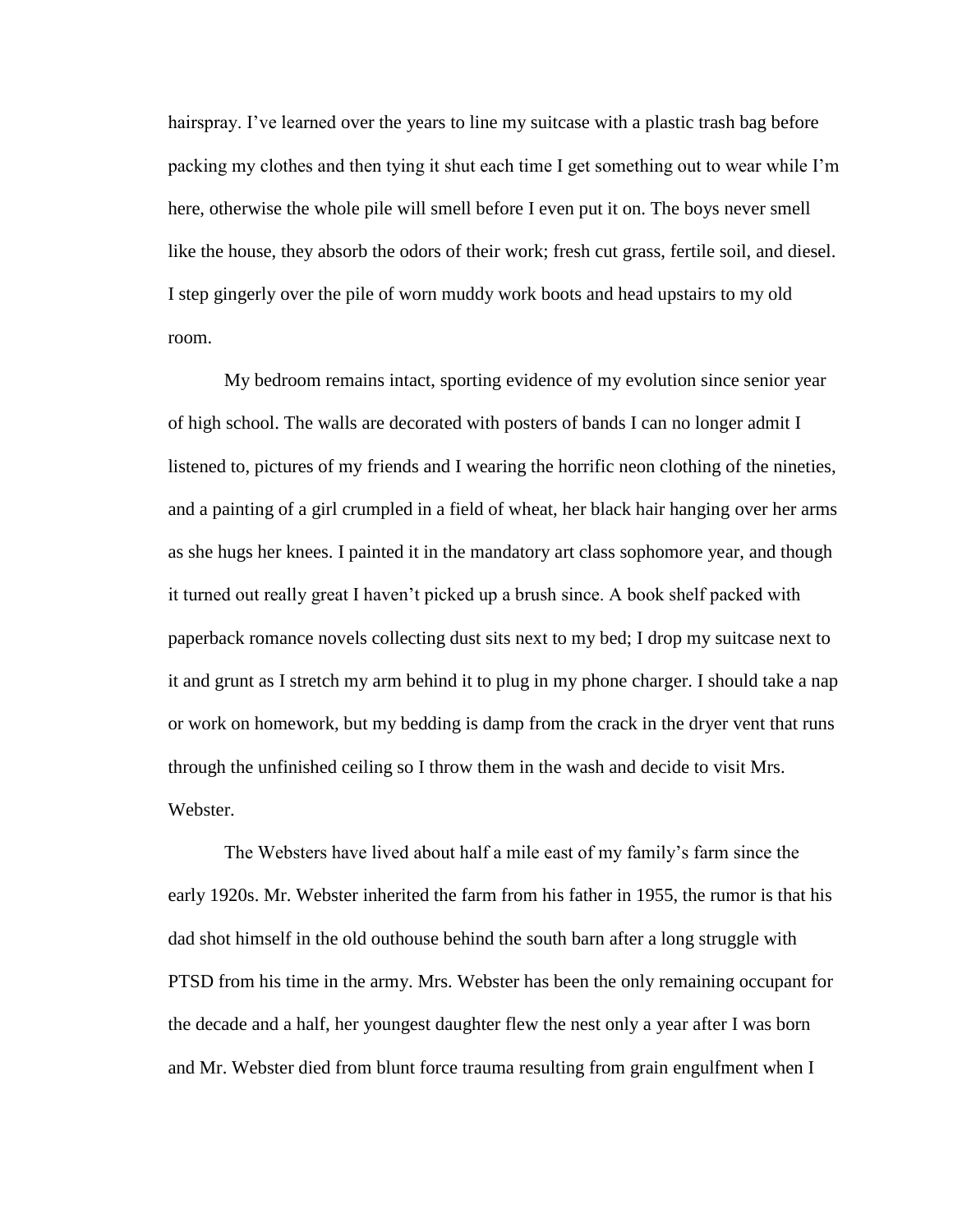was 13. My father was with him at the time, walking down the wheat in the grain elevator to remove the grains that were stuck to the interior of the silo after a rust spot on the roof let in too much moisture. Grain engulfment or entrapment happens on small farms, but I remember the farmers talking safety and rescue techniques over coffee at the diner claiming that people are safe as long as they keep calm and seek out an air pocket. Unfortunately for Mr. Webster an air pocket would not have saved him, the force of the grain rushing down killed him almost instantly. Mrs. Webster used to tell me that was the small farmer mentality talking; they'd all been through so many dangerous situations that they began to imagine themselves indestructible. My father started sending me over to visit her after school to help her manage her loneliness and in return she coached me through some of the more awkward moments of teenage girl puberty. I make an effort to visit every time I am home, save holidays when she is occupied with the return of her daughters and grandkids. Last summer we all celebrated her 80<sup>th</sup> birthday with a massive party at the Knights of Columbus Hall, she worked as the public high school secretary for many years, and it seemed like the whole town came out to see her. But most of the time she sits alone, watching Fox News and chain smoking, her only sister within driving distance now confined to a nursing home and everyone else too busy making the most of their youth to call.

I walk along the narrow dirt road that serves as a way for trucks and tractors to get between fields and irrigation systems without running over the crops; it is slow going, there are mud puddles and soft spots to be avoided, so I stare at my feet as I make progress. It would be crazy to try and navigate the road with my tiny Ford Fiesta and I didn't really feel like playing the trial and error game looking for the pickup keys in the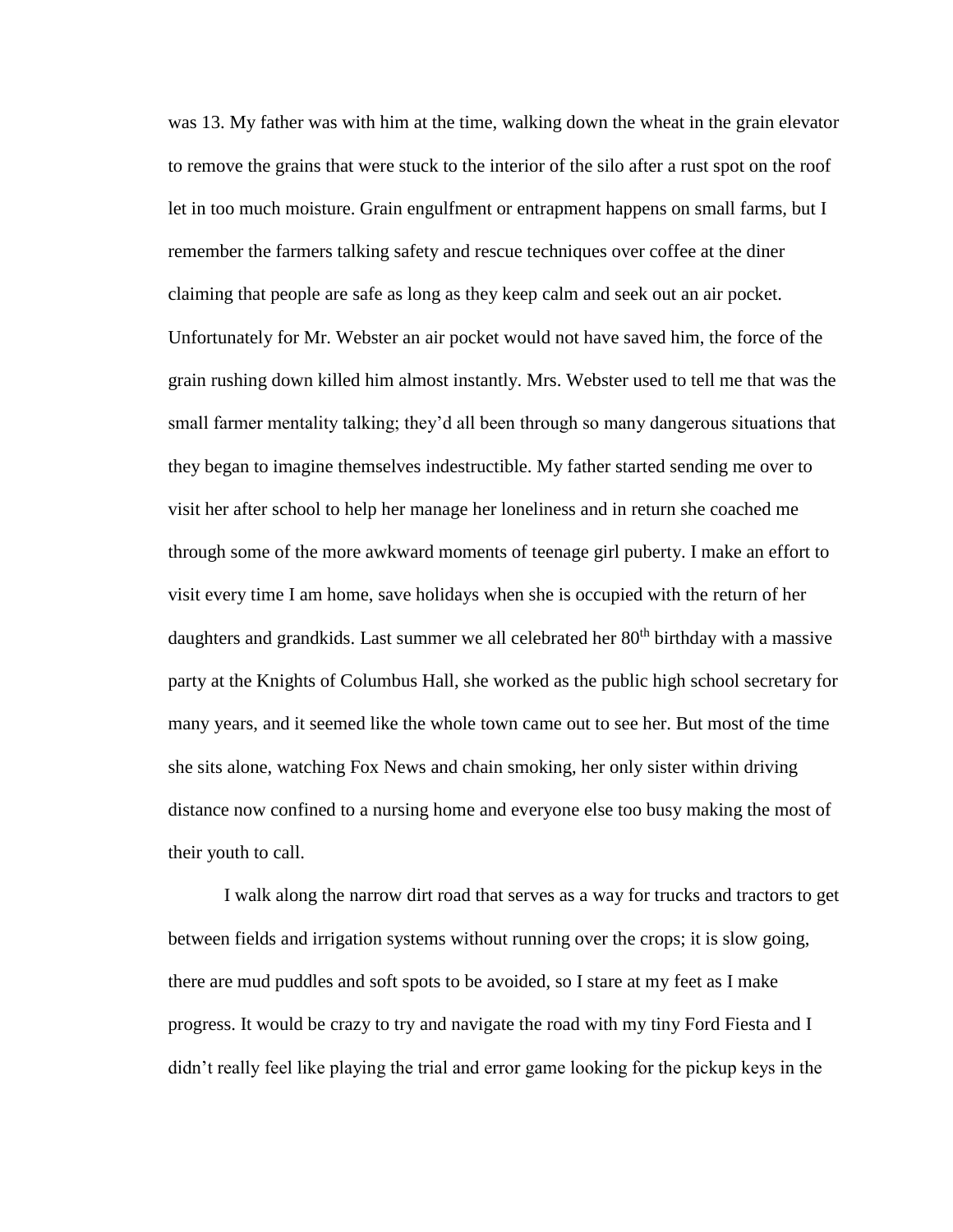box of keys for vehicles and houses that have passed from my family's possession ages ago, so I am on foot. Lightning flashes in my peripheral, I instinctually count under my breath; one Mississippi, two Mississippi…but no thunder follows. The storm is over 15 miles away, but visible on the open Nebraska horizon. I consider turning back to grab a raincoat, but Mrs. Webster might need help securing her small collection of livestock before the storm hits. Sure enough, I see her chasing chickens into the coop, shockingly spry for a woman of 80. I break into a jog to help.

"Oh, Annie. Your papa told me you were driving up this weekend, great to see you darling!" She straightens and waves while the chickens take advantage of the distraction to scatter back across the yard.

"Are the horses in yet? How about the goats, are they in the north pasture or still behind the machine shed?" I scoop up a hen that got her claw stuck in the chicken wire in a misguided escape attempt. Mrs. Webster is shaking her head.

"All business as usual aren't you? How far out is that storm do you think?" She plucks a feather off her cheek and holds it up to the wind. "I sold the horses and the goats are already in the barn."

"You sold the horses? When?"

"Oh about a week or so ago. I am too old to ride them and the young man I found to break the yearlings finally found himself a girl and moved to be closer to her. We can catch up inside, how far is that storm out?" The last chicken seems to be moving at a much more leisurely pace than the others, but finally they are all in and she latches the door.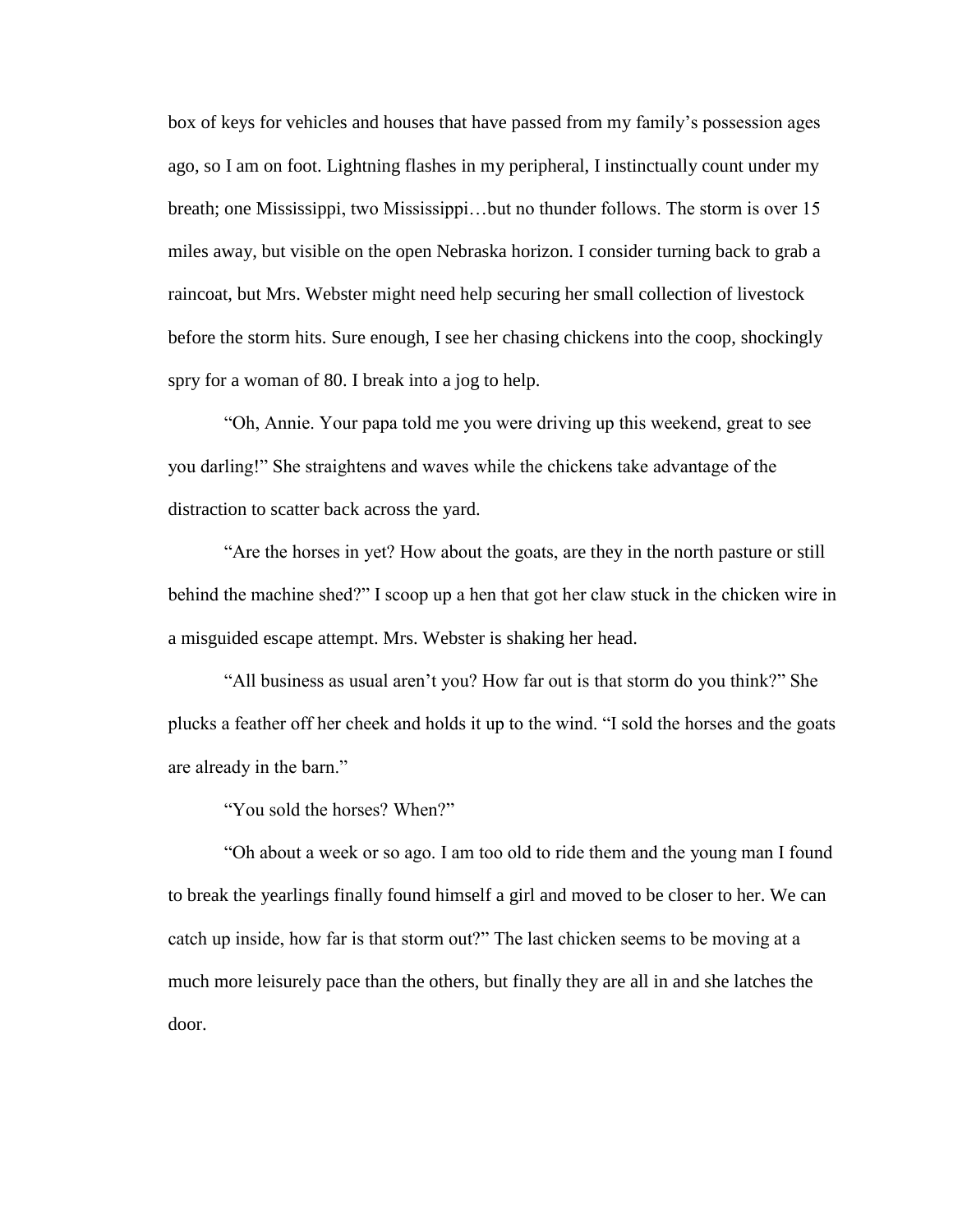"I don't know, it was over 15 miles away before but I'm not sure by how much or how fast it's moving. We could check the weather channel, I left my phone charging at home so I can't look it up right now."

"Well we can't go in just yet. I turned my horses into a new little project." She waves her hand and I follow her towards the pastures that used to hold cattle, but now just provide hay to feed the goats through the winter. "There, just pull those stakes out of the tarp, that's a good girl."

Under the tarp is a stack of wood, paint buckets and brushes, and in the center a brand new .308 Weatherby Vanguard. I try to make sense of the pile, but I can't imagine what exactly Mrs. Webster is planning to do with this stuff. Then I recognize the hazard of leaving a gun lying in the yard and worry she might be getting senile. I turn to lecture her, but she waves me away before I have a chance to open my mouth.

"Now don't get your drawers in a bunch, I knew you would head over here and your dad gave me an ETA this morning. I thought the tarp would be enough to hide it all, but I don't think it will be sufficient protection in the rain. Help me move it in the shed and then we'll put the gun in the safe." She grabs a couple of paint buckets as thunder finally rumbles in the distance. I follow her lead in silence, patiently awaiting an explanation.

We make it to the house just as it is starting to sprinkle. I hold the door for Mrs. Webster's old tomcat Henry, who pauses to stretch in the doorway, while raindrops roll off the end of my bangs and into my eyes. He stops to watch me as I come in behind him, his eyes wondering why I stood outside in that wet for so long. I move him aside with my boot and head through the mudroom to the kitchen. Mrs. Webster has already poured me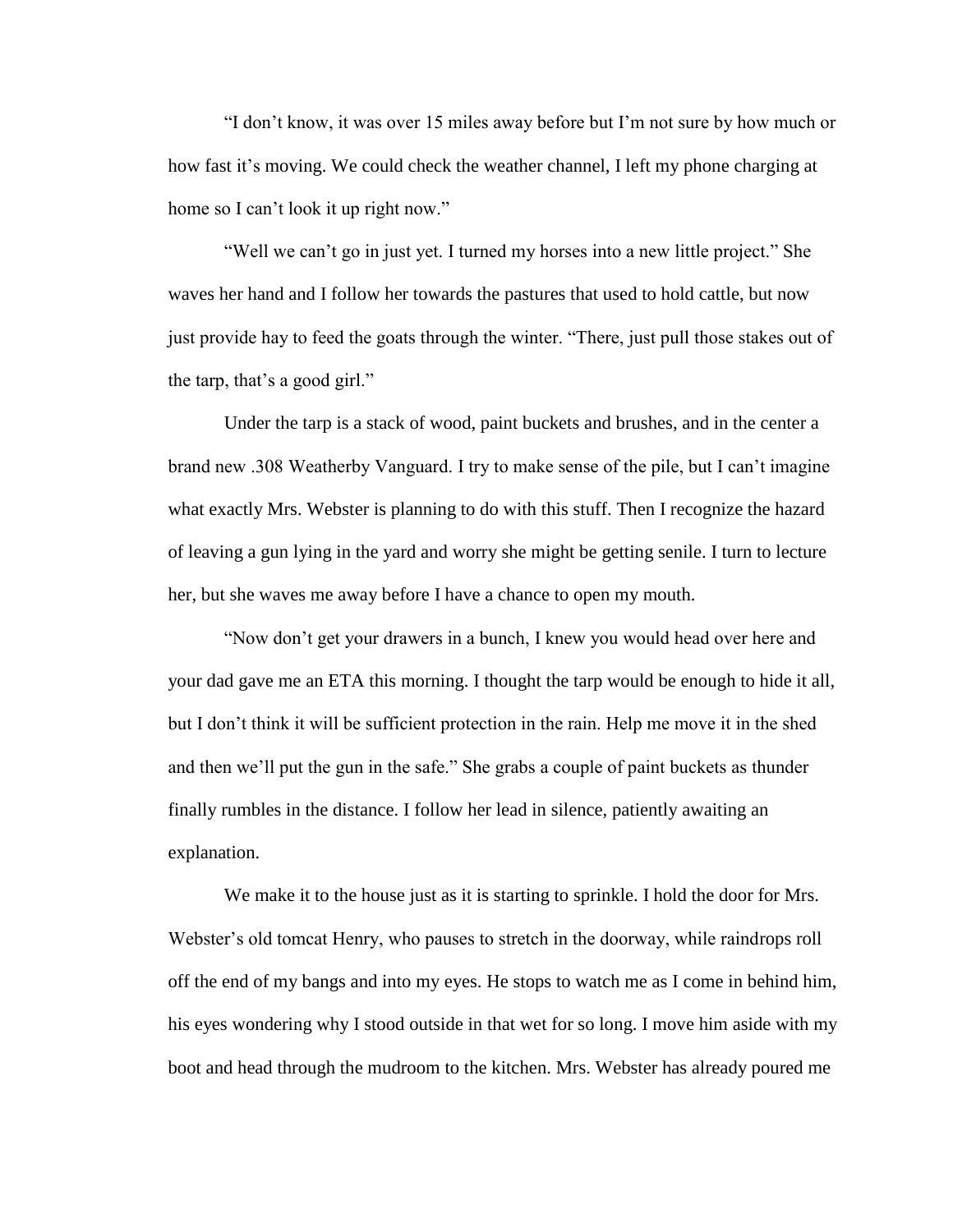a cup of coffee from the old green thermos she keeps by the sink and passes it to me as she grabs the milk from the fridge for Henry. The kitchen is an experiment in eras- the tile is distinctly from the 70s, goldenrod circles and squares stretch across the floor. The oven is older, a gas stove with the multiple drawers and doors setup of the 60s. The wallpaper is harder to determine, but the way it peels and flakes makes it seem ancient. Yellow roses with Fleur-De-Lis symbols instead of leaves are interrupted by spots of exposed drywall. Standing in hard contrast to all of this is the shiny stainless steel twodoor refrigerator with a digital display and an ice maker. If you didn't know what you were looking for, the rest of it could be mistaken as all belonging to the same time period, but the fridge shatters any illusion of cohesiveness and highlights that this is a kitchen that has grown and changed with the people occupying it.

"Did you want to stand in here all night?" Mrs. Webster's voice cuts through my reflection on aging homes and I join her in the living room. She lights a Virginia Slim and speaks between drags. "So, how is school going?"

"Fine, nothing new." A lie, but necessary if I am going to make it to the topic of the gun. "What is that pile of stuff for? Are you building a gun rest?"

"Oh no. You are building a tree stand. Someone dumped an old plastic port-opotty in the ditch and I thought to myself 'I could probably do something with this' and then I saw a picture of one being used as a tree stand with a wood base and here we are." She beams at her cleverness and digs for her remote in the side pocket of her recliner. The weather channel is on a commercial break, an unhappy soccer mom shields herself from the rain with her hand while the woman next to her is wearing a poncho, obviously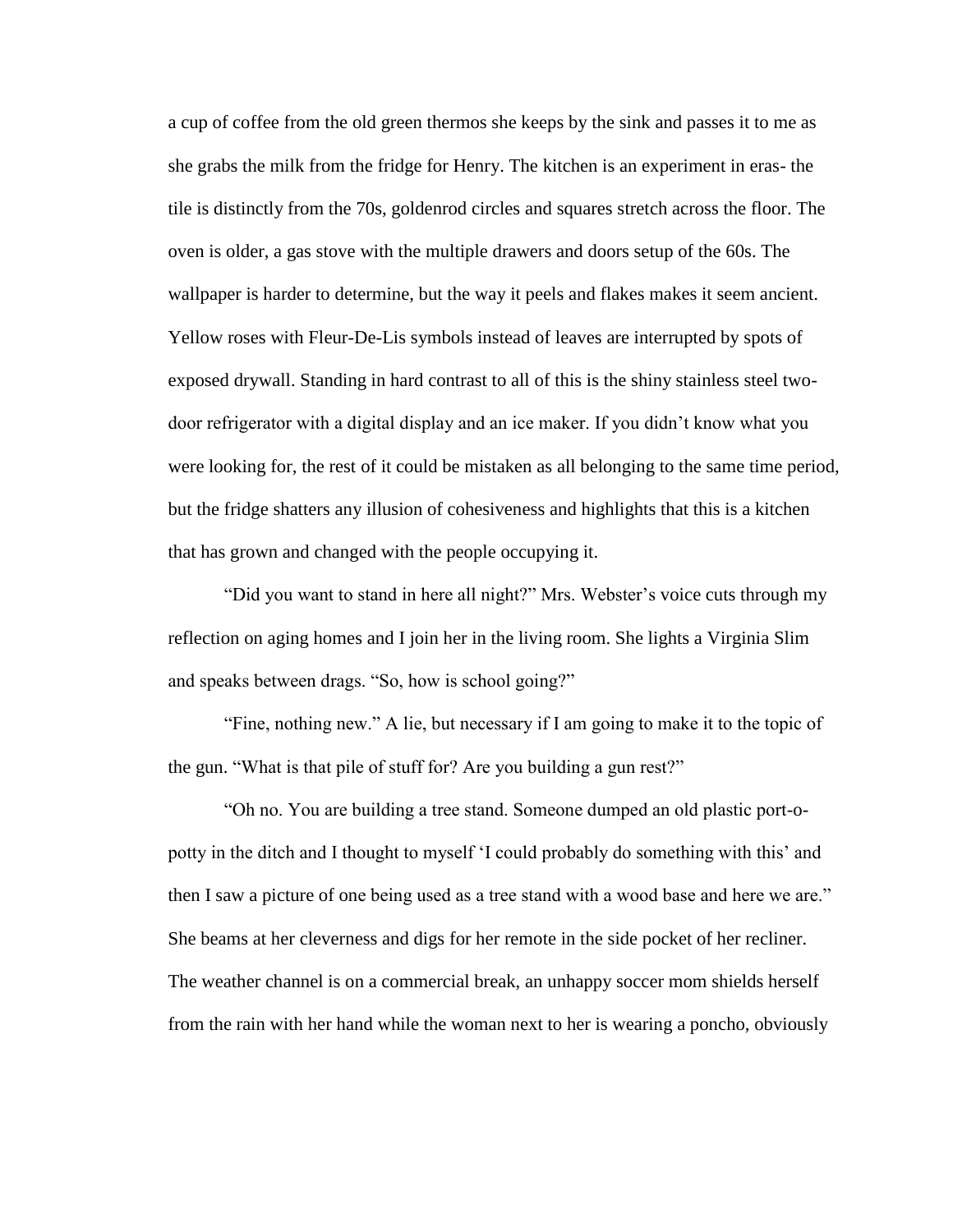because she checked the forecast ahead of time. "Oh I hate that. How am I supposed to know how bad the weather is if I have to watch commercials every five minutes?"

"I guess you could go back outside." I say as I glance through the bay window behind me at the downpour. "So you need me to build you a tree stand? Are you planning to go hunting this year?" I can't picture an 80-yr-old grandmother climbing into a tree stand at 5am with a .308, the recoil would knock her and the port-o-potty onto the ground.

"Good grief, I think school is knocking all the sense out of you. You're going hunting. I have the info pulled up for a permit on the computer."

"Really? I won't be able to make it back for more than one weekend during the season…" I don't want to sound unappreciative, going deer hunting has been a long time dream of mine, but my dad wasn't interested in toting a girl along for the activity he considers the epitome of his masculinity.

"Well then you and I are going to have to do some target practice while you're here. Maybe you can even get a membership to a firing range near school, we'd have to transfer the gun into your name; otherwise you might have some trouble keeping it in the apartment."

"Thank you so much Mrs. Webster!" I imagine ammunition is pricey, but it is nothing compared to the effort she put into this plan. I resolve to work my hardest to make it happen.

\*\*\*\*\*\*

I don't end up getting the gun transferred into my name, but I get the permit and together Mrs. Webster and I give birth to the deer stand a few pieces at a time over the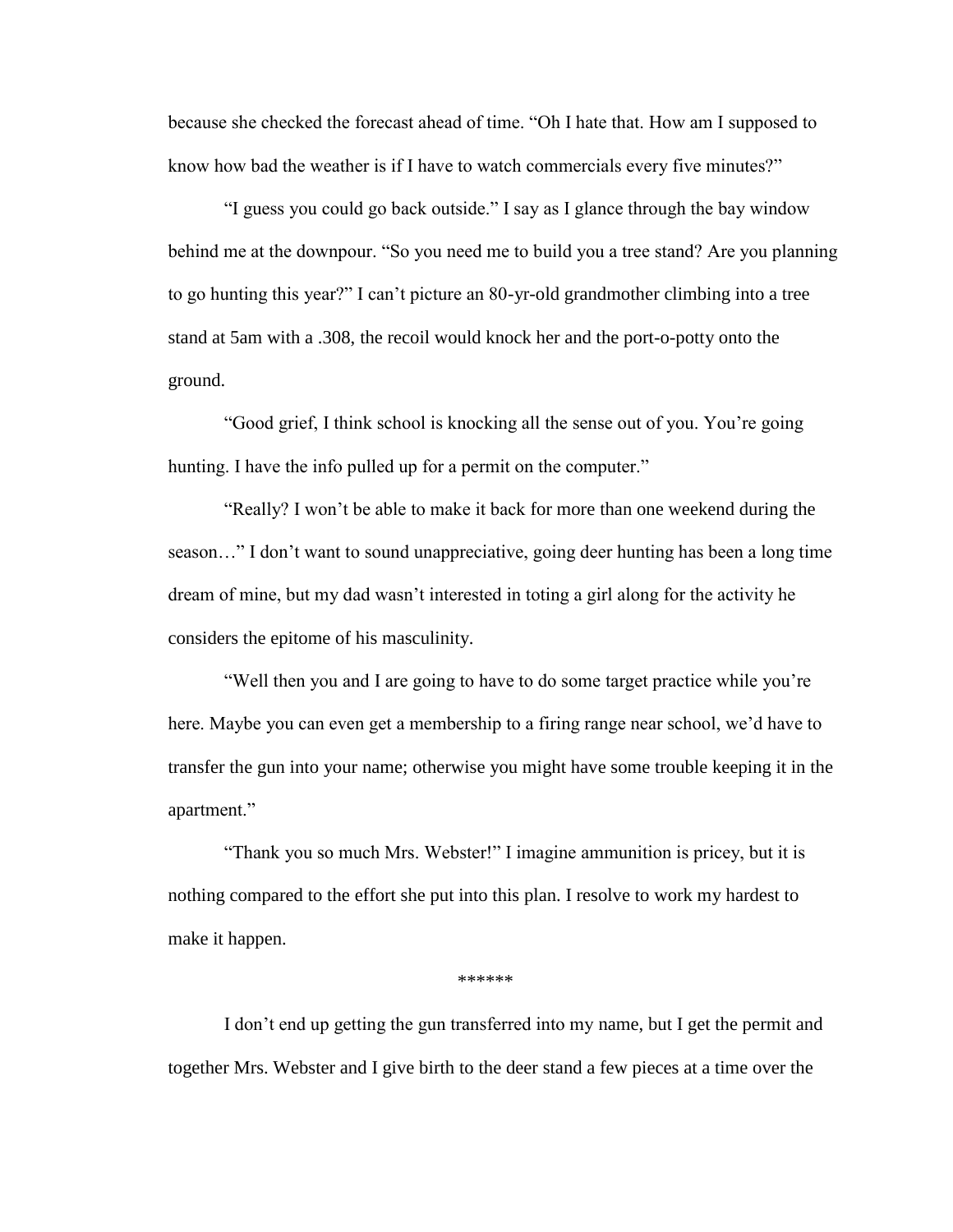summer. The first task was building and painting the wood base and platform for the toilet to sit on. We construct it in some tall grass and underbrush that has sprouted up between two ancient trees. They clearly broke the earth far too close together as saplings, by now one or both should be dead, their water and nutrient supply consumed by the roots of the other. Instead they've compensated by growing away from each other diagonally, leaving a sturdy 'V' shape for the stand to rest between. Unfortunately our constant foot traffic tramples most of the vegetation in the area, so Mrs. Webster plants seeds and we construct the rest of the stand in the barn in order to give them time to grow.

Today we are trying to tread lightly as we attempt the final step in the assembly: securing the toilet to the platform. So far this is turning out to be the most difficult part of the assembly- the unit is too unwieldy for me to lift alone and Mrs. Webster is tough, but not quite tough enough to help. We debate asking my brothers for help, but I am firm that they will tip dad off, who is already suspicious enough as it is. I can't say exactly why I don't want him to know about the project, I am old enough to make decisions on my own and even if he disapproves there is little he can do to stop me, but I swore Mrs. Webster to secrecy when we started the project and it feels like admitting defeat if we tell him now. Instead I take the four-wheeler down the road to visit the Meyers, their youngest Malcolm is just starting his senior year of high school. He agrees to help with Andrew Jackson as an incentive and soon he is holding the bars of the metal rack behind the single seat we are sharing, too awkward to grasp my waist for support, but not stupid enough to not hold onto anything.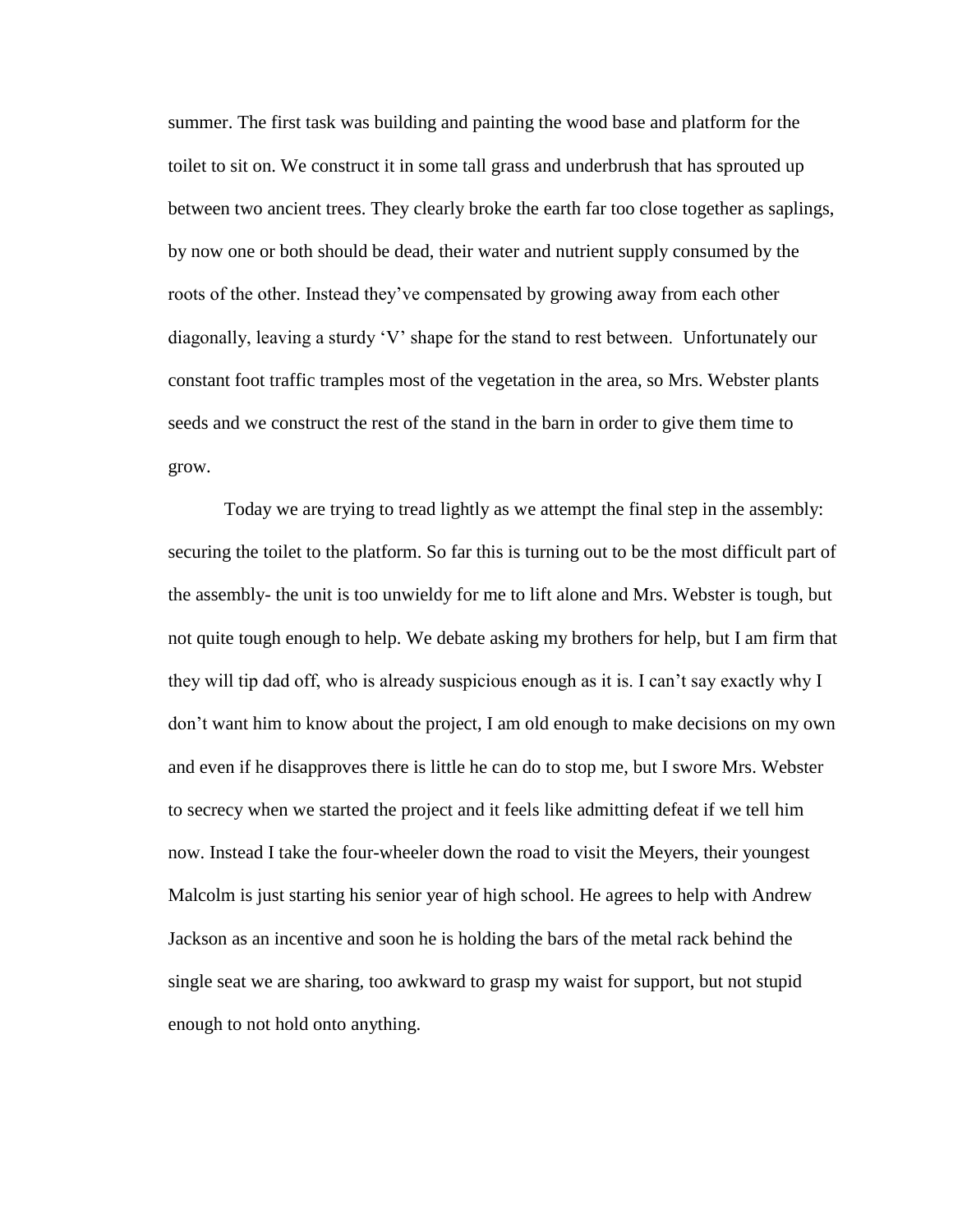Mrs. Webster laughs at us as we pull up that way and laughs even harder as we struggle with the toilet. I go backwards up the ladder and pull up as Malcolm pushes from the bottom. We get it on top of the platform, but then I realize that it is taking up the whole thing and blocking my route back down the ladder. I crawl down carefully off the back of the platform, but when I am halfway down I hear a loud thump and then screaming as a shadow passes over me. I look up just in time to see the toilet tumbling backwards off the platform towards me. I leap sideways off the structure and land hard along the tree, scraping the skin on my arm off on the bark.

"Oh my god, are you ok? Good grief Annie." Mrs. Webster hobbles to fuss, but I am fine.

"Ok, this time I am going to climb into it from the side and we will bolt it down right away." It is hard for Malcolm to slide the potty sideways after I climb into it, but we manage it and my weight keeps it from falling over.

I jump out immediately after the last bolt is in place and stand back to take it all in. The camouflage pattern turned out quite well, it is hard to even tell it used to be a bathroom from a distance. I imagine myself inside it tomorrow morning, sitting on the little seat with the stock of the weatherby nestled against my shoulder, the barrel poking through the hole….I realize we forgot to cut a hole in the plastic. I won't be able to see at all. Mrs. Webster is already speaking, so I wait for her to finish before I deliver the bad news.

"Well if it was a man I wouldn't ask him to dinner, but I think we did a mighty fine job for an old bitty and a young one. Don't you think?" She laughs as my face twists at being called a young bitty.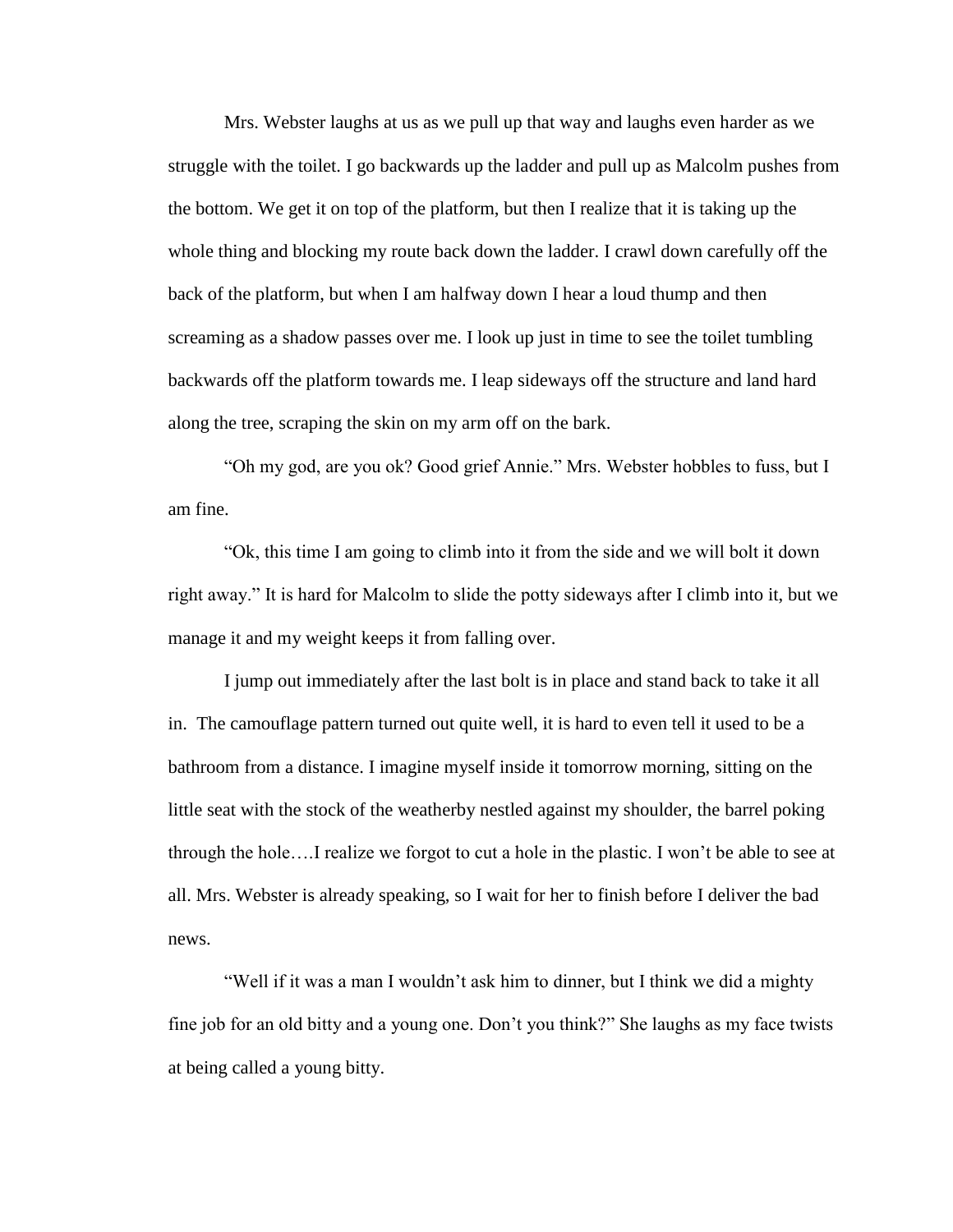"We forgot to cut a hole in it." Immediately she curses, but then composes herself and starts walking back towards the house.

"I think you mean *you* forgot to put a hole in it. There are saws in the machine shed." I watch her go and then take Malcolm home. Apparently she has tasked Malcolm with sawing something on her farm before, because he tells me to wait when he get to his place and then returns with a saw in his arms. He hands it to me and my expression of gratitude is lost in the roar of the four-wheeler as I head back to the stand.

\*\*\*\*\*\*

I roll out of bed at 4 am, cursing deer everywhere and myself for thinking this was a good idea. The shower helps shake some of the sleep off, but I am still so groggy I trip on the stairs and hit the banister with a 'thunk' as I try to steady myself. I examine the wood for cracks, but it seems to have survived the impact, so I continue my descent. Dad is waiting for me at the bottom.

"Annie? What are you doing up?" He squints through his own fatigue trying to verify that it is, in fact, me. Thinking fast, I gave the only answer that made sense.

"Oh, I figured I'd make you guys some breakfast and pack some sandwiches for your hunt." It completely slipped my mind that the guys would be up early to head out as well, but thankfully my dad is clutching his orange safety vest in his fist.

"Ah, we're meeting up with some fellow hunters at the diner for a lunch break, but I'd love some breakfast! Thanks."

An hour and a half later I wave and watch the tailgate disappear, then I run upstairs to get my shoes and head out, my own sandwich tucked into my backpack with a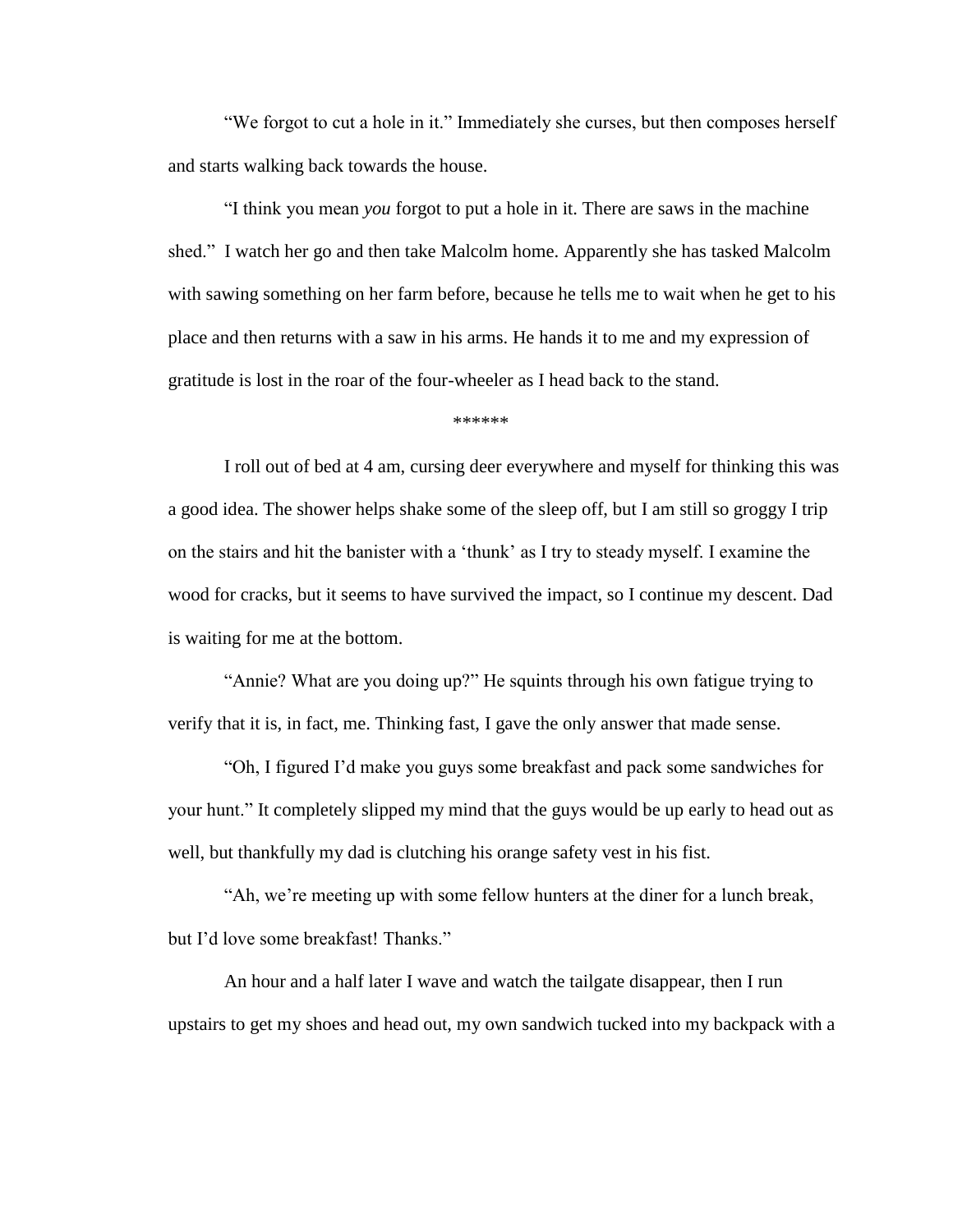safety vest. Morning frost makes the mud sturdier, so I practically run to Mrs. Webster's. I find her wide awake and alert, spreading feed in the chicken yard.

"And what in the hell kept you? I walked all the way over to the stand to see how things were going, all worried I was gonna spook a deer, and you weren't even inside." She feigns vexation, throwing her hands out far for exaggeration when placing them on her hips, then winces.

"What's going on? Did you break a hip?" I chuckle at my own crack about her age but the humor is apparently lost on her, because she just shakes her head and goes back to the chickens.

Upon arriving at the stand I heave myself up from the ladder, grasping the toilet seat for support as I struggle upright. I only barely break five feet in height, so climbing into the cab of a truck is hard work, let alone a makeshift setup like this one. I rub my arm muscles absently as I load the rifle. I struggle a little with the vest and safety glasses, but eventually I am ready and resting the rifle on the little wood plank we fixed below the opening. I look down the scope that Mrs. Webster purchased after my aim wasn't improving to her satisfaction, but don't expect to see anything, what with making enough noise to startle everything in a ten mile radius climbing into this stupid thing. The birds are chirping the sun awake, it echoes around the inside of the potty until I feel I might go deaf. I settle in for the wait.

When 11:30 rolls around uneventfully I lean back on the toilet seat and set to eating my sandwich. I could go up to the house to eat, deer are unlikely to come out in broad daylight and the potty is warming up with the sun beating down overhead, but I feel too determined to give up already on the first day, so I tough it out. Two bites into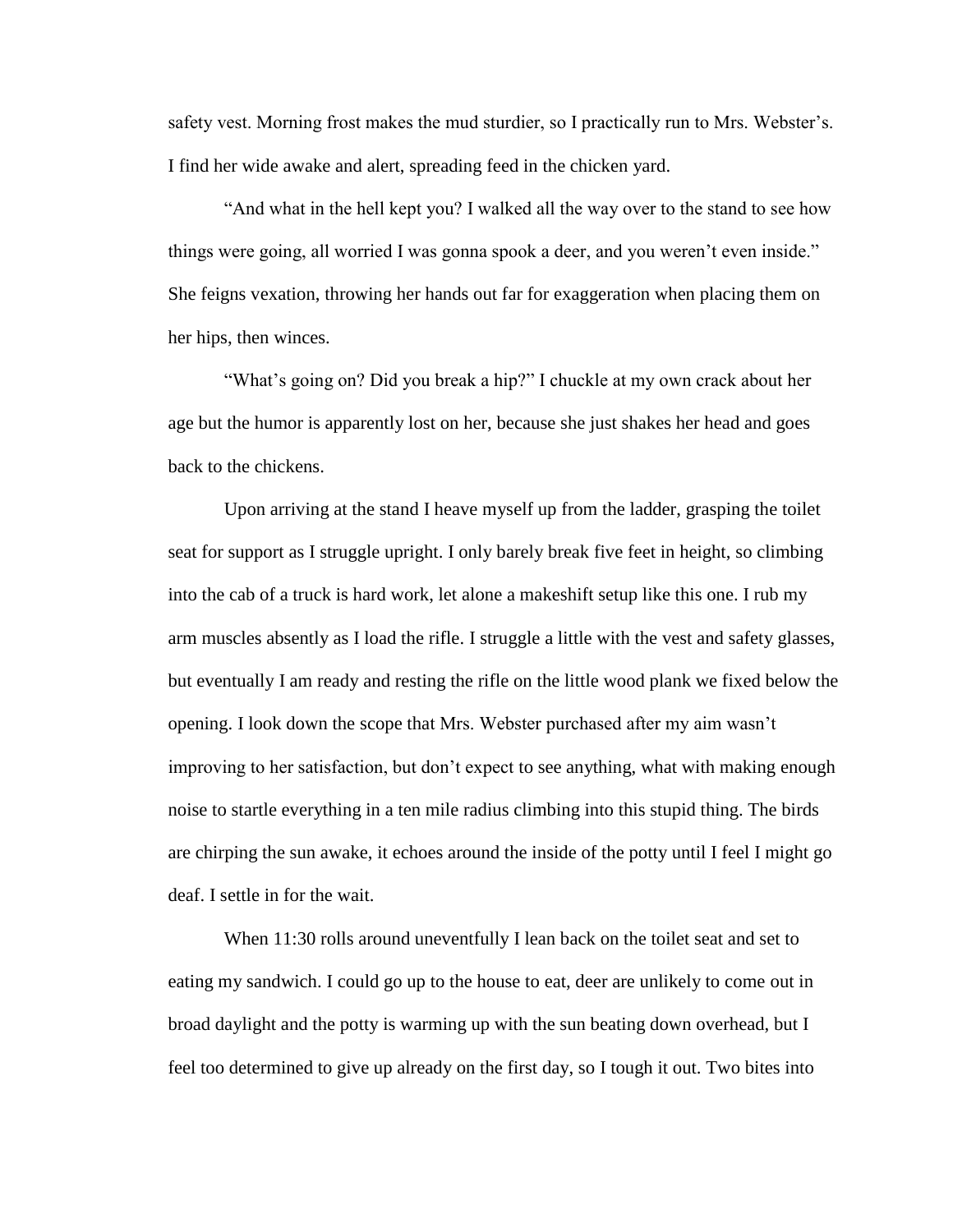the sandwich I drop it between my legs into the toilet area. I fish it back out, but even though we power-washed the heck out of this thing I still don't feel comfortable eating it so I throw it out the opening in disgust. It connects with the ground and instantly a buck darts out from behind the stand and runs towards the opposite end of the field. I scrabble to line up a shot, but he is long gone before I've even managed to click the safety off. Now it really is time to call it quits, so I gather my stuff and head back to the house.

As I recount the sandwich story to Mrs. Webster, I think of my dad and brothers out eating lunch at the diner. I should be able to join them. I should have the opportunity to share my own hunting stories, the sandwich and the deer and spending my day standing in a bathroom. I am distracted from my rising frustration as Mrs. Webster shifts in her recliner and I catch a glimpse of a bag of frozen peas resting along her hip.

"Does it still hurt? Maybe you should get it looked at…"

"Yes, yes, I was waiting until you got back. Could you drive my car? The keys are under the bathroom hamper." She winces as she leans over to grab her shoes and I head to the bathroom.

\*\*\*\*\*\*

Mrs. Webster's primary physician works at the only clinic not affiliated with the hospital in town. Unfortunately his office is not open on the weekends so we have no choice but to go to the much more expensive hospital emergency room. Apparently this is not Mrs. Webster's first visit to this particular emergency room, all of her information is on file and current here. I am informed that someone has to call Mrs. Webster's daughter Emmie, I volunteer because I think she will take the news better from me. The nurse passes me the paper so that I can dial the phone number and I notice the word 'Active' in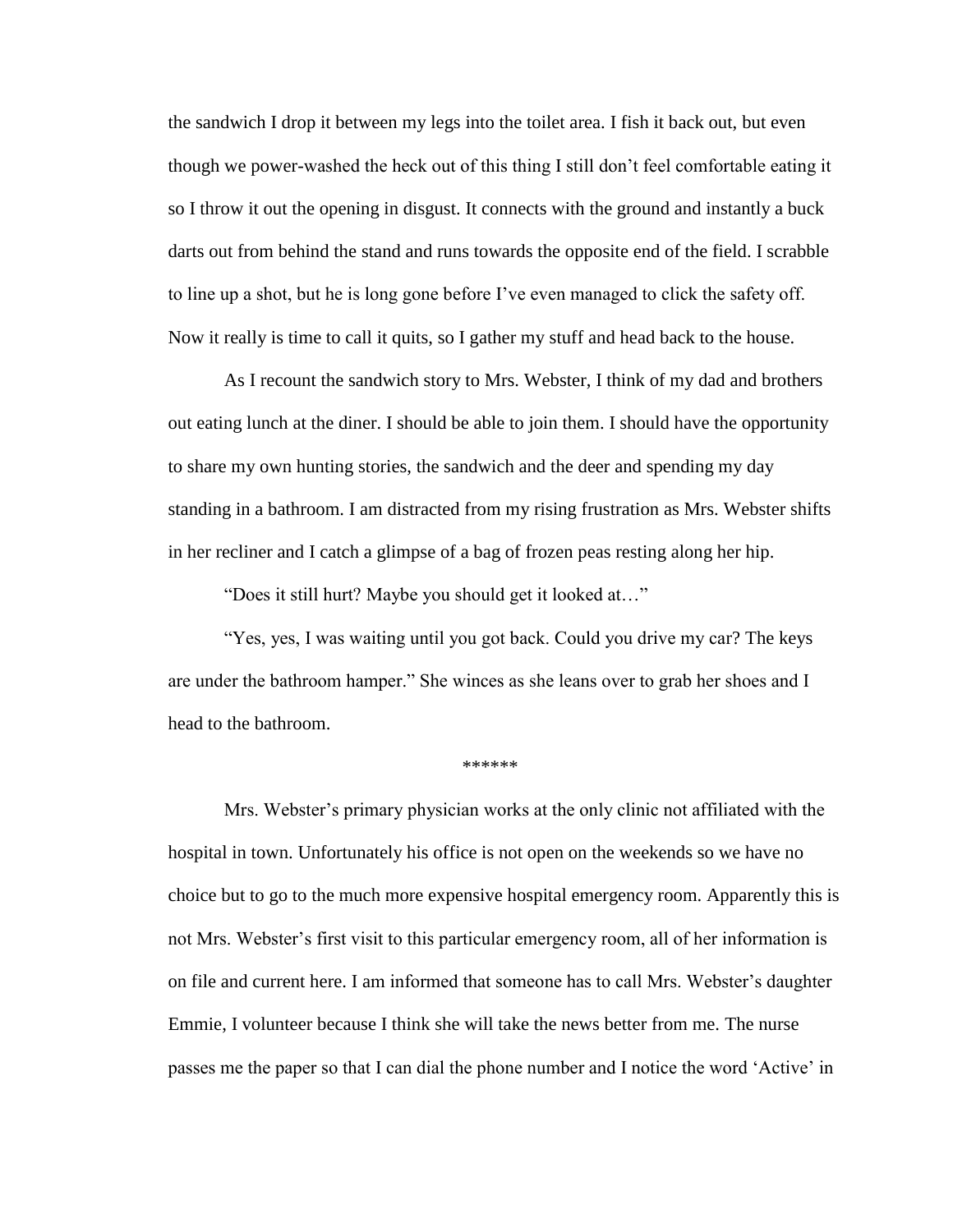bold next to Emmie's name. The hidden keys under the hamper gain some significance with that word, I wonder if Emmie took the keys so that her mom couldn't drive. When I ask the nurse she shuts me down, I am not immediate family and I don't have the right to that information. I rejoin Mrs. Webster in triage.

"Hey, they want me to call Emmie." I try to make my voice calm and unassuming. Mrs. Webster bristles anyway.

"Well god damn it. Can't an old woman get looked at without the whole world knowing?" She shakes her head and slaps the Home and Gardens magazine on the chair next to her.

"She's listed as your active power of attorney. That means she has to be involved in all medical decisions. Are you sick?" The question comes out before I can stop it. It hangs heavy between us as Mrs. Webster picks up a new magazine and starts flipping through it.

When it becomes clear that she is not going to answer I excuse myself and push the call button on my phone as I head into the bathroom. Emmie doesn't answer and I can't bear to leave her a voicemail, this is the type of conversation you have to have in person. I hesitate briefly, then call my dad. I know better to call him when he is hunting, but I feel this falls under the 'emergency' category. His typical 'Hull-o' is delivered with annoyance, but at least he answers.

"Mrs. Webster and I are in the hospital. I think she broke her hip." I fight tears and lose, watching them hit the tiles on the public bathroom floor.

"Has anyone called Emmie?" His answer confirms my fears, he knows something I don't.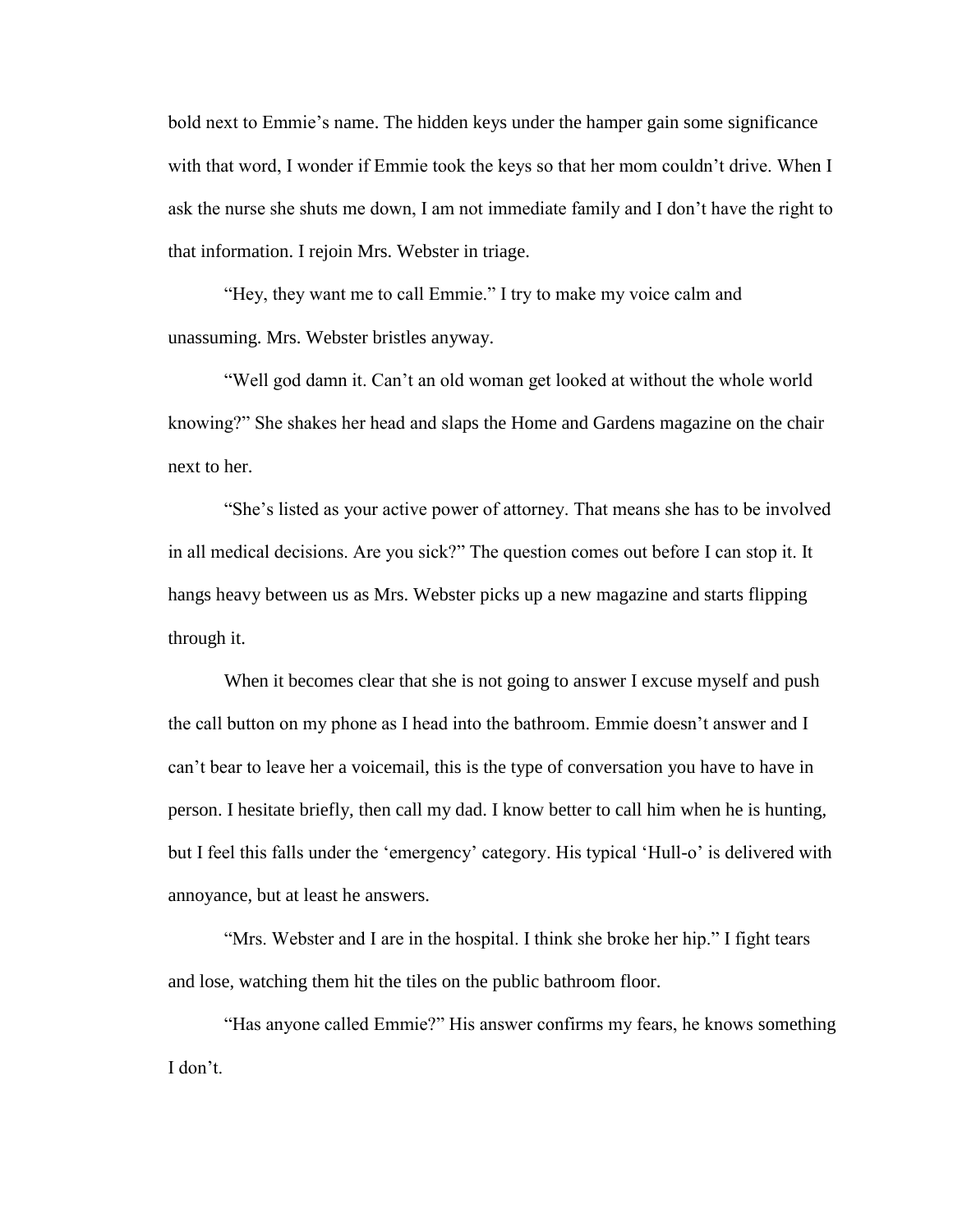"She didn't pick up. What's going on here?"

"I know how close you are to Mrs. Webster, I didn't want to tell you until I had to." The best apology I was going to get for the deception. "Annie, she's been diagnosed with Alzheimer's."

\*\*\*\*\*\*

As the sun breaks the horizon the next day I drag the old ice fishing sled behind me, weighed down under my first buck. Sweat rolls down my face and into my eyes, my arms scream in protest and my feet lose traction in the mud, but I do not slow or stop. The animal's eyes are destroyed, shattered by the bullet I put directly through them; but they still give me grief for castrating him during the field dressing. I string him up in the walk-in cooler next to the one my brother got yesterday.

I wait inside the house in the living room, running imaginary conversations that ensue after my dad finds the deer. He will be confused, his first thought cannot possibly identify his daughter as the hunter. Emmie will be in tomorrow, she will wonder at the deer stand, but she will assume some local men put it together. At the hospital this afternoon Mrs. Webster and I will chuckle at the secret as we go through the photos I took for her. She will praise how clean my shot was and she will marvel at the size of the beast.

I am pulled from my reverie by the sound of Old Baxter wandering over from the fire to seek attention. Usually he walks along the side of the chair and bumps my arm with his head, demanding I pet him. This time, however, he senses the change in my attitude, instead of walking, he rolls to his back and exposes his soft pink underbelly. At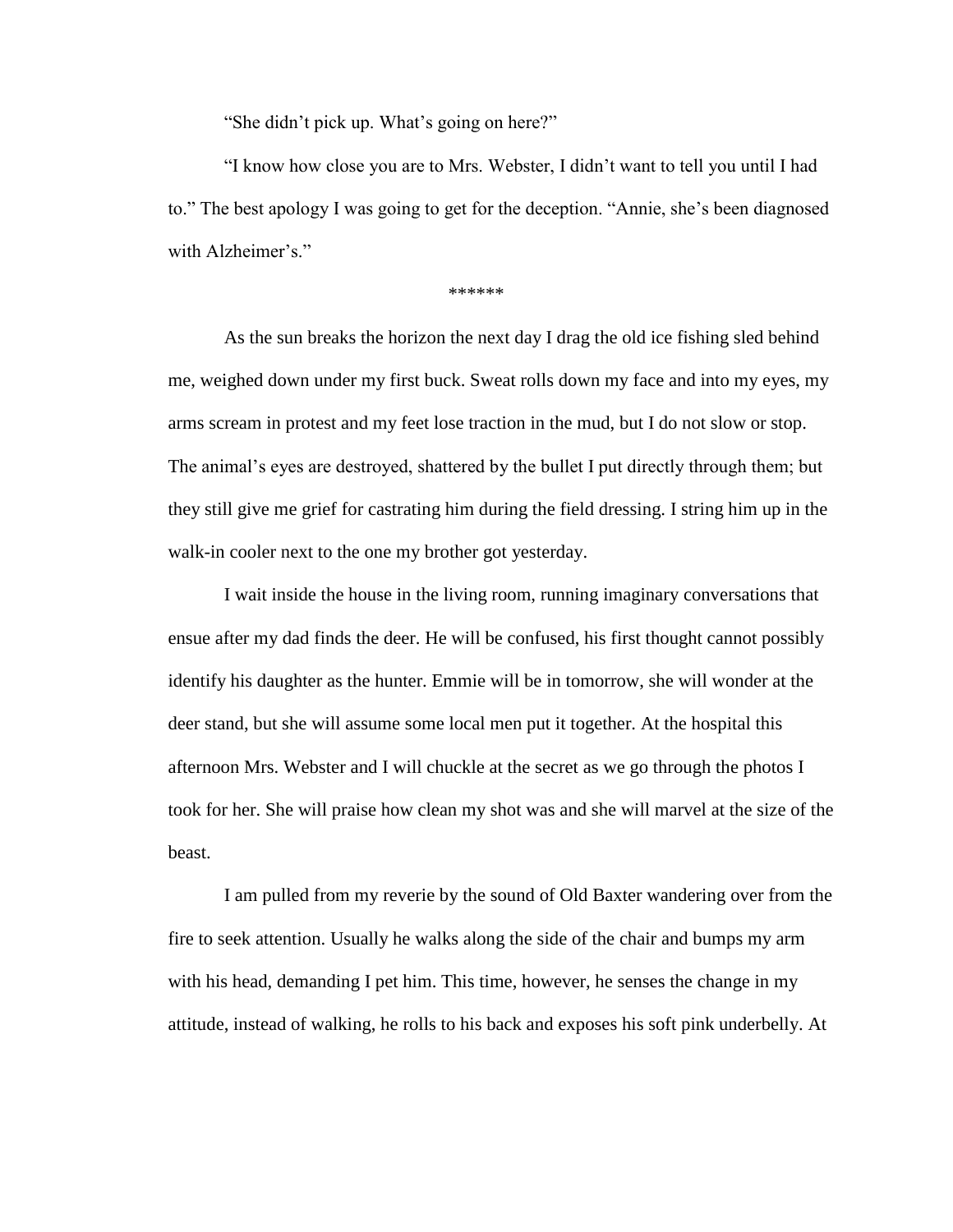<span id="page-26-0"></span>first I am unsure how to proceed, but I shake it off and reach down to scratch it lightly and croon my approval.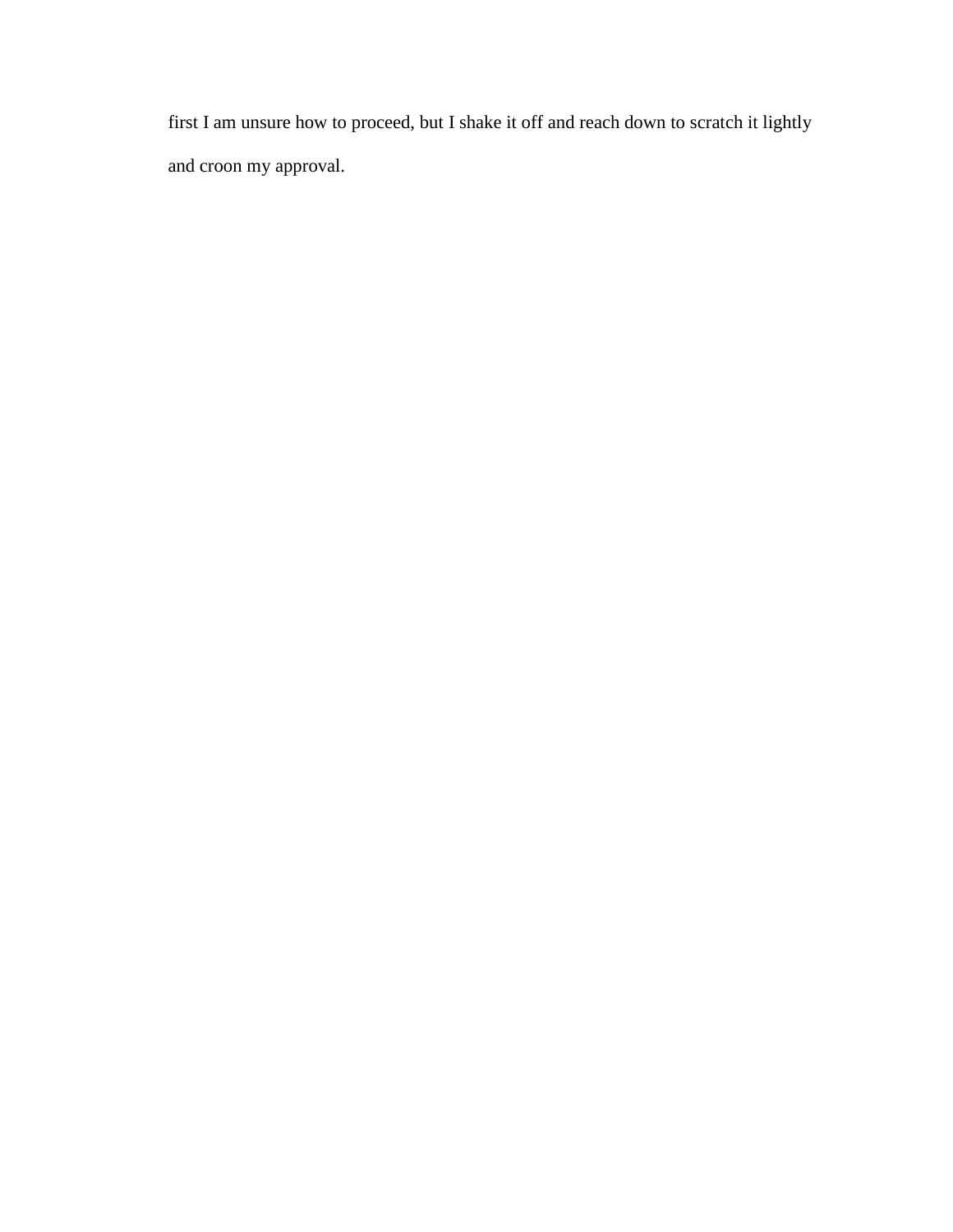#### **My Little Brony**

*Twilight Sparkle raised a hoof to knock on the door of Sugar Cube Corner. One of her five best friends, Pinkie Pie Pony, had promised to bake her a cake shaped like the diary of the two sisters in anticipation of Celestia and Luna's upcoming celebration. Just as her hoof was about to connect with the door it swung open, causing Twilight to lose her balance and pitch forward. She braced herself for impact as she saw the floor rise towards her face but fortunately Pinkie Pie caught her just in time. As Twilight regained her bearings she waited for one of Pinkie's usual quips- 'You shouldn't fall through doorways Twilight, you should walk through them' or perhaps 'Did you see something on the floor?!' instead she was greeted with silence. Pinkie Pie was sitting on the floor with her shoulders slumped and her eyes moist and downcast. Pinkie Pie, the living embodiment of the Element of Laughter, was not in the mood to spread her usual laughter and happiness. Twilight stood a little straighter and stretched her wings; she was ready for action. Whatever it was that had her friend down in the dumps, she was sure she could help her overcome it.* 

My fingers hover over the keys on my laptop as I contemplate Twilight's next move. I haven't decided on the exact problem that had Pinkie Pie so sad, but I know it is going to have something to do with poor organization or time management; something Twilight Sparkle is an expert at handling. I work hard to stay true to the TV show when I write fan fiction; I hate it when other fans twist the My Little Pony: Friendship is Magic universe into something bizarre or grotesque. However I do enjoy it when people introduce new characters into their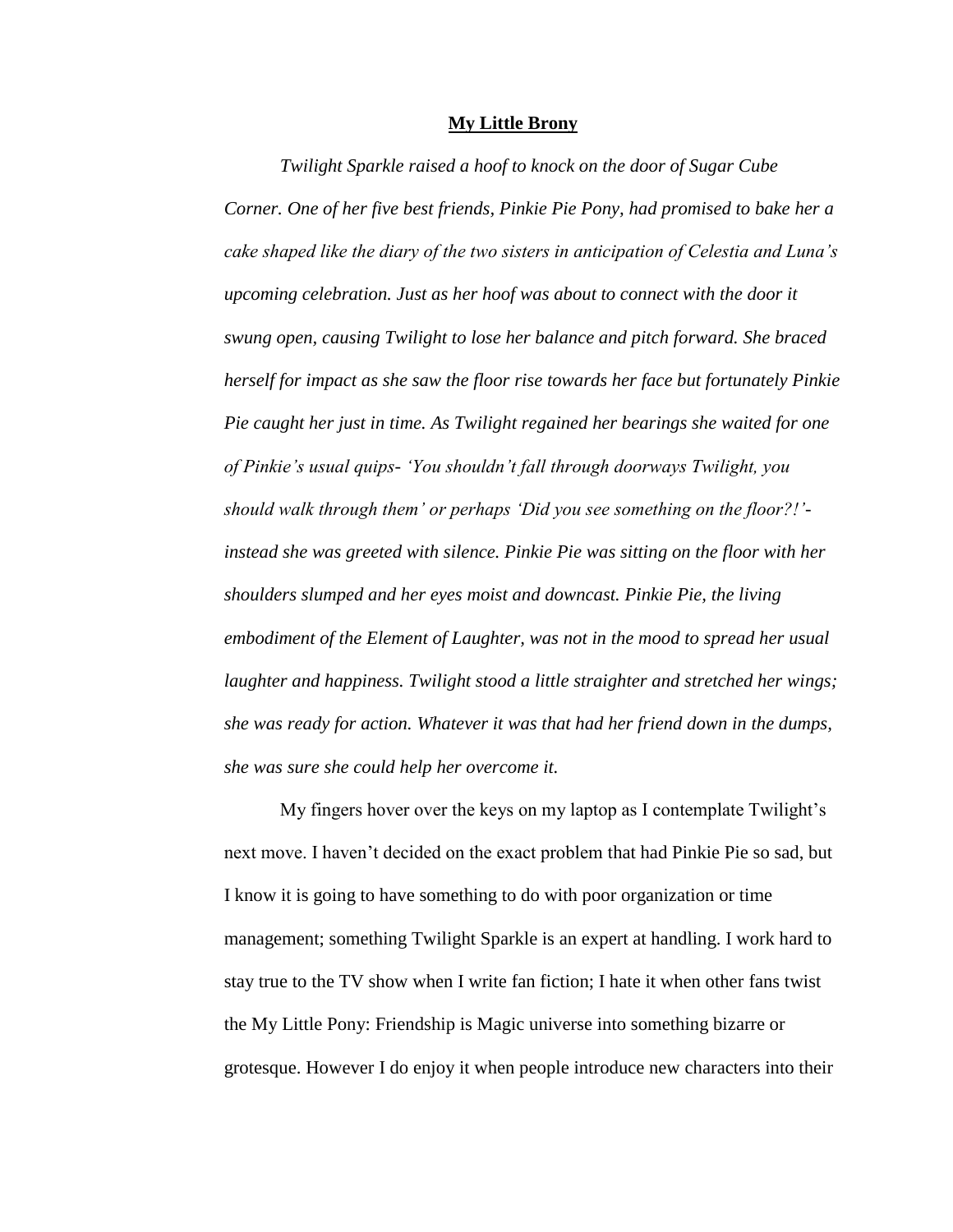fiction, especially ones that stay true to the general themes of the show. I eye the trash can I placed in front of the closed door to my bedroom. In theory, the can tipping over will be enough of a distraction to buy me time to save my work and close my laptop if my father comes into my room unannounced. I always keep a browser window open to "Naughty Nurses XXX" behind Word when I write pony fic- it saves me from awkward questions if my dad decides to check my laptop.

I turn back to the story, but thinking about what would happen if my dad learned that his only son was writing stories about a cartoon designed for little girls is too much of a distraction, so I close the laptop and stuff it into my backpack. I fish the small stuffed Rarity pony that I run my hands over for inspiration while writing out from under my left butt cheek and stuff her back into the box in the closet. Now that I am sixteen I can drive over to my best friend Mickey's house before school if I leave early enough, so I decide not to change my shirt and head out the door. My mom urges me to stop and eat breakfast but I pretend I don't hear her and beeline to the car. I immediately regret the decision, it is raining and I know I can't go back for my coat without acknowledging her this time. She's awesome, but a little over-bearing and a really terrible cook. I know that Mickey's mom will make me eggs the second she sees my car in the driveway anyway. On the way over I try to reflect on my story. Maybe Pinkie forgot where she put the journal of the two sisters and Twilight has to help her reorganize her room. There was a recent episode where it was revealed that Pinkie has a secret room in the basement that is hyper-organized with information on all of Ponyville's inhabitants so that she is best able to throw parties and be friends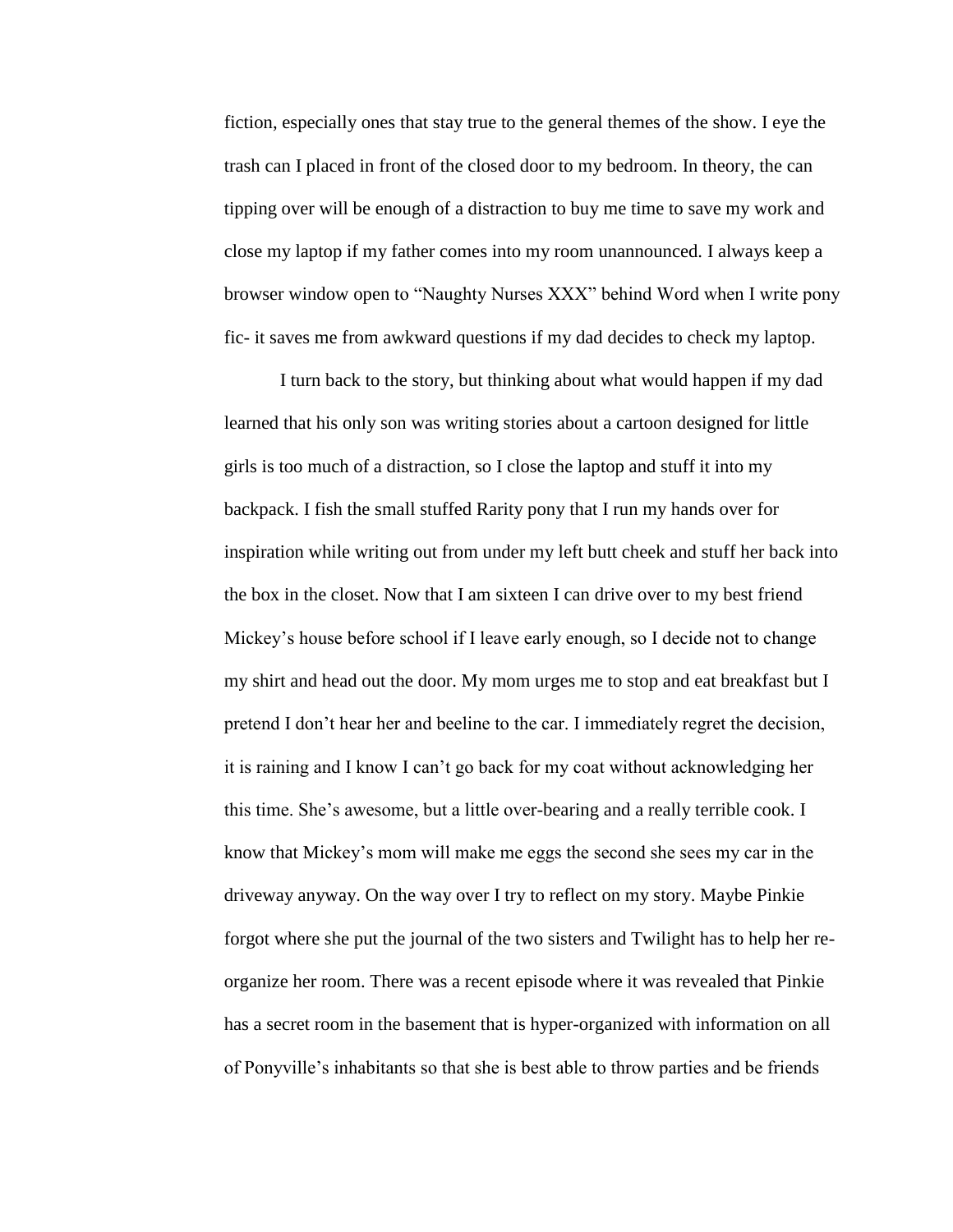with everyone. So maybe organizational issues aren't realistic. Mickey will definitely have suggestions, Pinkie is his favorite pony so he will be able to talk me through it. Rarity is my favorite, she is the embodiment of the element of generosity and a fashion designer. I love the way she gets over-dramatic when things go wrong. I determine that when I get to Mickey's I am going to open with a Rarity impression so that he is in a good mood and wants to help.

I wind through the residential streets in the area Lincoln, NE residents refer to as "the bottoms". Mickey's mom owns a home in this area, but most of them are rentals with multiple inhabitants because the University of Nebraska is nearby. The houses are all run down, and there is definitely criminal activity occurring in some of them. The bottoms sit on a flood plain, so when it rains hard Mickey's mom worries. I give the water running along the side of the road a glance, but Mickey would have texted me if they were having issues. I've been over to bail water out of their basement on several occasions.

I hear a slice of butter hitting the frying pan as I walk through the door. Mickey is still wearing pajamas and trying to wrestle his wailing baby sister into her high chair; she is fairly forceful for a toddler. Mickey flinches as she throws her head backwards in protest and her skull connects with his nose. I rush over to distract her while he gets her into the chair, she loves me and is always excited to see me, even if she is in the middle of a tantrum.

"Isabel! Hey, where's Kevin?" My hands cover my face and her screams fade into sad hiccups as she stares intently at the back of my hands. She's a little old for hide n seek, but I think she is amused by the way I am willing to humiliate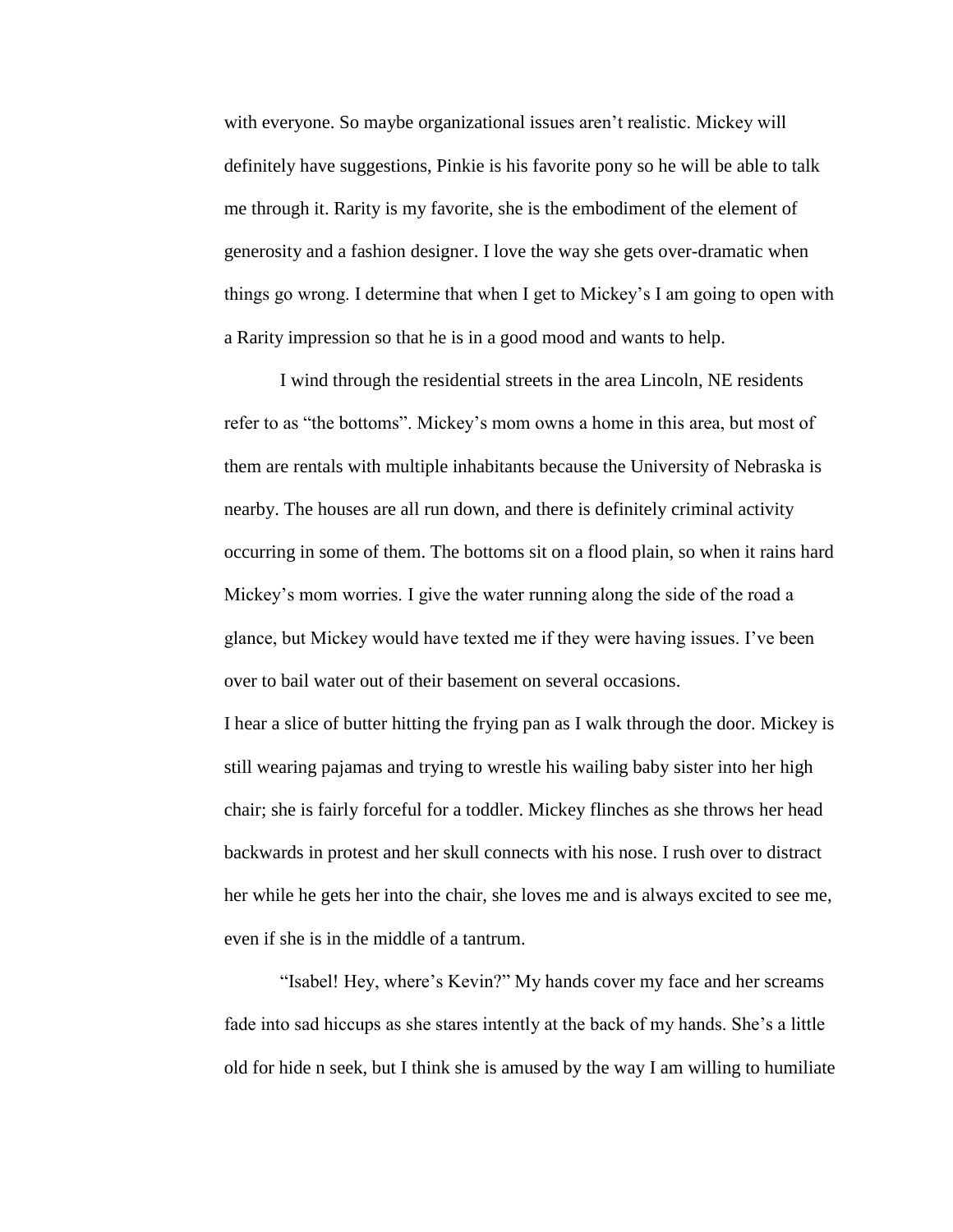myself for her enjoyment. Mickey snaps the tray into place over her lap and then heads upstairs to get dressed. I make my fingers do the wave across my eyes so she can see a little of them at a time. She giggles slightly and smacks her hands against the high chair tray.

"Ho-sie! Ho-sie!" She demands, so I give her my best horse whinny. "Gid up!" She squeals, so I walk around on all fours on the floor, stopping only when Mrs. Thomas sets my eggs on the table.

"Time to eat, Isabel." I chuck her lightly under the chin and a bubble of snot pops under her nose as she snorts in amusement. I sit with my back to her at the table so I won't distract her from eating.

"How hard is it raining, Kevin?" Mrs. Thomas crumbles a slice of toast into bite size pieces for her youngest child.

"It is coming down hard right now, but I saw a break in the clouds to the west." She seems satisfied with my response, so we sit in silence until Mickey comes back into the room.

Mickey tosses me a jacket as he sits down. It is one of his older ones, smaller because he was abusing amphetamines up until fairly recently and he has put on a few pounds without the extra energy and appetite suppression. I grab it gratefully despite the garish Ed Hardy artwork decorating the back. Early autumn rain is cold in Nebraska and beggars can't be choosers. Mickey's own jacket has a Pinkie Pie appliche his mother stitched into the lining inside of it so that he can wear it discretely while still being cheered by his favorite character and motivation for cleaning up his life. I didn't know Mickey before the change, but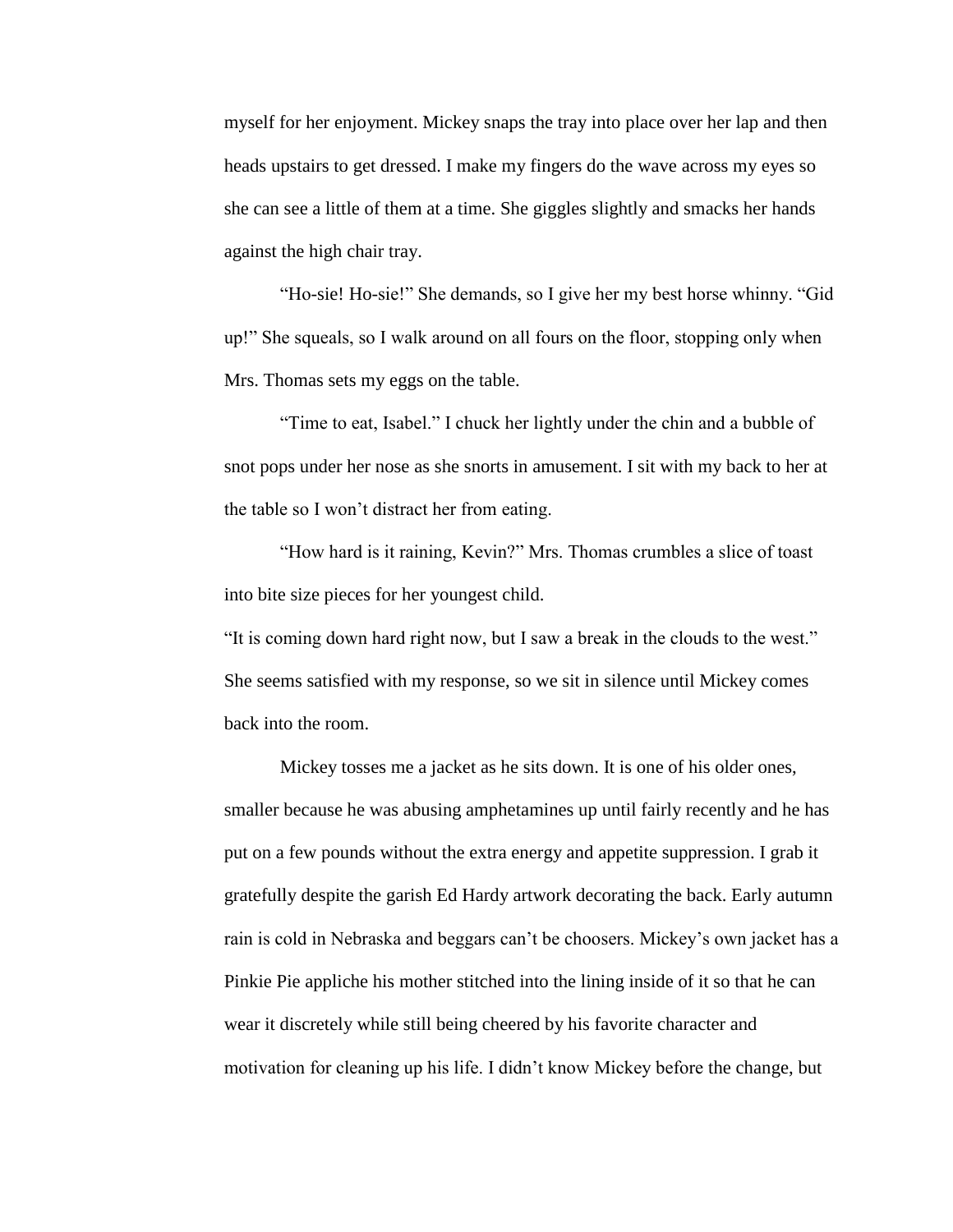his parents have made reference to it in my presence and they make it sound like he was lucky to come out of his middle school years alive. He's a year older than I am, but he was held back in the seventh grade because he skipped too many classes. His parents weren't aware of his illegal activities until they were facing legal charges for not making sure their son was attending school. His dad moved out shortly after the court proceedings; the tension of each one believing the other to be at fault was too much. Now they both fully support Mickey's interests in My Little Pony, this year his dad put in overtime hours to help him buy a ticket for BronyCon- a three day convention dedicated to adult fans of the show. Mickey is having difficulty finding a job due to his criminal record, but he has been babysitting and raking leaves in the neighborhood to fund his trip. He keeps begging me to go with him, but I really can't fathom how I would buy a ticket and go without my parents knowing. I've considered asking Mickey's mom to lie for me and say I was just spending the weekend at Mickey's house, but after her experience with her own son hiding things, I sense she wouldn't really be on board with the idea.

"I started a new story, but I have a problem." I start, then pitch my voice into the shrill pitch of Rarity in distress "But I can't figure out what Twilight is going to help Pinkie with and it is just THE. ABSOLUTE. WORST. THING. that has EVER happened!"

Mickey gives his own snort and spits some eggs back onto his plate. Even Mrs. Thomas is amused and compliments me on my impression.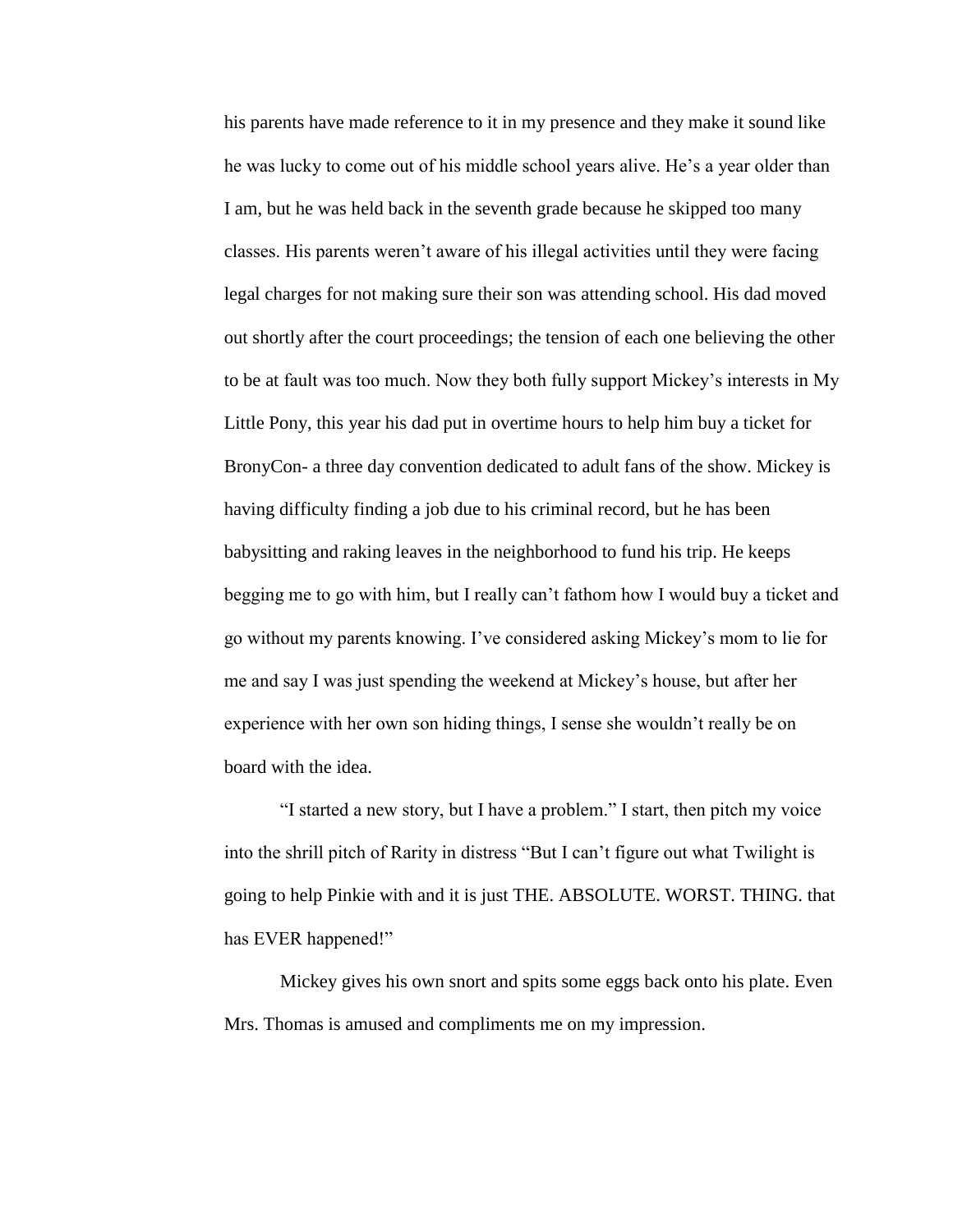"That was a pretty good Rarity, but you better be careful or your voice will get horse." Mickey chuckles at his perceived cleverness while I roll my eyes. "Hey, horse puns are the glue that keeps me stable."

"Can you just help me? Please?"

"Whoooaaa" Mickey pulls back on imaginary reigns and then coats his eggs with Siracha while he thinks. "What if Pinkie needs to attend an event that is meant to be very serious."

"Ooo, that's good. She has been to some where she should have been somber but she has always just been her silly self anyway. What would be so important that she has to be serious?" My first thoughts went to funerals, but they really don't deal with death in the pony universe.

"What about her sister Maud's graduation from rock school? Maybe her family is worried that she will make a bad impression and Maud won't be able to get a good job because of it?"

"That's perfect!" Mickey's mom mutters something like 'oh you boys' and then collects our plates and heads back into the kitchen.

\*\*\*\*\*\*

Mickey and I don't have the same homeroom, and I take a bus to the local community college for advanced placement courses immediately after homeroom is over, so I don't see him again until afternoon chemistry lab. Lab partners are assigned in alphabetical order, but even though 'S' follows 'T', Melissa Schmidt has inserted her pesky last name between us. Melissa is one of those people who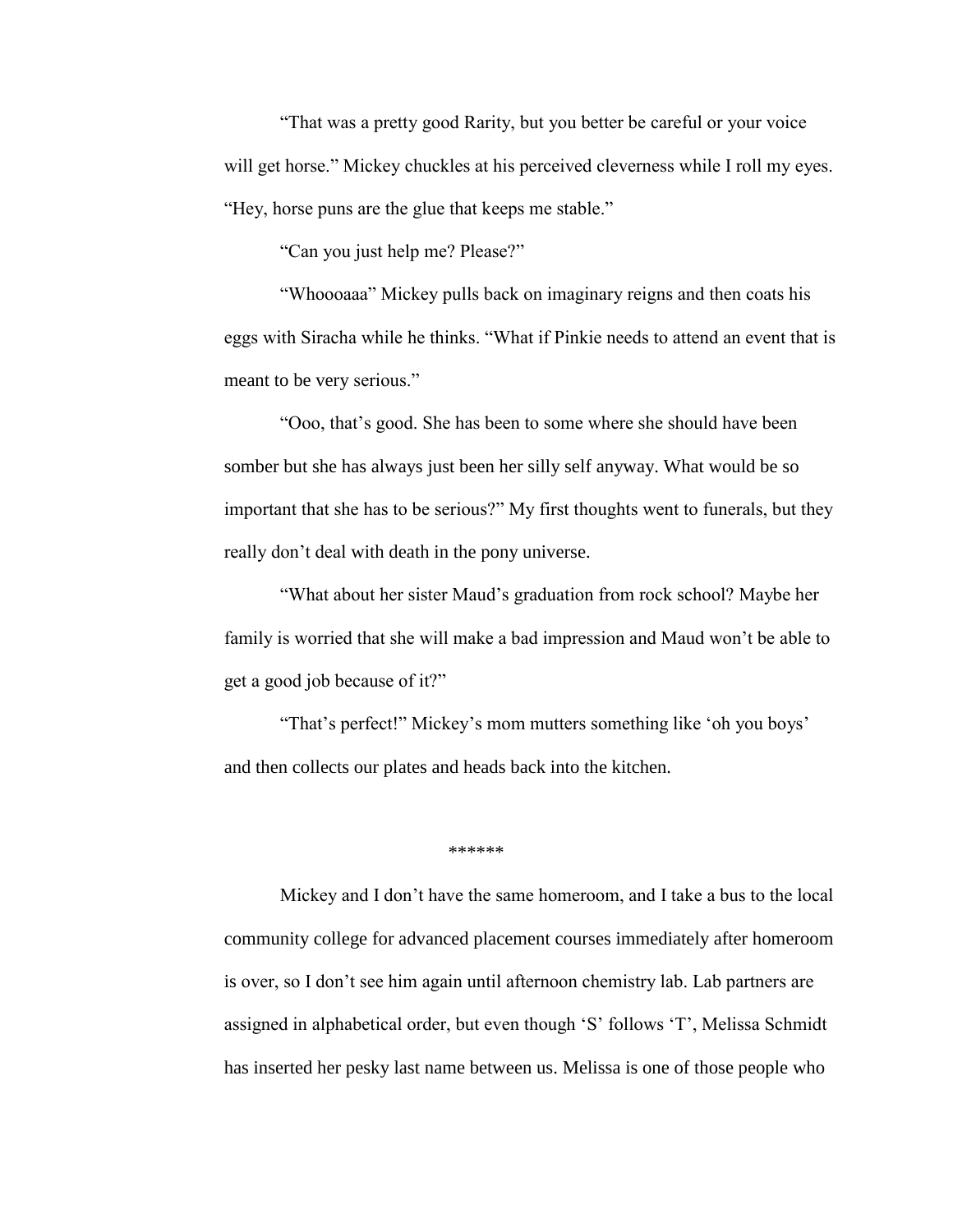would forget their head if it weren't attached to their body. Her mistakes in lab this semester have left me with multiple Bunsen burner marks on my lab coat plus a pretty nasty iodine stain that my mother unfortunately attempted to remove with bleach, causing the stain to set. Today we are collecting data on butane, and we've already had to request two new lighters because she messed up the measurements. It involves submerging the lighter under water and pushing down the button, but the school doesn't have a lot of capacity in their hot water heater, so unfortunately I am submerging my arm in ice cold water for the third time. Rarity would never have suffered such a humiliation- she would have charmed a young stallion into doing it for her.

I glance over to Mickey's table and attempt to convey my suffering with my eyes. Mickey is partners with Jensen Uhlrich, point guard for the statewinning basketball team and also on the fast-track to becoming our class Valedictorian. Mickey complains that it isn't fair that Jensen gets athletic talent *and* intelligence, but I suspect he is just frustrated because he can't keep up with him in lab. Jensen has already recorded the data from the butane experiment and has moved on to homework that I recognize from the AP English course we take together. Mickey flashes me his own notebook- instead of homework it features a full-page drawing of sad Pinkie Pie, her eyes brimming with tears and her normally curly hair deflated with the weight of her misery.

"Which horse is that?" Melissa apparently also caught a glimpse of the drawing and has decided to feign interest out of guilt.

"It is Pinkie. Her hair gets straight when she is sad."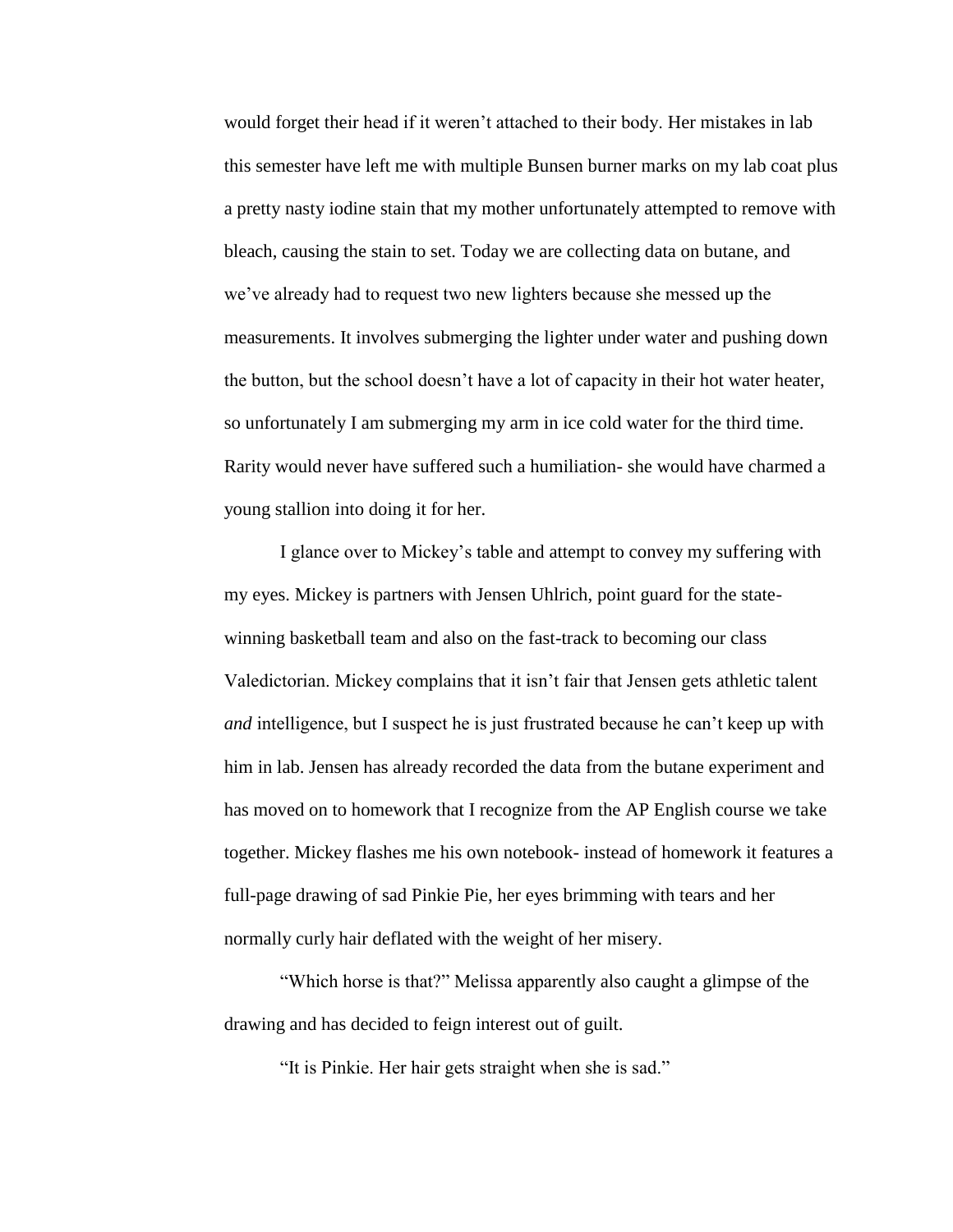"That's funny." She comments. It doesn't seem like much, but it is better than what I get from most of the students. Attending the same school as Mickey made the Brony identity impossible to hide- his locker is covered in Pony stickers. The secret Pinkie appliche in the coat is only secret for walking around in public areas other than school, here he is an open fan of the show and never stops trying to convince other students to watch it. I decided early that I didn't want to be the type of person that was friends with Mickey outside of school but too embarrassed to be seen with him in the halls- he definitely deserves better friends than that. However I still work hard to conceal my own Brony status from the teachers- I am sure they hear rumors but I try to never confirm them directly. My locker is completely unadorned; I don't want my parents to learn about it during parent-teacher conferences or homecoming week. If a student happens to mention it I have plausible deniability- it is Mickey's obsession, you know how rumors fly.

My thoughts are disturbed by the harsh cackle of the outdated loudspeaker system clicking on. The first time the voice attempts to deliver news the speaker cuts out at odd spots, but the profanity uttered by the school secretary's frustration with the technical difficulties is unfortunately delivered clearly. There are chuckles from the chemistry students while the announcement is repeated.

"Parts of Lincoln have been affected by flooding and are currently being evacuated. We have decided to dismiss you early, but due to some roads being flooded you will need to remain in the classrooms you are currently in until your parents retrieve you. If your family is unable to reach you for any reason we are in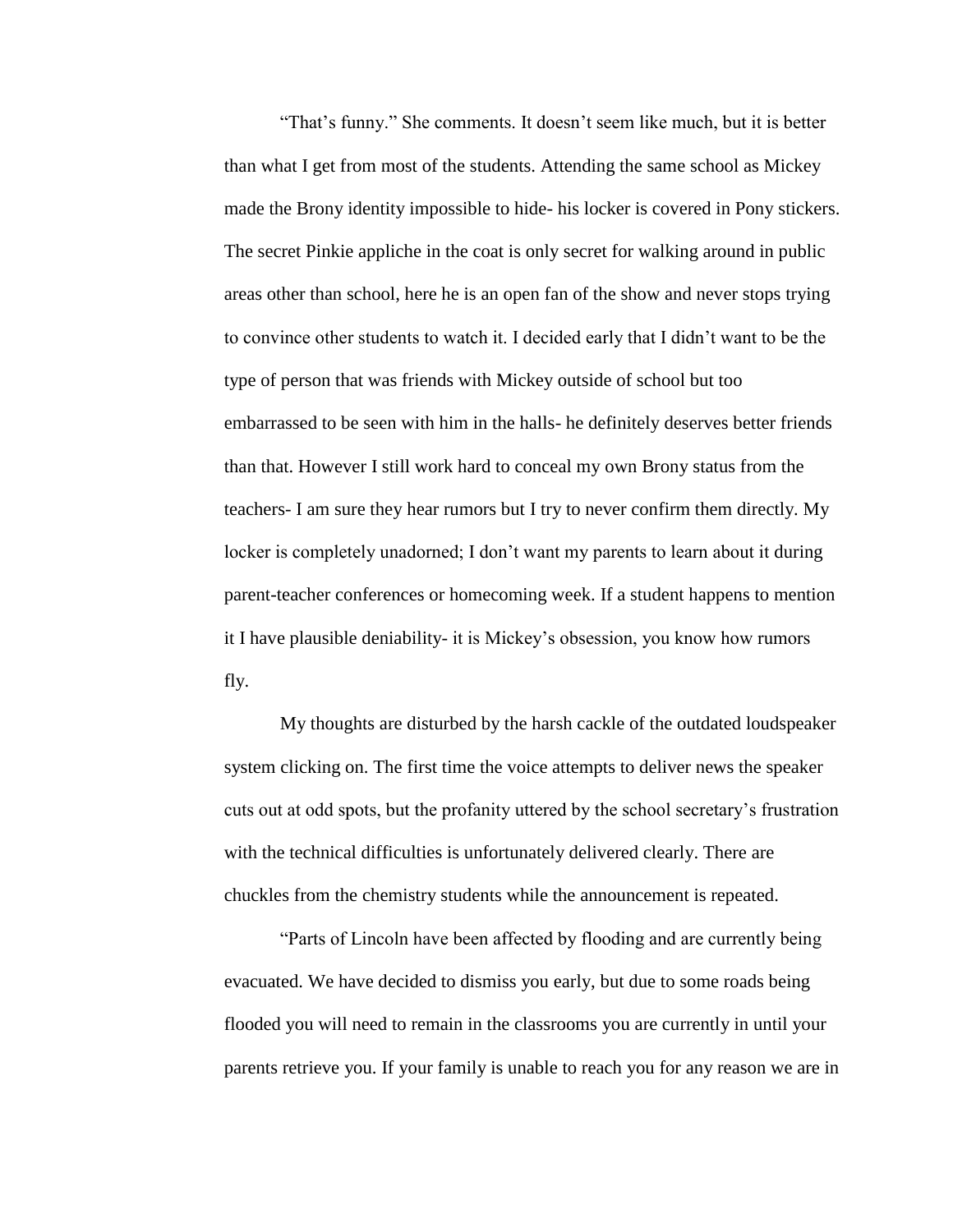the process of arranging transportation from other families or faculty members. Please direct any questions regarding emergency procedures to your teacher. Thank you."

All eyes land on poor Mr. Hartman at the front of the room. He fumbles for words for a bit, then announces we will be watching episodes of MacGyver until our parents collect us. He puts MacGyver episodes on fairly regularly when he is tired or just doesn't feel like dealing with us, insisting they are educational. As he disappears into the supply closet to get the TV cart and DVD there is a flurry of movement as students retrieve their cell phones from backpacks, pockets, and purses. Normally we wouldn't be allowed to get them out in class, but of course we could all plead trying to get in contact with our parents if confronted. A quick glance at Melissa's screen reveals she is posting a distressed selfie to Instagram with the caption "Stuck in Chem, pls send help!" followed by a series of emojis. Mickey joins the students in the back who are skipping text and going straight to calling their parents; his face flushes with panic as he avoids eye contact by staring at his own foot tracing the patterns on the tile floor. My mom sent me a text before the announcement, I'd be driving my own car and I was to ask the first set of parents who showed up to sign me out since she wouldn't be able to come get me. I joined Mickey in the back to share the news, he could probably ride with me as well.

#### \*\*\*\*\*\*

We didn't even have to watch a full episode of MacGuyver before Jensen's parents showed up, read my mom's text, and signed us out. Getting to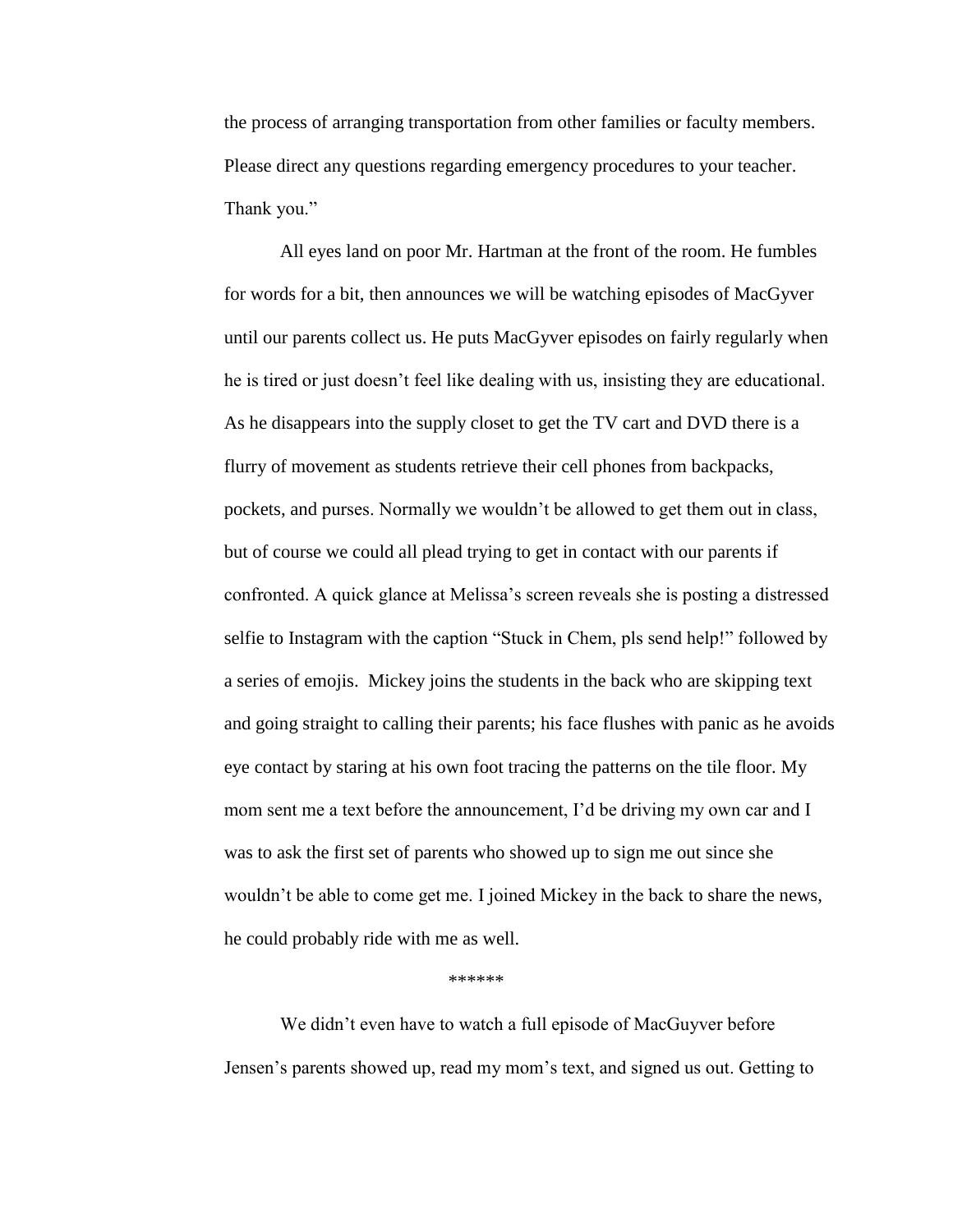Mickey's proved difficult; his street wasn't flooded much, but there were nearby roads too flooded to pass and others were blocked with emergency vehicles assisting with the evacuation. The closest we could get was still four blocks away; walking there was a challenge because vehicles driving by were spraying water over the sidewalk, we spent most of the walk on other people's yards and we still ended up drenched and muddy by the time we got there.

"Oh thank God, Mickey you need to go pack clothes so that I can put things in your room" Mrs. Thomas calls out as she struggles to get the high chair up the stairs. "Kevin, darling, it is great to see you, can you help Isabel? I told her to put her toys in the toy chest so we could move it, but I think she is just making a bigger mess."

Isabel was indeed making a mess, she was in the process of trying to turn a bag of blocks upside down to dump them all out when I walked in the room. I save the blocks, then convince her to play with a stuffed frog while I put the rest of her toys away. My mom shows up about an hour later. Usually I would balk at the idea of her being at Mickey's, but Mickey's room is already full of things from downstairs so I know she won't be going in there and moving things will keep her from having any extended conversations with Mrs. Thomas. Still, I try to work near her so that I can stop any disaster before it starts. After everything is moved upstairs we load up the car with the family luggage and baby supplies.

"Where are you guys planning to go?" My mom asks, and immediately I tense up. I hear the note of concern in her voice and it is clear to me that she is reflecting on the difference between her own situation and the Thomas family's.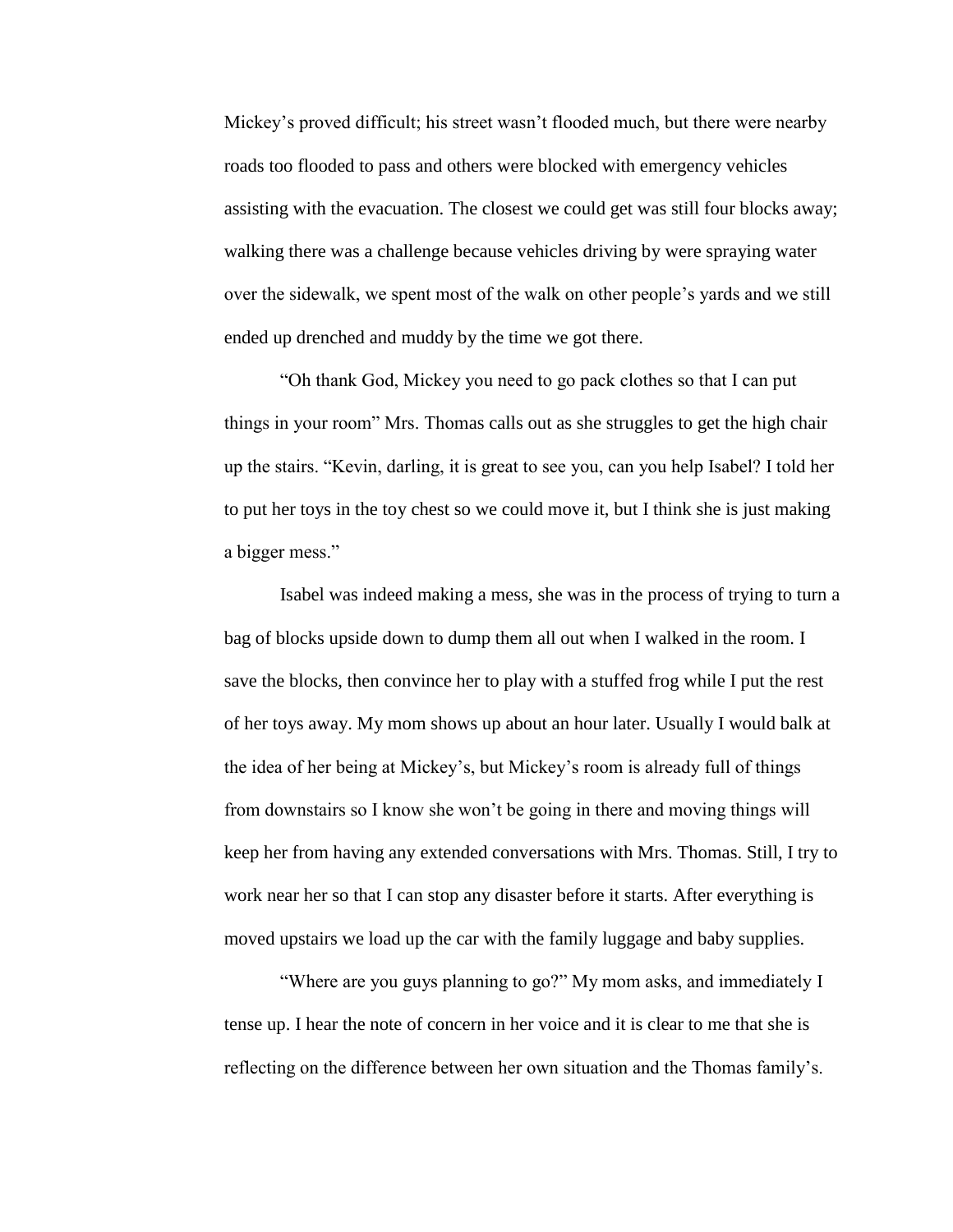"They have some shelters open in town, hopefully it won't actually flood and they'll let us back in soon." Mrs. Thomas snaps the last buckle on Isabel's car seat and closes the door.

"You should come stay with us. We have a guest bedroom and Mickey can sleep on an air mattress in Kevin's room." My heart attempts to exit my chest. I mentally plead with Mrs. Thomas, but she has straightened up and there are tears pooling in her eyes.

"That would be so amazing. I can't imagine trying to keep Isabel quiet with all of those people around." Mickey opens the passenger side door and the volume of Isabel's complaints at being in her car seat increases, as though intentionally adding credence to her mom's statement.

"We would be happy to have you! I would love to get to know you better anyway, our boys are spending so much time together and it would be nice to talk to someone with a son the same age as mine. The girls I work with are all much younger mothers, sometimes it is hard to relate!" I am unable to hide my concern at this development; my shoulder muscles lose the strength to hold up my arms and my spine can't deal with the extra weight. My mother watches my body crumple and gives me her 'We'll talk about this later' look. I shoot Mickey a text as covertly as I am able: Ride with me. We discuss pony avoidance strategy on the ride home.

#### \*\*\*\*\*\*

I've uploaded my fan fiction to the cloud and deleted any trace of ponies on my laptop in the last week. What I thought was going to be a very temporary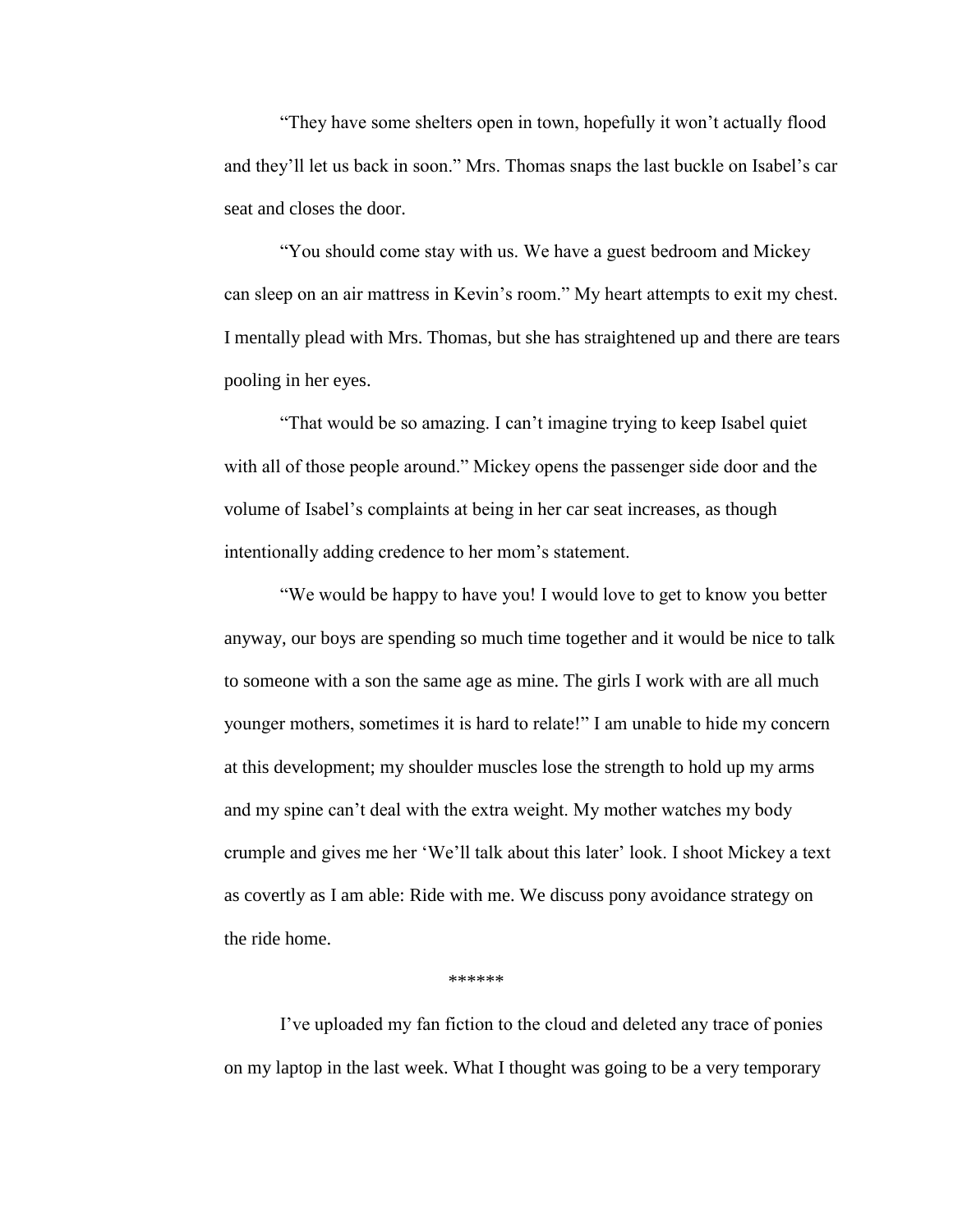stay has caused me to call in sick to school so often that my mother drove me to Urgent Care to make sure it wasn't anything serious. I can't leave Mickey's mom alone with mine, the conversation could be catastrophic. I also have to encourage Mickey to change clothes in the mornings, but he's worn his only two non-pony shirts so many times that his mother is growing suspicious. Tomorrow I have to go to school, my father put his foot down this afternoon and I can't argue with him. The flood waters are receding, but the cleanup crew associated with the Thompson's insurance company is swamped with orders and won't be able to visit their house until next week. There is no avoiding it: Mrs. Thomas and my mother are going to be alone together for several hours each day.

I am laying across my bed in classic 'Rarity in a crisis' fashion, my arms dangling over the side and my face buried in a pillow. I hear the door open and the shuffle of Mickey's duck feet on my carpet. I don't look up.

"Just get them to watch an episode. They might understand it better if they saw it. Mine did." Mickey closes the door and arranges himself in the office chair by my desk. He drops the makeup homework on it and picks up an autographed baseball my father got me for my  $14<sup>th</sup>$  birthday.

"You realize my parents aren't your parents, right? I just don't think my parents, especially my dad, would ever agree to sit down and watch an episode. The theme song alone would put them off it." I hear the words of the song in my head-

'Myyy Little Ponyyyy, I used to wonder what friendship could be'.

"Hey, there's no need to be such a neigh-sayer. They might surprise you." Mickey gives an actual horse-like neigh to emphasize his pun and I roll my eyes.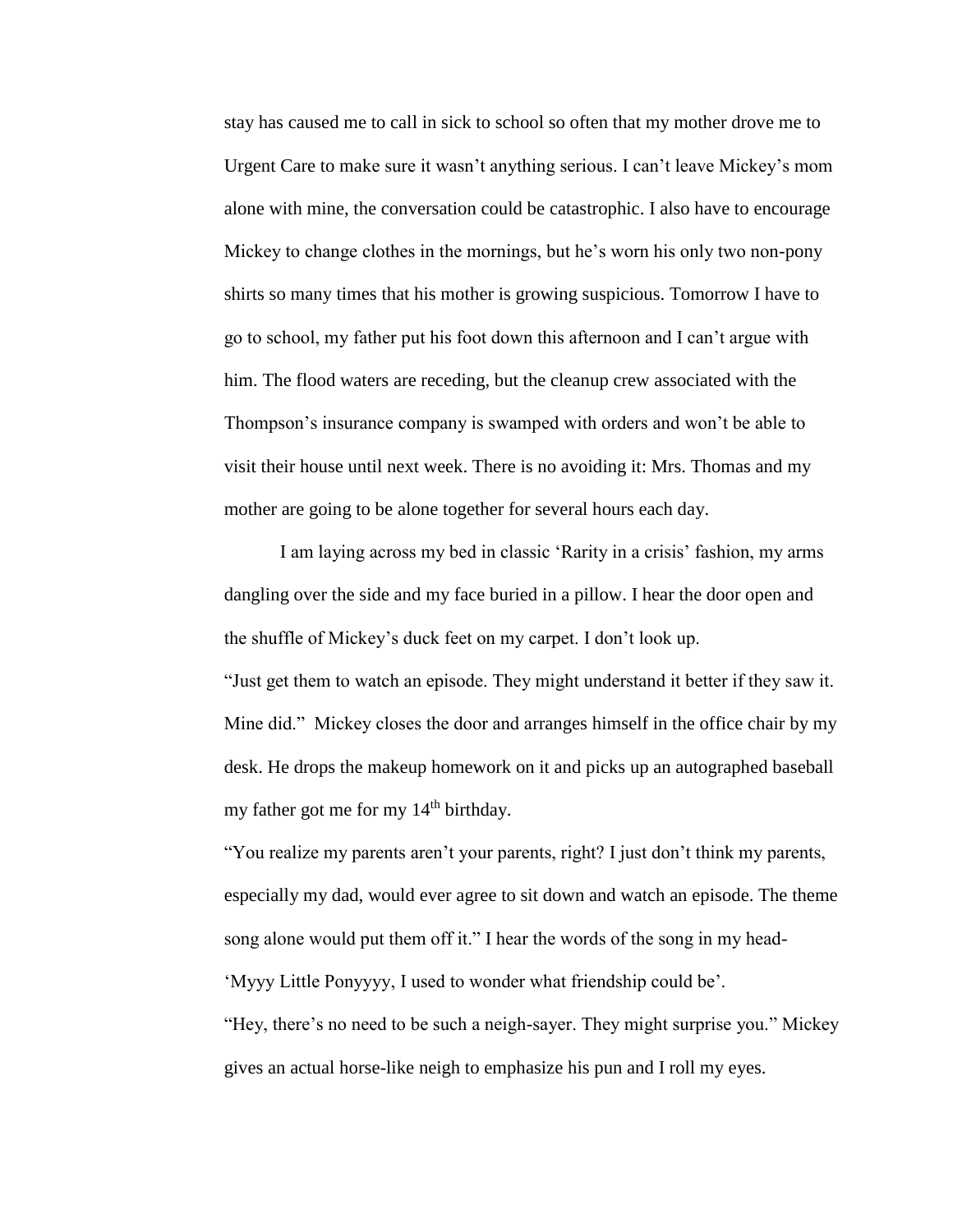"Can't you just convince your mom to let you guys move back in before the carpets get dried? You can just stay upstairs, all your stuff is there anyway." I drag myself up out of bed.

"Kevin, you aren't being very generous. Rarity would want us to stay as long as we like." Mickey spins on the chair.

"I don't feel like Rarity anymore. I feel more like Twilight- I am worried about everything all the time. Plus all the makeup homework doesn't help." I grab the calculus book off the pile and flip through the pages until the equations blur together.

"Twilight would never give up so easily. She might be nervous, but she would stick it out. What about the time she had to tell Princess Celestia that she didn't have a lesson about friendship for her that week? She could have been banished from Ponyville, but she didn't hide the truth."

"She kind of went crazy in that episode though."

"Now you're just being difficult. What about when she faced Tirek? When everything seemed completely hopeless and all of her magic was gone she was able to trust in her friends and find the magic she needed to defeat him. That was a pretty intense situation. If she can do it, you can too." Mickey smiles and his voice reaches a fever pitch as he tries to shake me from my slump. "You are not Kevin Saylor. You are Twilight Sparkle, princess of Equestria. You do not back down from a fight. You will not be bridled by your fear. You will tell your parents about My Little Pony tonight. For Equestria!"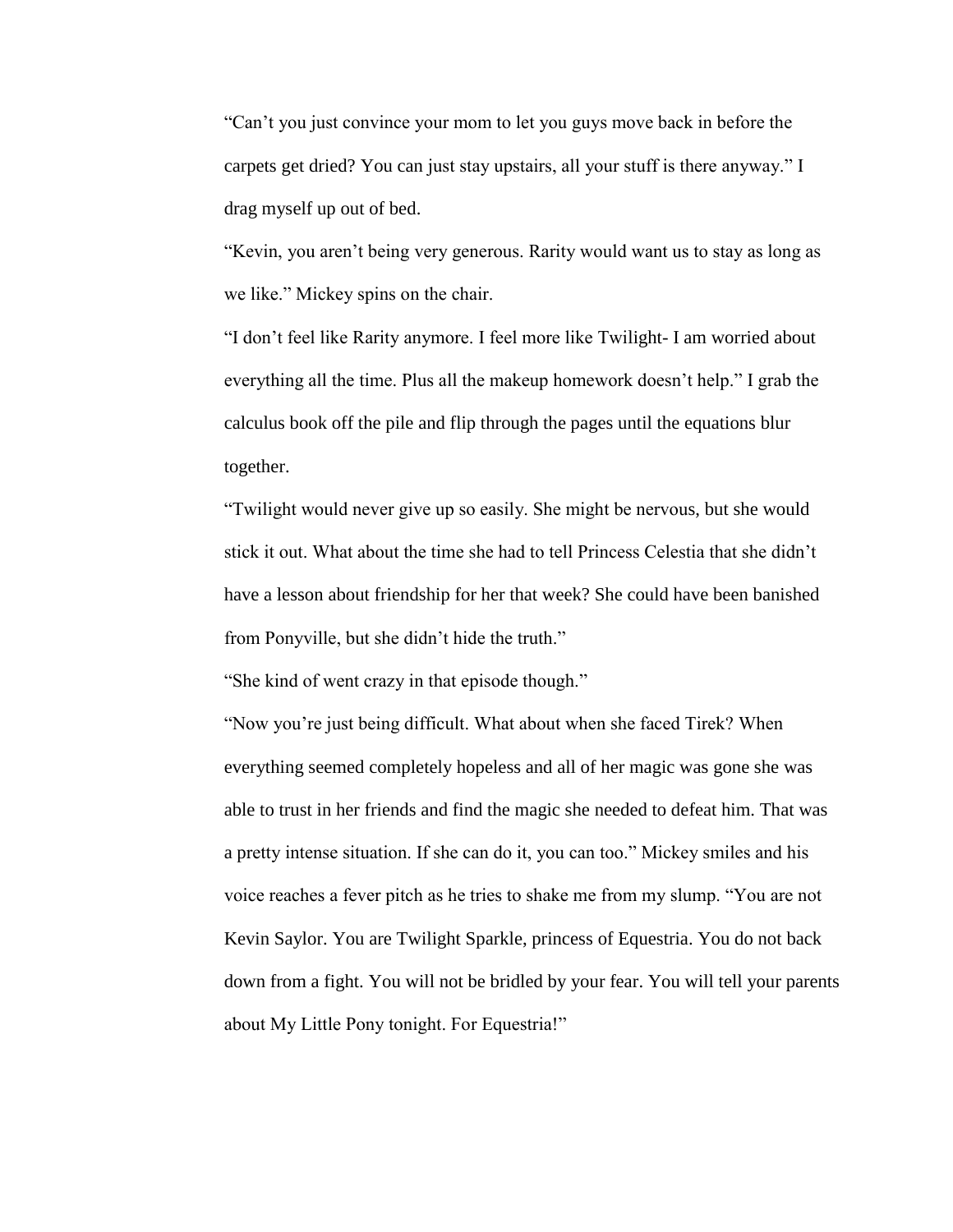Mickey is right. I have to tell my parents and I have to tell them tonight. It will be better if they hear it from me. And who knows? Maybe they will take it well. Maybe I will be able to go to Brony Con. Maybe my father will be proud of his only son for being brave enough to admit he enjoys a show meant for little girls. Maybe.

#### \*\*\*\*\*\*

I decide to tell my mother first. If she has some warning, maybe she can soften the blow for my dad at dinner. I knock on her bedroom door and hear a flurry of activity before Mrs. Thomas peeks around the corner.

"Oh, Kevin. Come in, come in!" She throws the door open. "Your mom is giving me a wardrobe update."

Clothes cover the furniture in the room, old dresses and blazers and slacks. If my mother was a My Little Pony villain, she would be Queen Chrysalis, leader of the changelings. She manages to transform all of her friends into clones of herself, she wears outfits for a few months and then puts them in her second closet to give away at the earliest opportunity. Women walk around my house wearing her outfits from last "season", whatever that means. Mrs. Thomas is garbed in a dress my mother wore to my Uncle's funeral last year. It is a little too short to be proper funeral attire, but she wore a little black hat pinned in her hair with a veil covering her forehead just above the eyebrows and somehow that transformed the cocktail party dress into something somber. Now she was working to emphasize the sex appeal of the dress, Mrs. Thomas is wearing a sparkling necklace and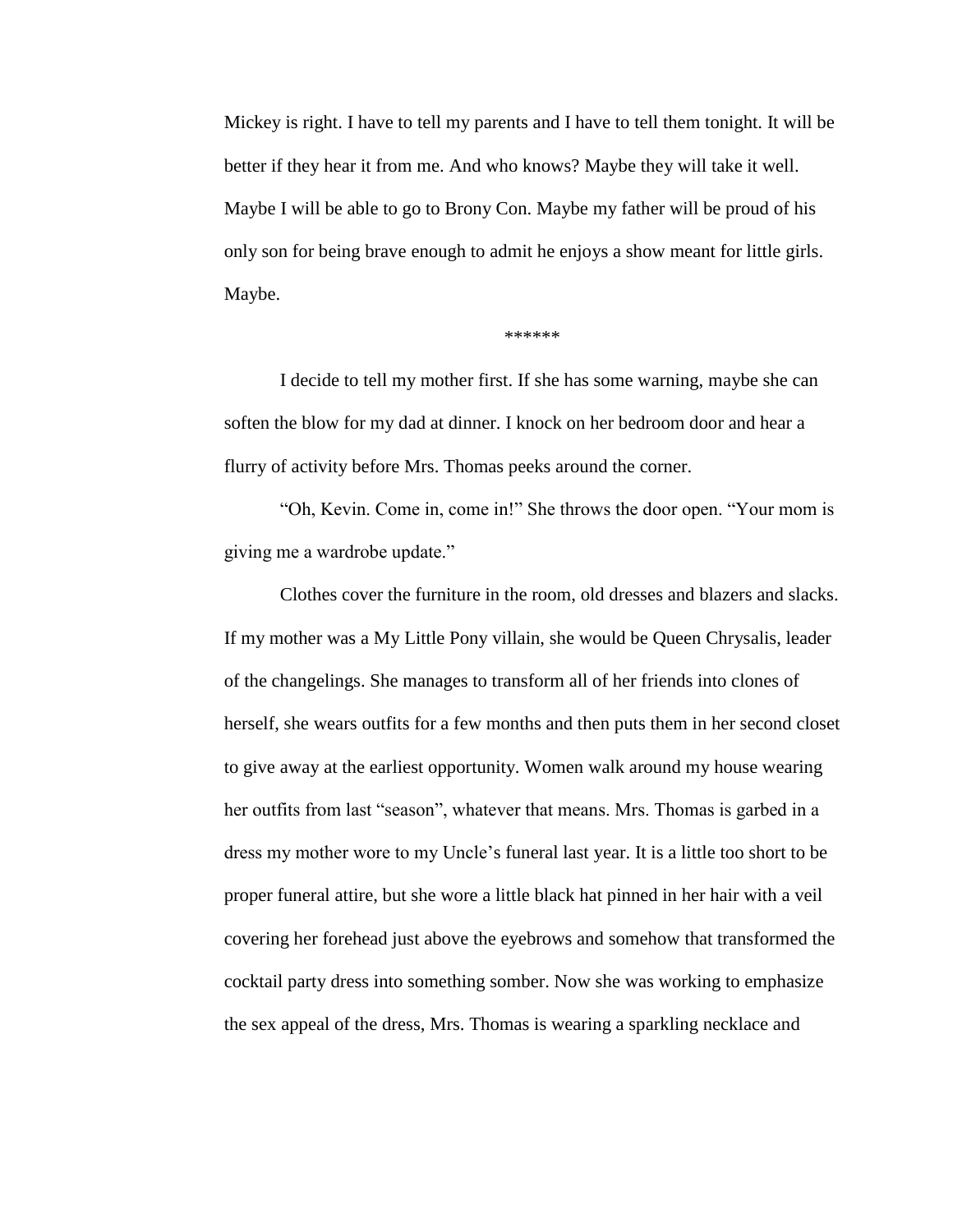what my father affectionately referred to as her "hooker boots" when my mom was wearing them.

"What do you think?" My mom asks as Mrs. Thompson does a little spin and I nod approval. "It suits her doesn't it?"

"I'm sorry to interrupt, but Mickey was asking after you." Mickey wasn't, and would be bothered by the interruption, but it puts too much tension in the air when you utter things like 'can I talk to my mom in private?' and privacy was what I needed. Mrs. Thomas fluttered down the hall, probably thrilled at the idea of showing off her new look to her son, with any luck that will keep them occupied. I turn to my mom as she tidies up the bed.

The words stick in my throat. My mother hasn't even realized I am still in the room, my exit was expected after delivering the message from Mickey. I think of Queen Chrysalis, impersonating the fiancé of Twilight's brother, Shining Armor. Twilight knew Shining Armor's fiancé Cadence from her youth, Cadence babysat Twilight regularly. But Queen Chrysalis is pretending to be Cadence and behaving badly, being rude to Twilight's friends and making outrageous demands. Twilight tries to warn her brother, but he won't believe her. She interrupts the wedding to try again and Princess Celestia even expresses her disappointment in Twilight's behavior. But Twilight won't give up. Even when no one understands, when no one will listen to her, she continues to voice her objection and saves the kingdom. Maybe that is what my story should focus on- Twilight can help Pinkie speak up when others don't want to hear what she has to say. If Twilight can deliver news under such dangerous circumstances, I can tell my mother. I have to.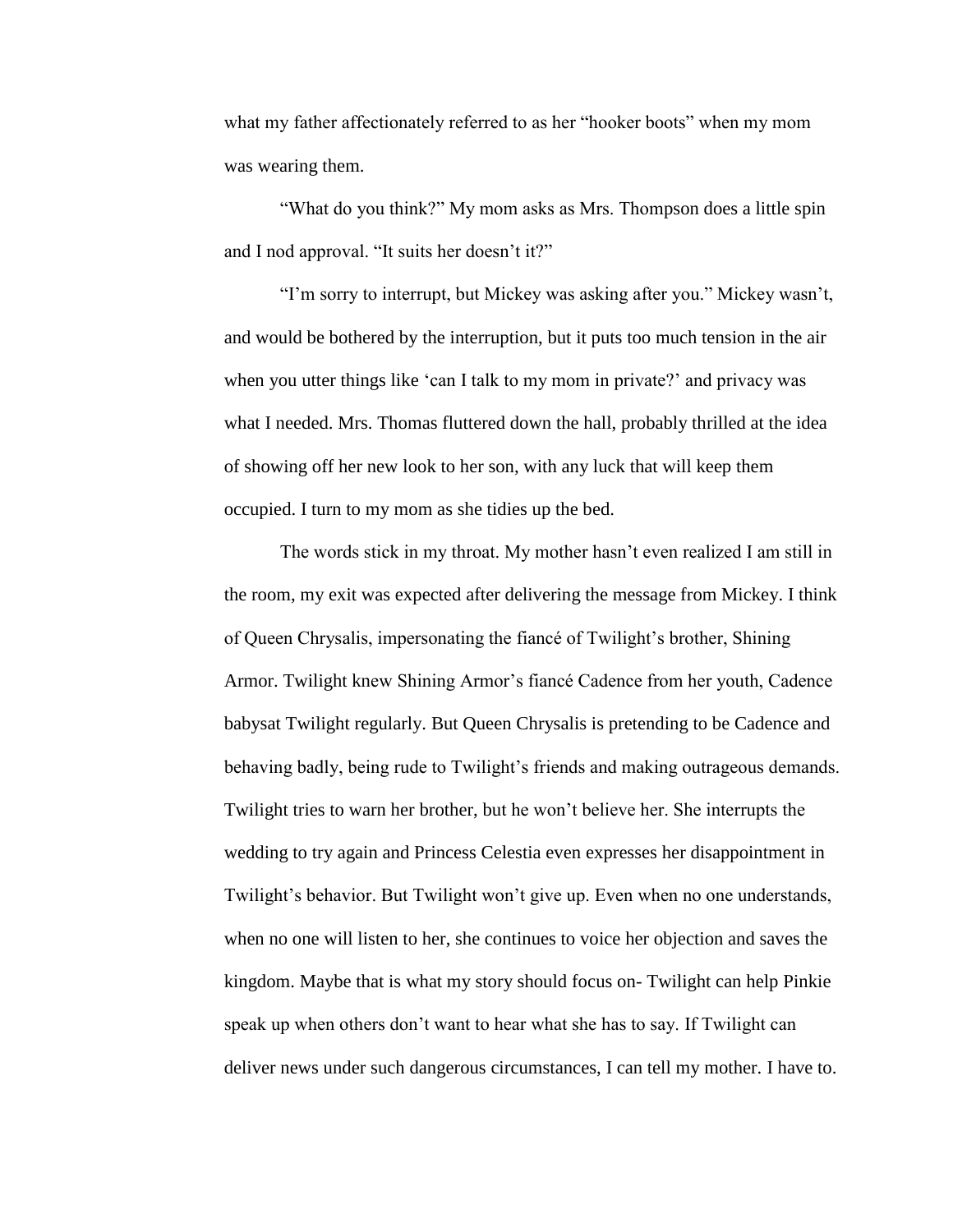"Mom" I begin, clearing my throat when the word comes out unsteady. She turns, holding the dress she wore to my induction into the National Honor Society. "You may have noticed I've been acting strange this week…"

"Strange is an understatement. What has gotten into you? I thought you'd be happy to have your best friend's family staying with you." She is angry, but that makes it easier. I sense her anger about my behavior will help alleviate the concern she'll have when I deliver the news, in fact she might be happy for the explanation, no matter how strange.

"Mickey and I watch My Little Pony together." The words slur together and she gives me a look of confusion. I try again. "I've been nervous that Mrs. Thomas would tell you before I had a chance to. Mickey is really into My Little Pony. He wears Pony shirts and speaks in horse puns." She recognizes the truth in that statement, the horse puns were the only thing I hadn't been able to hide while he was staying with us. It is too ingrained in him at this point. "I watch the show with him. It is really great, but it isn't for adults. They call adult fans Bronies. I'm a brony."

The words just spill out. Her silence makes it hard to stop, but eventually I do. The quiet grows between us, a gulf of soundlessness that will be too wide to bridge if one of us doesn't break it. I open my mouth in panic, but she raises a weary hand to stop me.

"Is it a sexual thing?" She doesn't raise her eyes from the bed while she speaks. My stomach tries to escape my skin, issuing a low grumble of complaint in the process. So she's heard of Bronies before, but only the negative stereotype.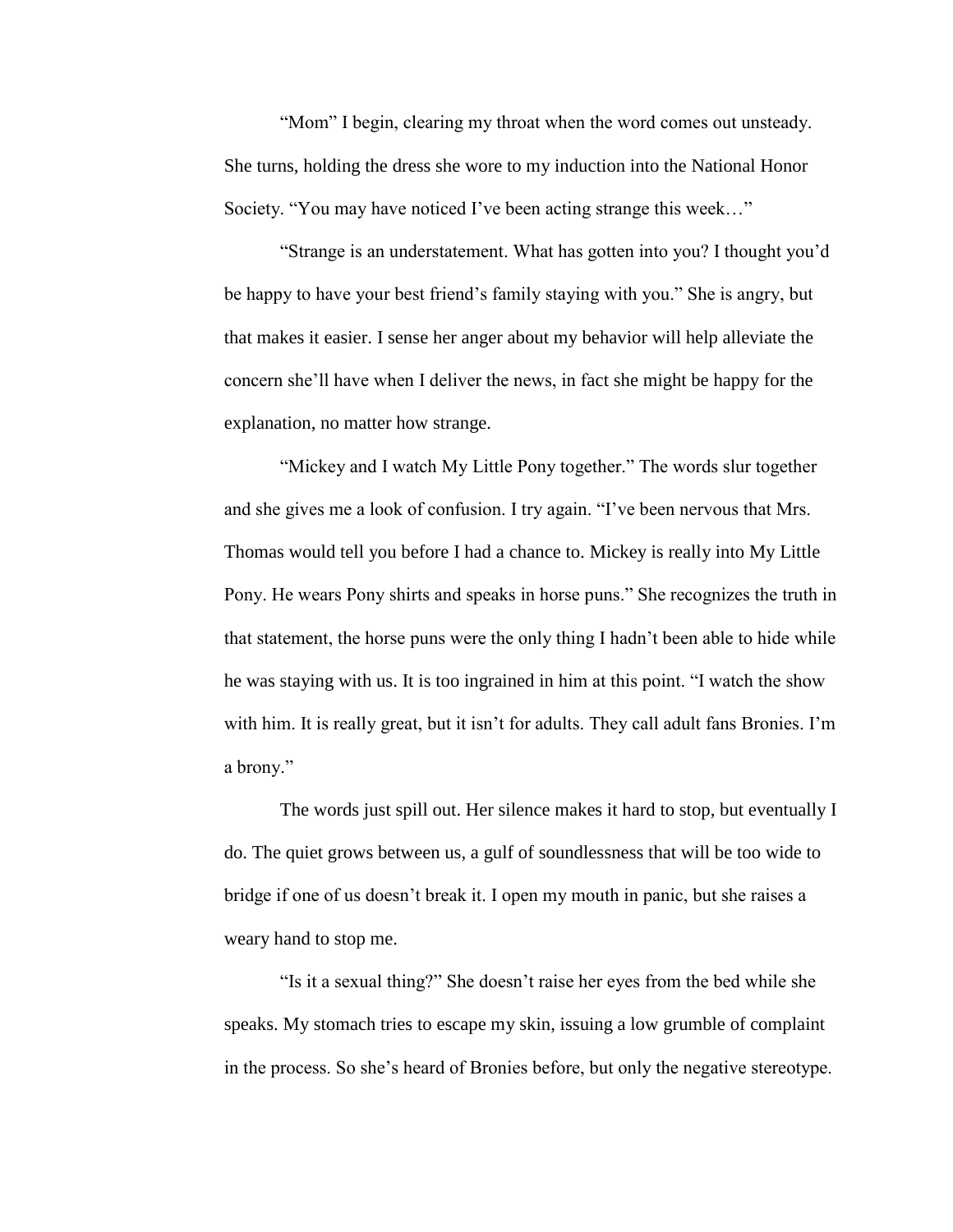There are fans who sexually pervert the show, littering the internet with sketches of humanoid ponies with double Ds and dainty hooves clutched to their crotches. I shake my head no in response, there are no words to answer a question like that from your mother. "Are you and Mickey…romantic?"

"What? No." My surprise is evident, but she can't decide if it is shock or hard denial.

"That's fine, that's perfectly fine. I just want you to know that if you are it is ok and of course I support your decision." She smiles and tries to look reassuring.

"I know that mom, I really do. But if I was gay, don't you think I would have led with that?" She seems to accept that so I continue. "Seriously, it would be easier to tell people about My Little Pony if they didn't automatically assume it was related to my sexuality somehow. It's an awesome cartoon. I'm hoping you and Dad will consider watching it with me so you know what it's all about."

"You're planning to tell your father?" Her body snaps to attention at the mention of my dad and she moves closer to emphasize her words. "You cannot tell him. Not now. He's having a hard time at work, the firm hired a kid straight of law school for the position your father wanted. He's been taking anxiety meds again, you can't add to his stress."

I feel a twinge of guilt, but I bury it. With my father, there would never be a good time. "Taking anxiety meds again" isn't the right phrase, he is always taking medication and if he stops it is only for a week or two at a time. He will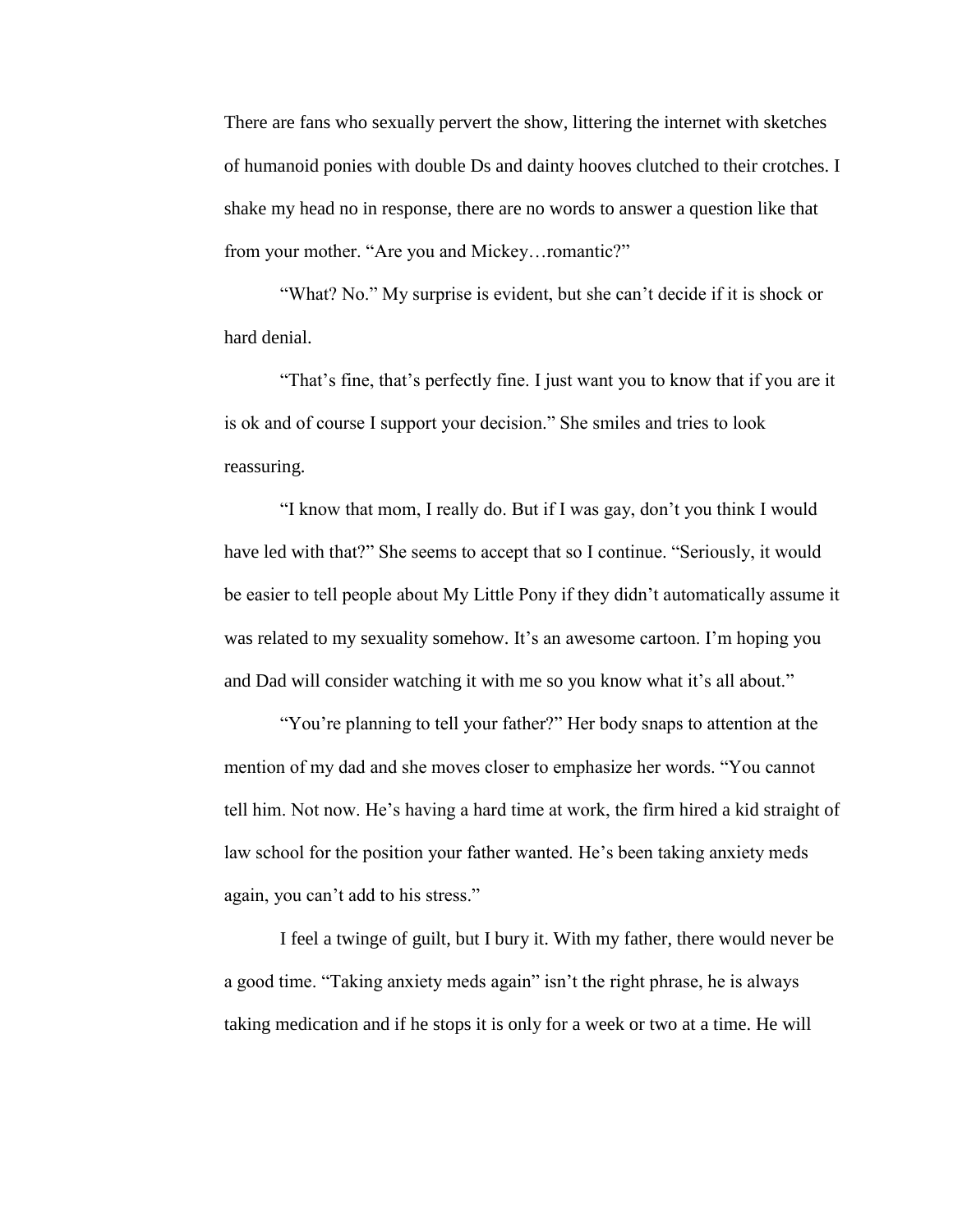always consider himself underappreciated and always find evidence within the company to back it up. He probably didn't even apply for that position.

I give a sort of non-committal shrug and make a hasty exit before my mom can badger me further. I almost trip over Mrs. Thomas backing out of the room. Something in her look makes me feel like she has heard more than she was meant to, but I don't pause to find out. As I head down the hall I hear my mother saying something in a chipper tone and I expect that she will act as if the conversation never happened until the Thomas family leaves. Mickey is waiting for me in my room.

"You could have warned me that I was asking for my mom." He grins as he says it so I know he's already forgiven me. "So, does that mean you told her?" "Yes."

"And? How'd she take it?"

"She thought we might be romantically involved." I grab supplies for a shower, playing sick has left me grimy and my dad is always pleased when everyone looks nice at dinner.

"Well I consider our relationship tantamount to a bromance." Mickey eyes the corner of my closet where the box of ponies hides while I slide hangers in search of a good shirt. "So, you're gonna tell your dad tonight then? I suggested that my mom and I should lighten Mrs. Saylor's burden by grabbing dinner at McDonald's."

I am immediately grateful that the conversation won't be so public, but Mickey catches a glimpse of Isabel streaking down the hall and runs after her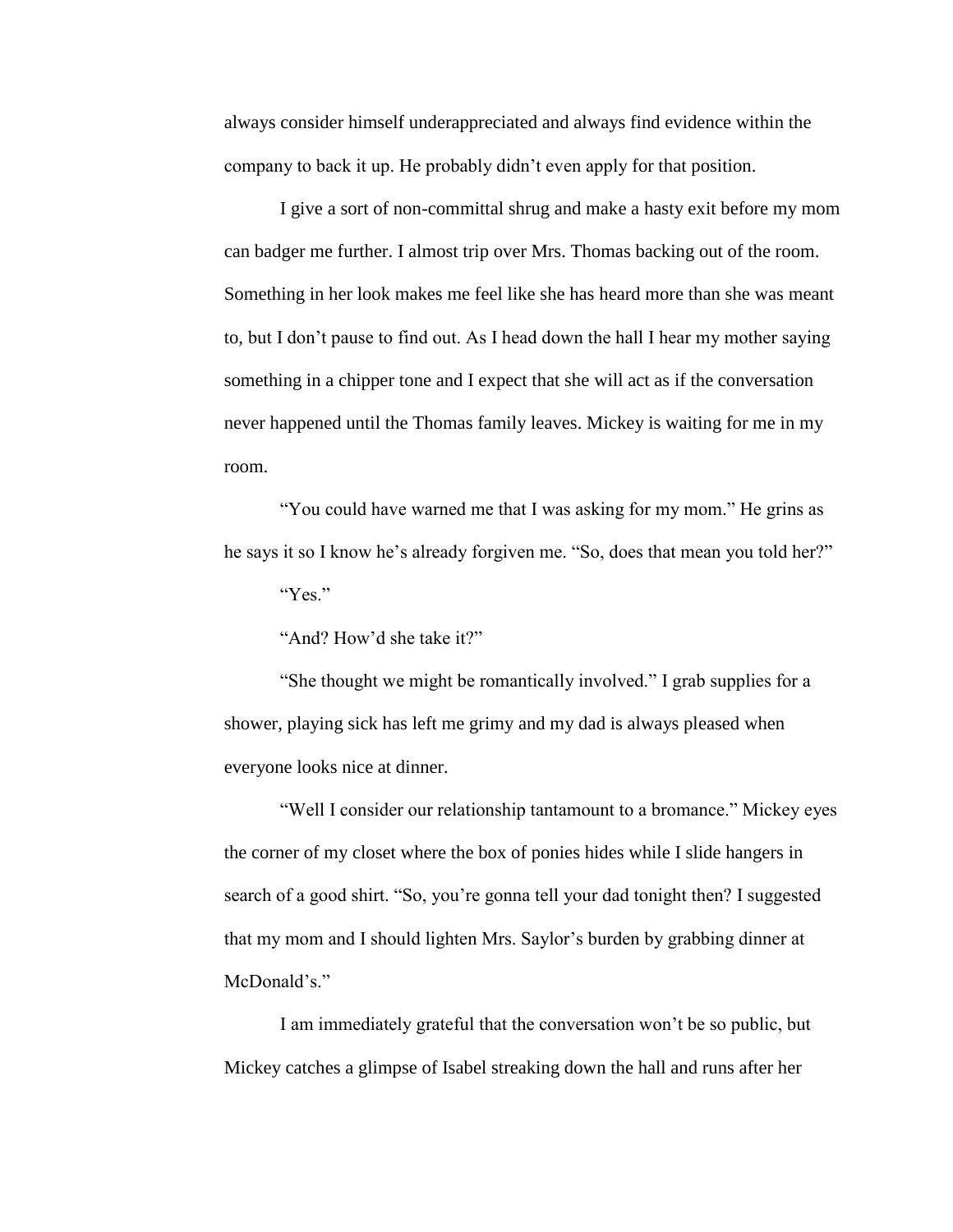before I get the opportunity. It has to be tonight then. I can't expect them to be gone again before next week and who knows what new office catastrophes my dad will have cooked up by then. I grab my deep conditioner and head to the bathroom.

\*\*\*\*\*\*

I couldn't eat at dinner. I just sat there, transferring food from the plate to the fork and then back onto the plate. My mom doesn't eat much either, she stares at me with apprehension. My dad takes no notice, swiping through news stories on his SurfacePro and occasionally mumbling about stock prices while he chews. When his plate is empty he slides a glass of water in front of himself and drops two antacid tablets in it. I stare so intently at the bubbles rising as they hit the bottom of the glass that I fail to meet his gaze when he looks my direction.

"Kevin." I start and my knee hits the table, knocking over my own glass of water. I start to rise to grab a towel, but he gestures for me to sit back down. "Linda, would you please?"

My mom jumps up to clean up the mess, a move so unusual I stare at my dad with concern. He laughs and hits the power button on his tablet.

"Don't look so worried, I have something to tell you." He straightens in his chair and puts his business face on, but before he can speak I interrupt.

"I have something to tell you too." He gives my outburst a stern gaze and my mother pinches my leg under the table where she is busy cleaning up my mess. "Sorry, you go first of course."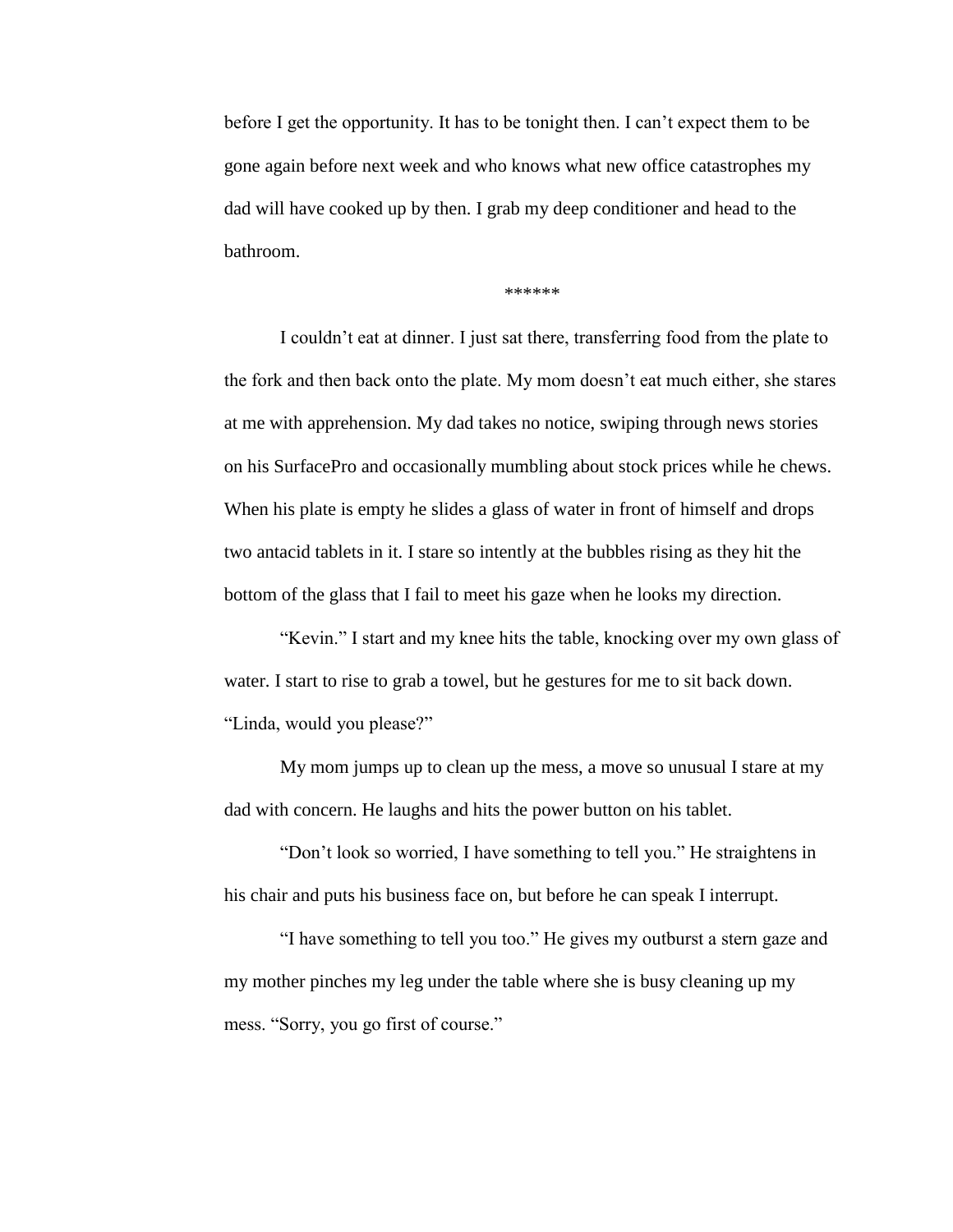"Ok. You're in class with Jensen Uhlrich, right?" He continues at my nod while I wonder what on earth Jensen could have to do with anything related to me. "Well, he just got an acceptance from a pretty prestigious pre-law program, he interns at our office you know; I think that internship had a lot to do with it."

I don't object, but internally I wonder about the validity of that statement. As I mentioned, Jensen is a genius and likely the valedictorian of his class. It was more likely that his impressive academic record coupled with his performance in basketball factored into his acceptance, but my dad probably doesn't know much about that, since he's never joined us when we go to games and he's never attended any of the end of the year academic award ceremonies where Jensen walks away heavy with medals.

"Well, I managed to secure you the same internship position after Jensen graduates." He leans back in the chair and waits for my response.

"That's amazing dad, thank you." It is not amazing. It is terrible news. I have never had any interest in following in my father's footsteps and he has never given a thought towards the idea that I might now want to. I try to be enthusiastic.

"Yeah, Paul said he was looking for someone and I said to him, I said you know Paul, I have a boy who's shaping up to be a mighty fine student, he takes classes at the college and he knows his way around a computer. And Paul just said, alright, he's in. Just like that." He takes a swig of antacid water and beams. "What was it you wanted to tell me?"

I try to bring Twilight to mind but she has dissolved into tiny purple bubbles in my head. Rarity is gone too, little white balls of dying dreams. Mickey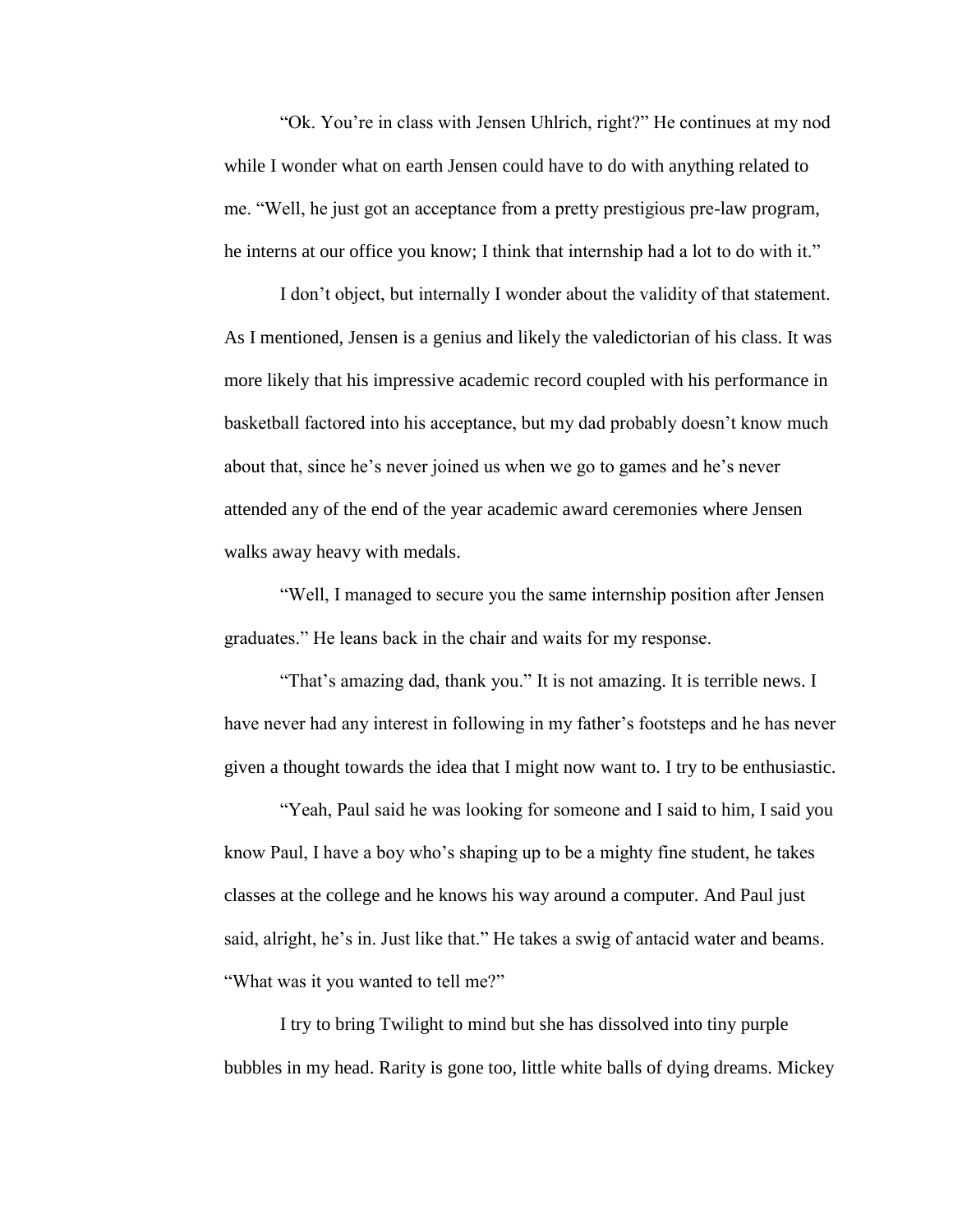is there, in my mind, urging me to channel my inner superhero, to fight for what I believe in the way that the ponies always do. But all I can see are the villains: Discord spreading chaos across the map of my life, Tirek draining all of my energy and growing bigger and stronger, Queen Chrysalis posing as a friend while secretly plotting to destroy all I hold dear, and even the meek Princess Luna, younger sister of Princess Celestia and so overcome with jealousy that she transforms into the evil Nightmare Moon so that she can plunge the world into eternal darkness and despair. I don't have superpowers. There is no magic in this world.

"Actually, Dad that is almost exactly what I wanted to talk to you about." I plaster the smile on my face, knowing it can never be removed, knowing that when Mickey returns we will no longer be friends. "I've decided to be a lawyer."

My mother looks relieved but my father looks confused as he grins. He never knew there was ever any other option.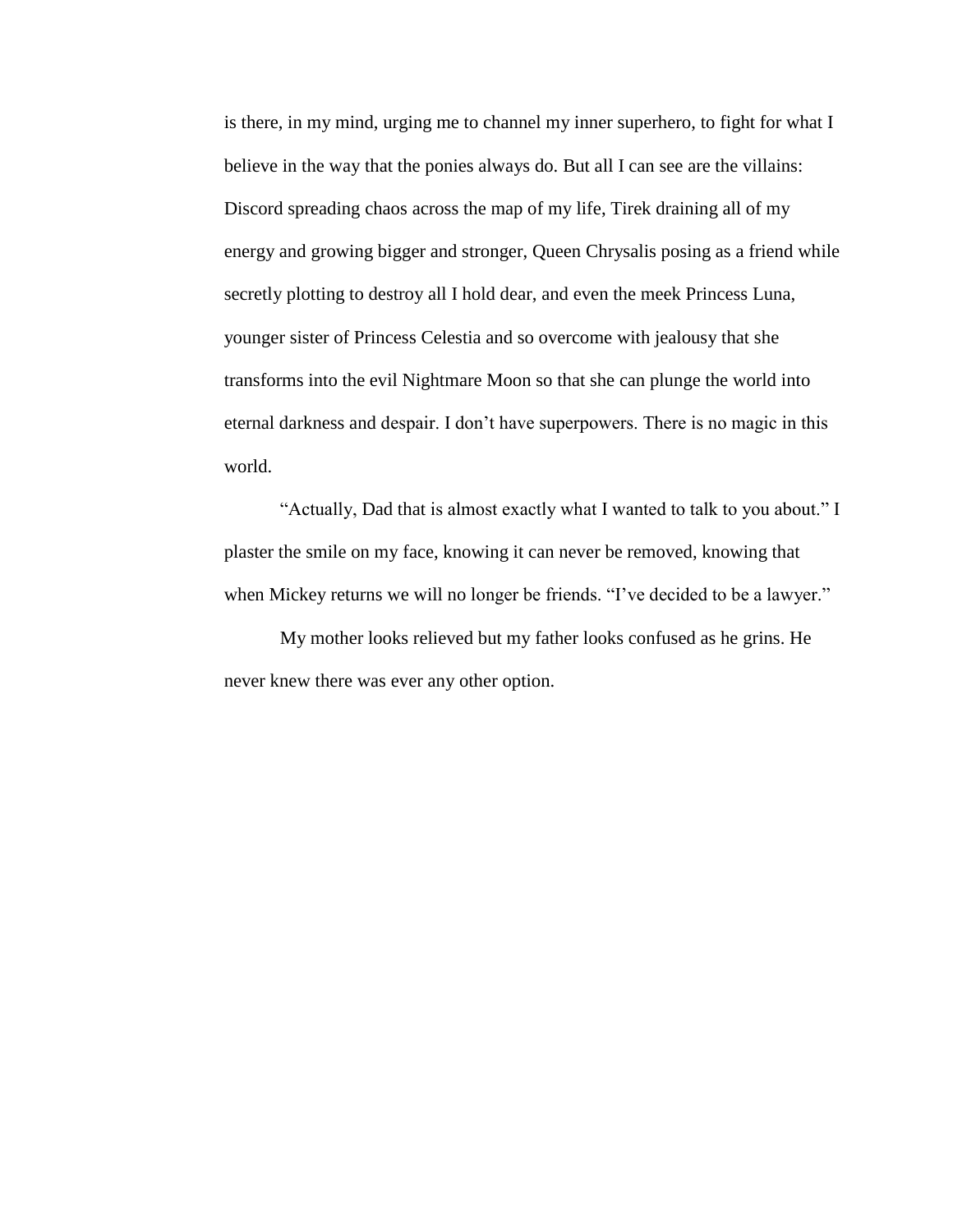#### **Head of the Herd**

<span id="page-48-0"></span>The bloated corpse stuck out of the fence and an unnatural angle; the dirty wool sprouting between the planks resembled the off-white fungus that jutted out from some of the trees in the shelter-belt, although that fungus usually wasn't fuzzy. Andrew held his nose and gave a resigned look to his surroundings. He wanted Mother Nature to answer for her crimes- the scene before him was so absurd he felt surely he deserved that answer. He was met with a silence only occasionally punctured with the distant 'maaaa' from the living sheep grazing a couple pastures north of here. Andrew stepped gingerly around the mud puddle onto one of the few patches of freshly sprouted grass closer to the dead sheep to investigate. The post-mortem swelling had pushed the rotted fence boards apart almost to the point of breaking. He had seen sheep turn their heads sideways to eat grass through the fence, but usually the only time they died was when the fence was newer and the boards were too solid for it to smash through. They weren't smart enough to turn their heads sideways to pull back through, so it was usually brute force that got them out of the situation. This fellow was not so fortunate. Though the boards were rotted and weak, the poor creature had been unable to gain any traction on the swampy ground beneath it. Cause of death: mud puddle.

Andrew waded back towards the four-wheeler and grabbed the metal chain from the rear rack. There was no more avoiding the mud on his way back to the sheep, the heavy chain obscured his view of the ground and he curled his toes and arched his foot upwards the way his father taught him to keep tension and pressure on his golashes so he wouldn't lose one in the mud. He heard the tractor start up in the distance so he picked up the pace and began to wrap the chain around the sheep, trying his hardest to ease the head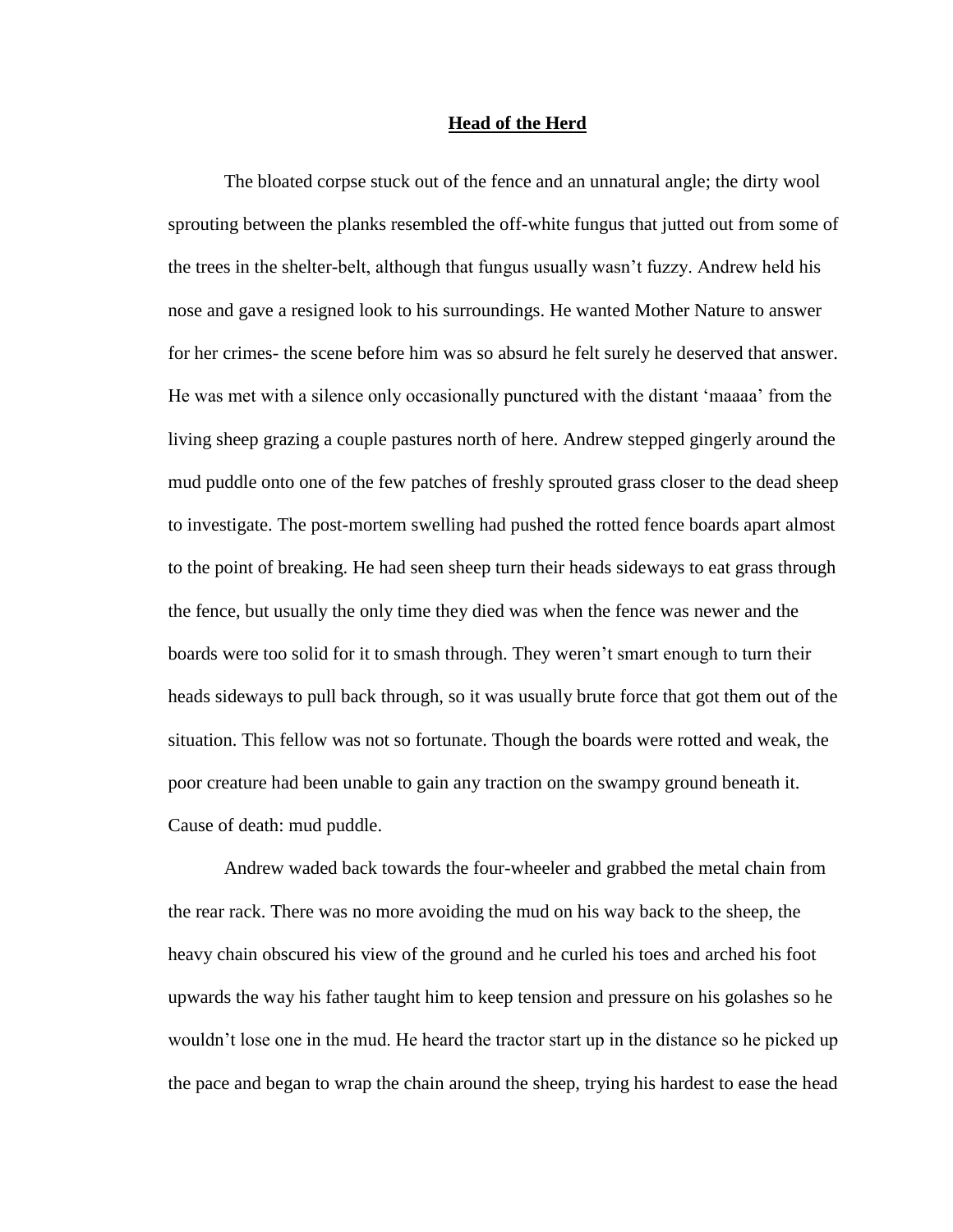out from between the planks. There was no holding his nose now, he needed both hands to wrap the chain. As he finished his gruesome task Andrew realized that the sheep was a wether. This was surprising because they had sorted and sold the wethers several months ago. This one must have been missed, though it wasn't like his father to make such mistakes.

Andrew's thoughts went back to that day. It was colder than was typical for a Nebraska March and Andrew was home on Spring break during his second semester at college. His father had let Andrew get the sheep in the chute and give the vaccinations, usually Andrew was in charge of opening the correct gate on the other side of the chutes so that the sheep could be sent to the appropriate pasture- right if it was a wether and left if it was a ewe. They'd all been freshly sheared so it wasn't difficult to see where you were aiming with the injection, but they did move around quite a bit and Andrew walked away with more than a few bruises and one tiny wound from a poorly placed needle. He hadn't minded and had actually wore the injuries with a bit of pride, this was the first time he had been on that side of the chute and he saw it as an acknowledgement of his passing from child to man in his father's eyes. He had been mistaken.

His mother delivered the news later that day, while his father was driving the wethers to the sale barn in Sioux City. Andrew had just finished putting gas in his car from the old fuel pump, his parents had spray painted it with some sort of special rustresistant spray paint to try and halt the decay while he was at college. Supposedly it was effective, but the whole thing was a putrid shade of orange and he wasn't sure seeing that color every morning when they woke up and looked out the window was worth it. He had gone inside to say good-bye to his mom and grab the laundry that his mother had turned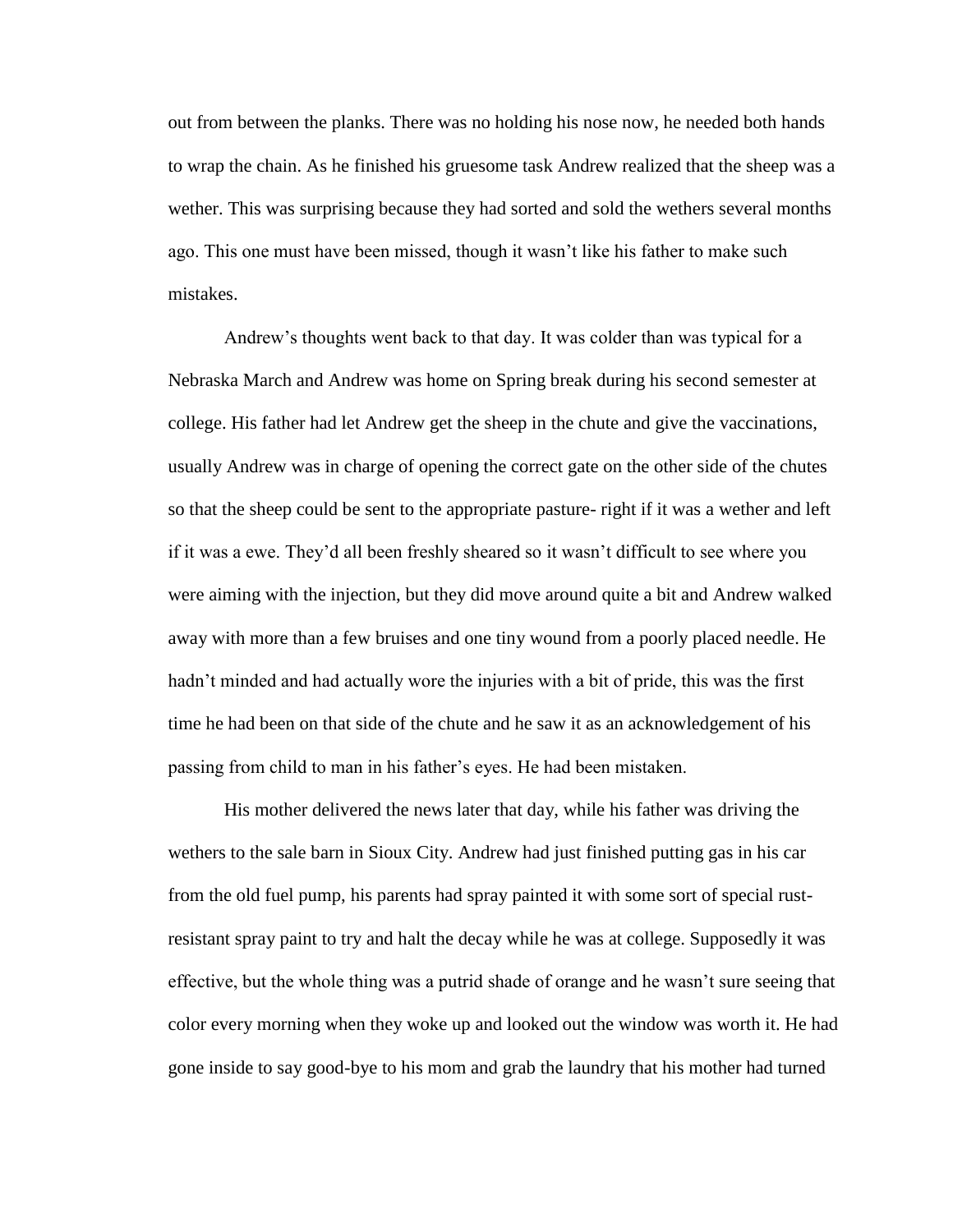over to the dryer while he and his father were working. She asked him to sit down, he kept his jacket on thinking it would be a short conversation, by the time they were finished he was sweating and the fabric made him itch so fiercely that it felt like all of the skin beneath it was crawling with ants. Her words still echoed with him while he watched the tractor making its way towards him now across the field.

"Your father is pregnant."

"You're going to have a little brother or sister."

"Your father is pregnant."

"He is pregnant."

And the words she didn't say, the things that were said inside of him despite himself.

"Your father made this decision without you."

"Your father gave you more responsibility today because he was protecting his womb."

"His womb."

"We've been lying to you for 19 years."

His mother jumped out of the tractor cab and grabbed the end of the chain. She secured it to the front loader and then helped Andrew maneuver the corpse onto it. The fence boards didn't hold out and the crack they gave when they fell apart brought a flood of images to Andrew's brain, images of himself and his father fixing fences all over this property together, since he was as young as 6 years old they'd been out there together, sweating and sun burning and drinking water out of mason jars. Coming home covered in dirt and spending time plucking slivers of wood out after their respective showers, it was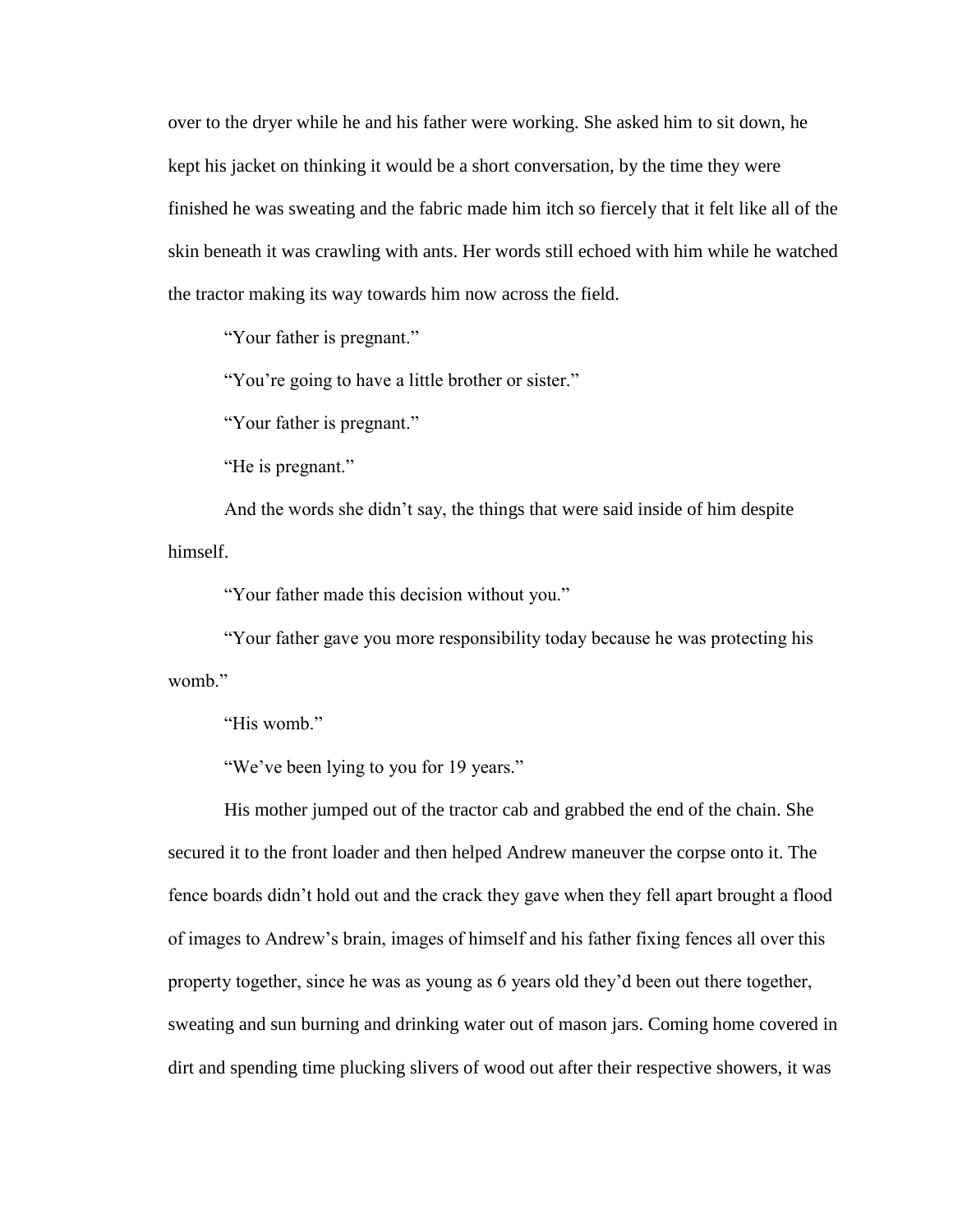better to get them while your pores are open from the steam, his father would say. Andrew shook his head and realized his mother was staring at him as though she had just asked a question and was waiting on the answer. He shrugged and went back to securing the chain.

When it was done they set off towards the dead yard, an area tucked into the trees by the river. His parents hadn't chosen this location, it had been his father's grandfather and it was filled with evidence of that. An old bell tower was still crumbling there, Andrew had been told it came from a school house, back when country schools were the only reasonable choice for schooling if you lived out of town unless you were sent to boarding school in the city. The bell was long gone, probably sold for scrap iron during the war. But the tower itself somehow retained its structure, Andrew never touched it but he imagined if he did it would crumble to pieces. There was also an old freezer out there too, Andrew's mother had unsuccessfully tried to convince his father to pay a rather exorbitant fee to get rid of it properly. She was worried that Andrew might be out there playing and get trapped in it. She reiterated the warning to stay out of it every time Andrew set off to play near there as a child. If he didn't return promptly to the bell she would search there first, petrified that she would find her only child dead inside.

Andrew hadn't had many playmates as a kid. He had no cousins, or at least he wasn't aware of any. He was retroactively realizing that he might have relatives that just didn't approve of his parents' lifestyle. He hadn't asked yet, in fact he had spoken very little to his parents since March, he gave homework as an excuse to keep his phone conversations short and he didn't go home to visit after break, though the University of Nebraska Lincoln was only four hours away from home and he could have easily made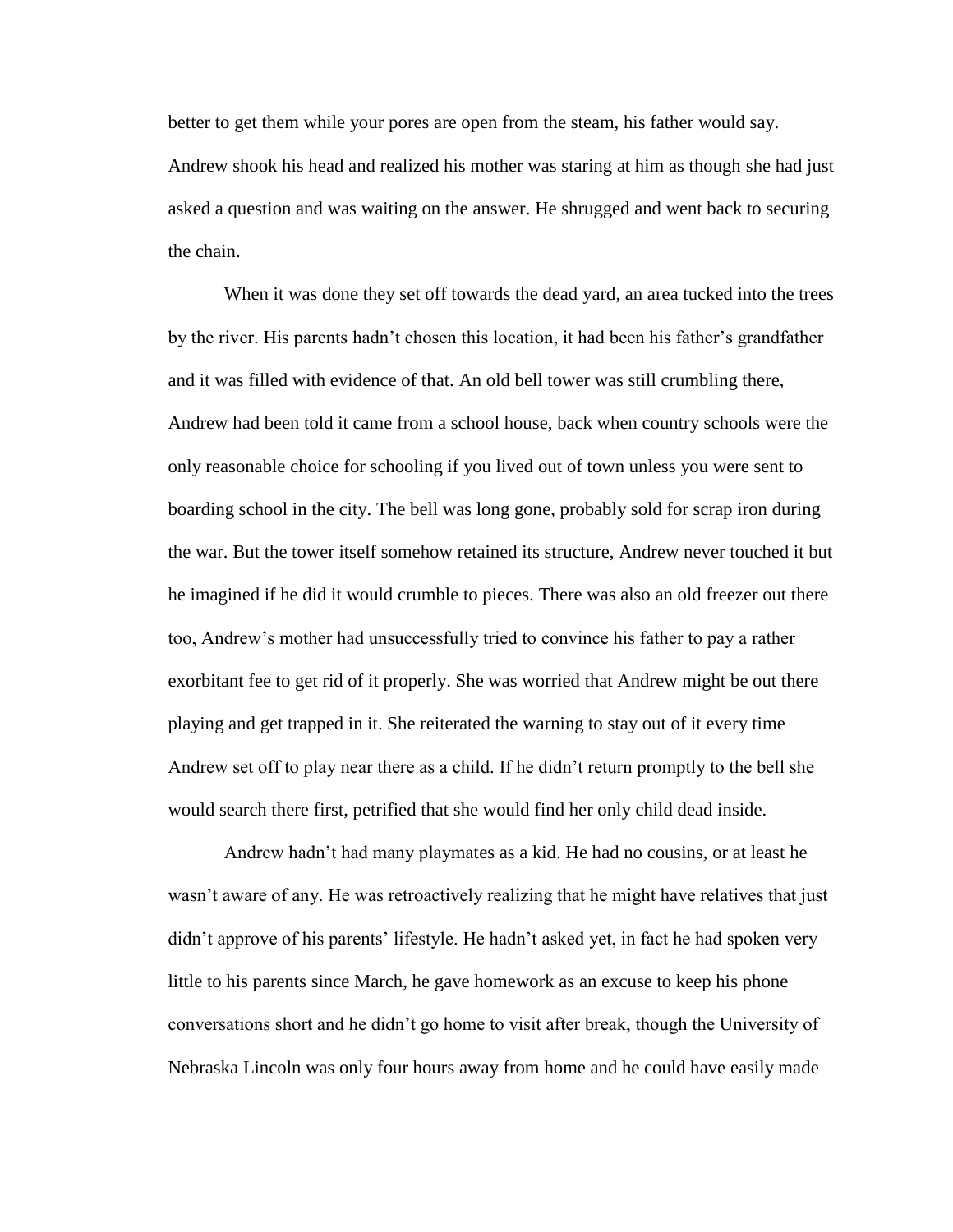the trip. Most other students did, the dorms were near empty on the weekends. He had briefly considered getting his own apartment in Lincoln for the summer or taking summer courses and staying in the dorms, but he knew that his parents would need his help on the farm, his father was not going to be able to bear the bulk of the work the way he used to.

Up ahead the sun glinted off the metal of the pipe that was half-buried on the path. Apparently it had at one point been a rather muddy area and the tractor had gotten stuck more than once, so they put the pipe in to keep the path to and from the fields intact and also to give the sheep a way to the other half of the pasture without having to go through the water. They had poured cement over it, but over the years the cement had broken up, so now you had to drive carefully several large slabs sticking up along the pipe. His mother was not as experienced in this practice, so when she got to the pipe she went over it a bit hard and to Andrew's horror the corpse rolled off the loader and hung suspended in the chains from the front of it. It stayed there for a second, but then the corpse expelled gas and came apart, raining piece by piece down onto the ground as the tractor ran them over. The chain had bunched up around the neck, so the head stayed wrapped within them, the lower jaw only barely connected and dangling down, making the sheep grin an unnatural grin, like it was having the laugh of a lifetime. Then the head also bounced out of the chains and onto the ground with a wet 'thwack'. From her vantage point in the cab his mother had witnessed none of this, which was probably for the best since she had a weaker stomach than Andrew and his father and would probably vomit inside the cab. Andrew tried to hail her down but she wasn't looking for him, so he turned the four wheeler around and headed back towards the house to get the pickup and a shovel. They couldn't afford to leave the pieces to attract predators, the sheep slept near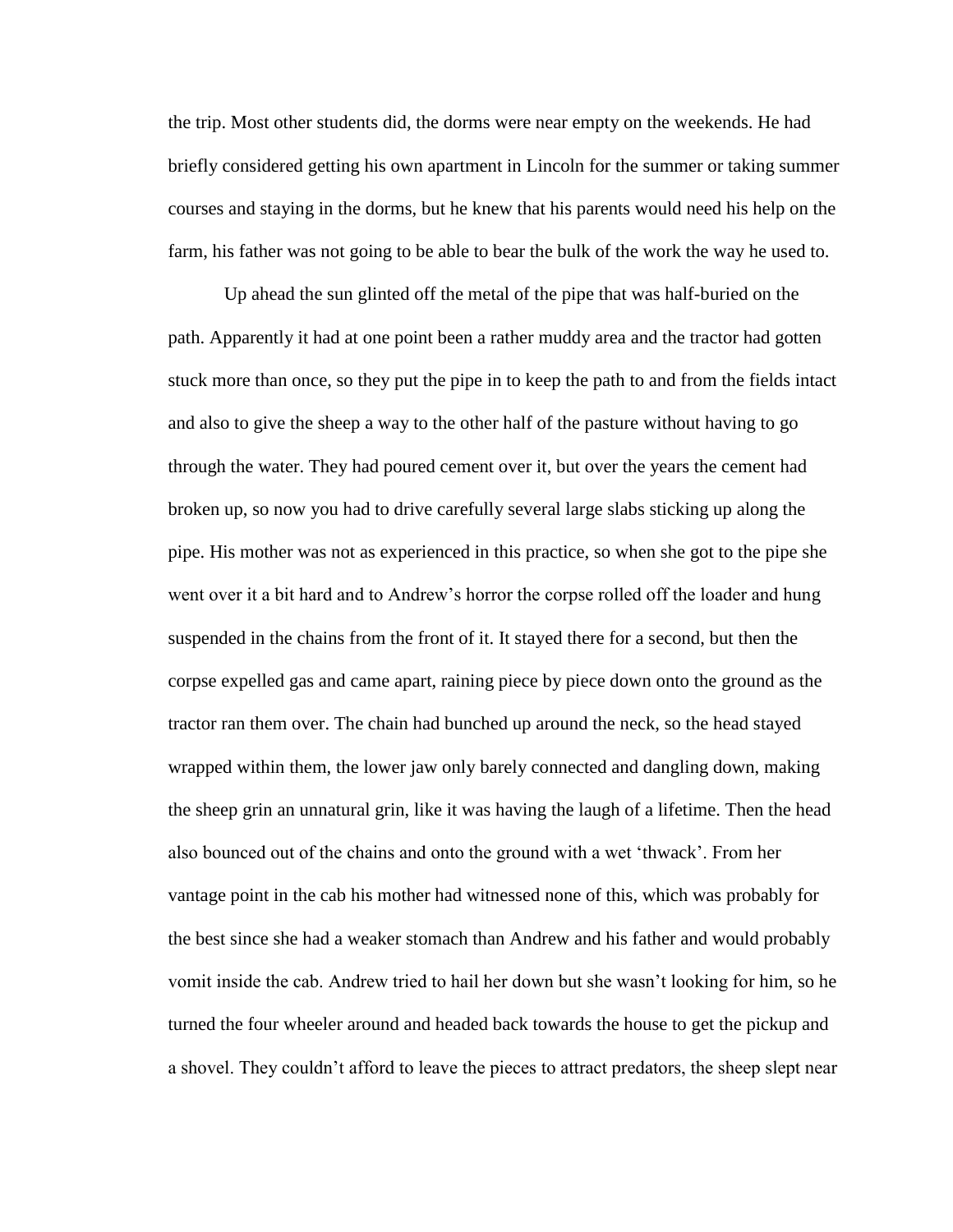there and they didn't want anything picking off their livestock. His mother would figure it out eventually, and by then he'd hopefully have it taken care of so she didn't have to see it at all.

His father was working in the garden, a chore that was apparently still something he could handle. Andrew could see the swell of his belly, though he was wearing even looser clothes than usual in an effort to hide it. Maybe people would think he had just developed a beer gut, though he was so thin to begin with that it was difficult to think anyone would be able to come to that conclusion. But people will believe the more unlikely condition if the alternative makes them uncomfortable. Obviously Andrew had done this, when his mother revealed that his father was trans Andrew didn't doubt the revelation, it was a moment where the words spoken out loud confirmed all of the little moments of doubt, cemented into place the thoughts Andrew had been too uncomfortable to acknowledge.

"We've been lying to you for 19 years."

He never looked like his father. He had wondered about their biological relationship for many years. His father was short, only 5'10, and Andrew was a whopping 6'3". Andrew had dirty blonde hair and blue eyes, both of his parents had brown hair and brown eyes. It was possible that somehow he had recessive genes from both, but his father's family all seemed to be dark-haired and brown-eyed. His mother's had some blonde and blue-eyed though. He had asked once if his was adopted. A thought occurred to him and he broke his silence with his father without even thinking, because it seemed so important.

"Are all of my grandparents really dead?" He called through the fence.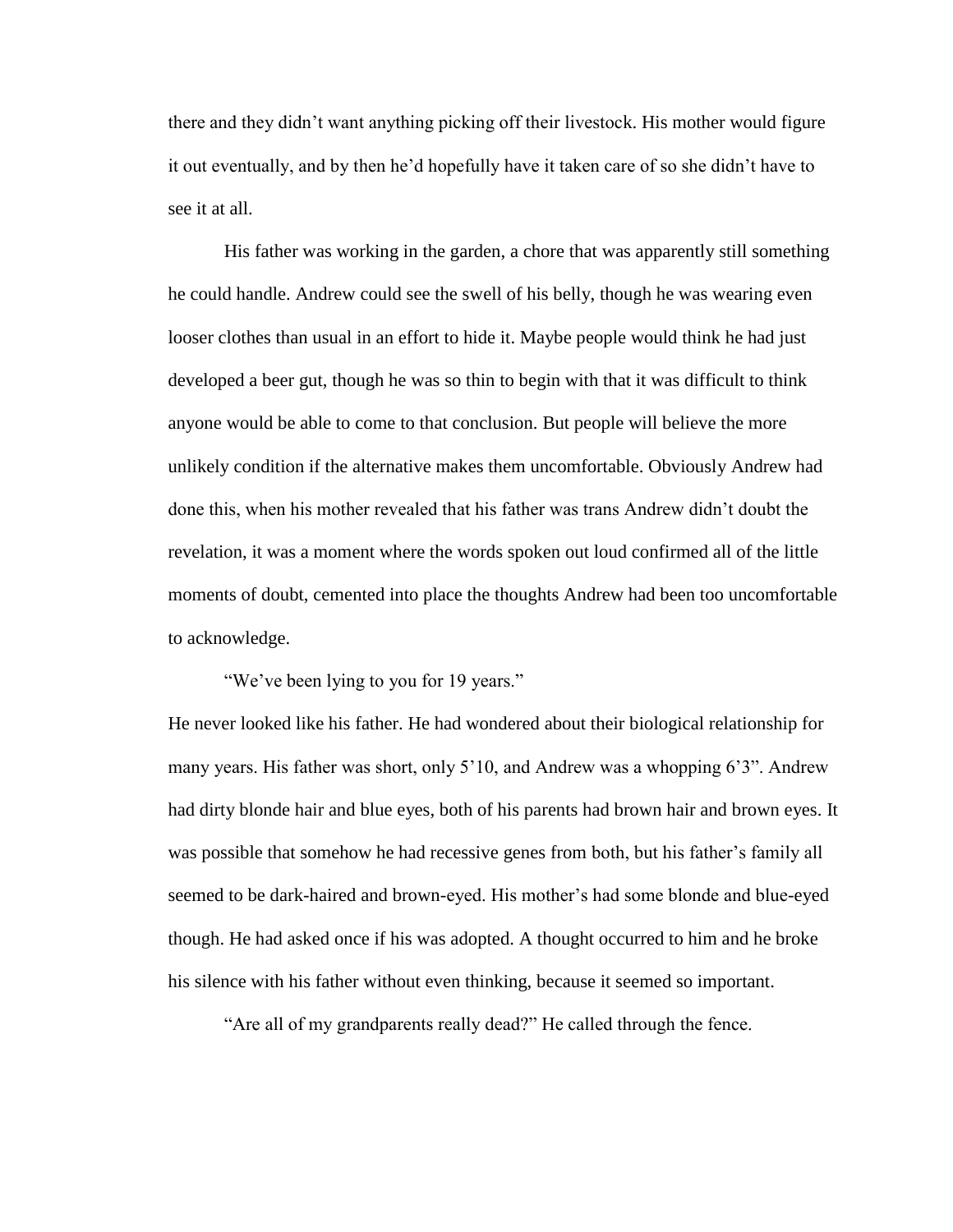"Both of your mother's parents live in Missouri." He leaned on the handle of the rake and waited for Andrew to continue, but Andrew turned to get the truck instead. "We need to talk." His father called after him, but Andrew wasn't ready, wasn't sure if he'd ever be ready.

"We have a midwife coming this afternoon. I'd like you to meet her." His father said as Andrew opened the door of the truck. "We're planning a home birth, you should be there so you can learn about it."

Andrew slammed the door and turned his back to the truck to face his father.

"Are you joking?" Andrew's father stood still, his expression unchanged. This had always been the way his parents dealt with any outbursts of anger on Andrew's part, they waited for his rage to burn itself out and then they went on with their day as though nothing had been said. Anger wasn't useful, and angry words are not real words, they had told him. Andrew took a breath to calm himself. He wanted his words to be real. He wanted his father to hear him.

"You lied to me." He started, but saying the words aloud brought the pain back to him and he lost control of his temper. His voice cracked and hot tears rolled down his cheeks as he continued. "You lied to me for 19 years. Not once. Probably hundreds of times. You didn't involve me in this decision at all, but you want me to be involved in its aftermath?"

"Its aftermath is your sister or brother." His father spoke quietly, acknowledging angry words for the first time Andrew could ever remember.

Andrew wanted to continue. He wanted to tackle every thought, all of the words swirling in his head ever since that Saturday in March. But his father was right. It was his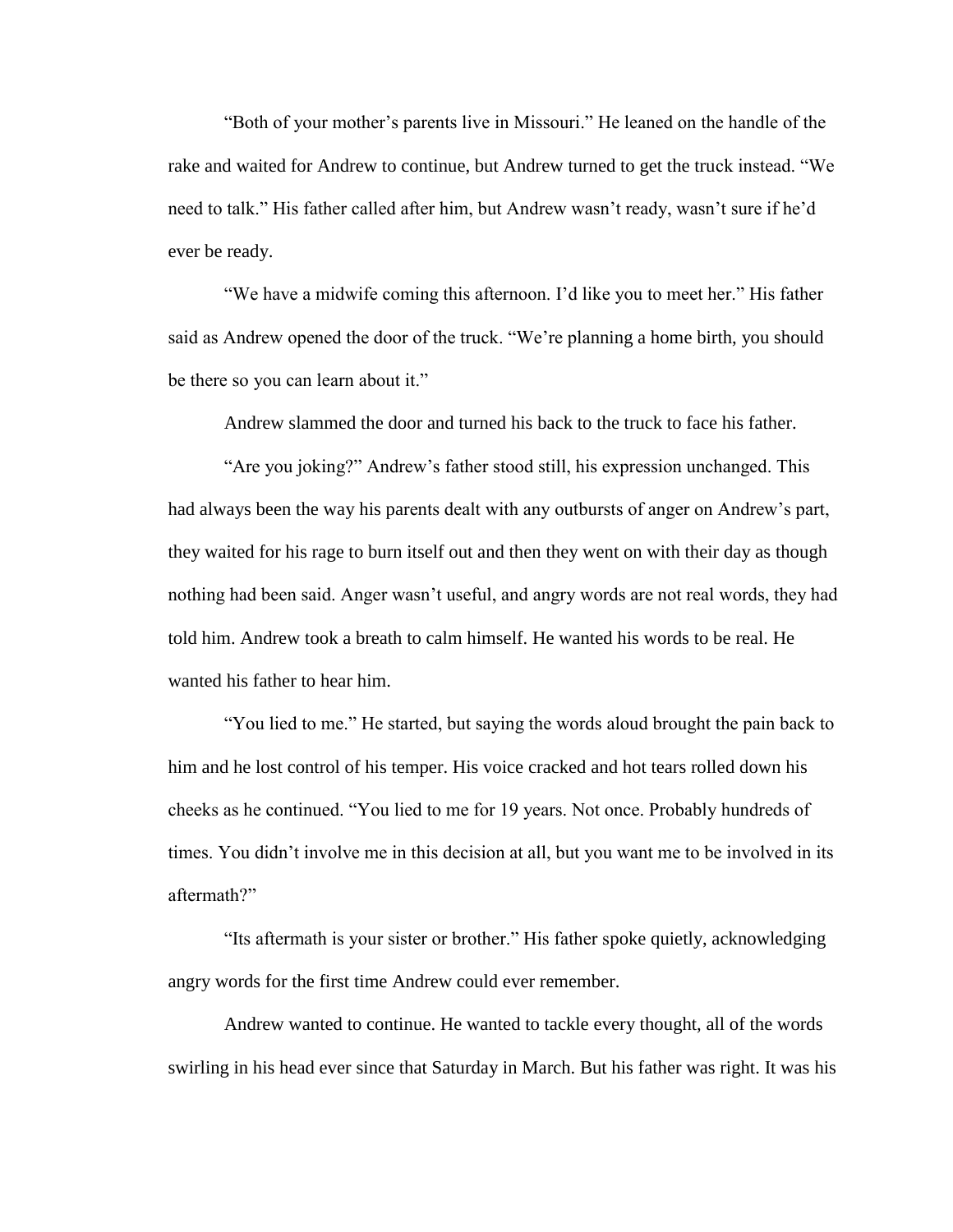sister or brother. None of this was about Andrew. None of it had ever been about Andrew. He returned to the truck, sliding the shovel across the seat and feeling sated by the familiar roar of the engine starting as he turned the key. He revved it a couple times, it was making the music of his mood, the noises he wished his own body was capable of making.

As he arrived back at the sight of the corpse explosion he saw the tractor near the dead yard. He wasn't sure if his mother was stopped there, still approaching, or on her way back, it is hard to tell which direction a vehicle is going at that distance. The conversation with his father felt like it had lasted forever, he had expected to see the tractor already parked by the mess, his mother losing her lunch over the incident. The thought spurned him to action, and he began shoveling the body parts into the pickup bed. He realized as he worked that he was arranging the parts back into their original position, back leg on the lower right end of the bed, front leg on the lower left, torso pieces in the center. As the tractor approached he had almost assembled the whole beast, though he was having trouble finding the head. He heard his mother approaching from behind so he put the tailgate up to hide the mess. But when he turned she was holding her on shovel out from her body, the head resting on the end of it still giving that sick grin. One of the eyeballs was still mostly intact, its milky gaze widened by the flesh sagging around it. Andrew could feel it staring at him, and his stomach turned. His mother dropped the head over the tailgate into the center of his re-creation as Andrew lost his own lunch as quietly as possible beside the truck.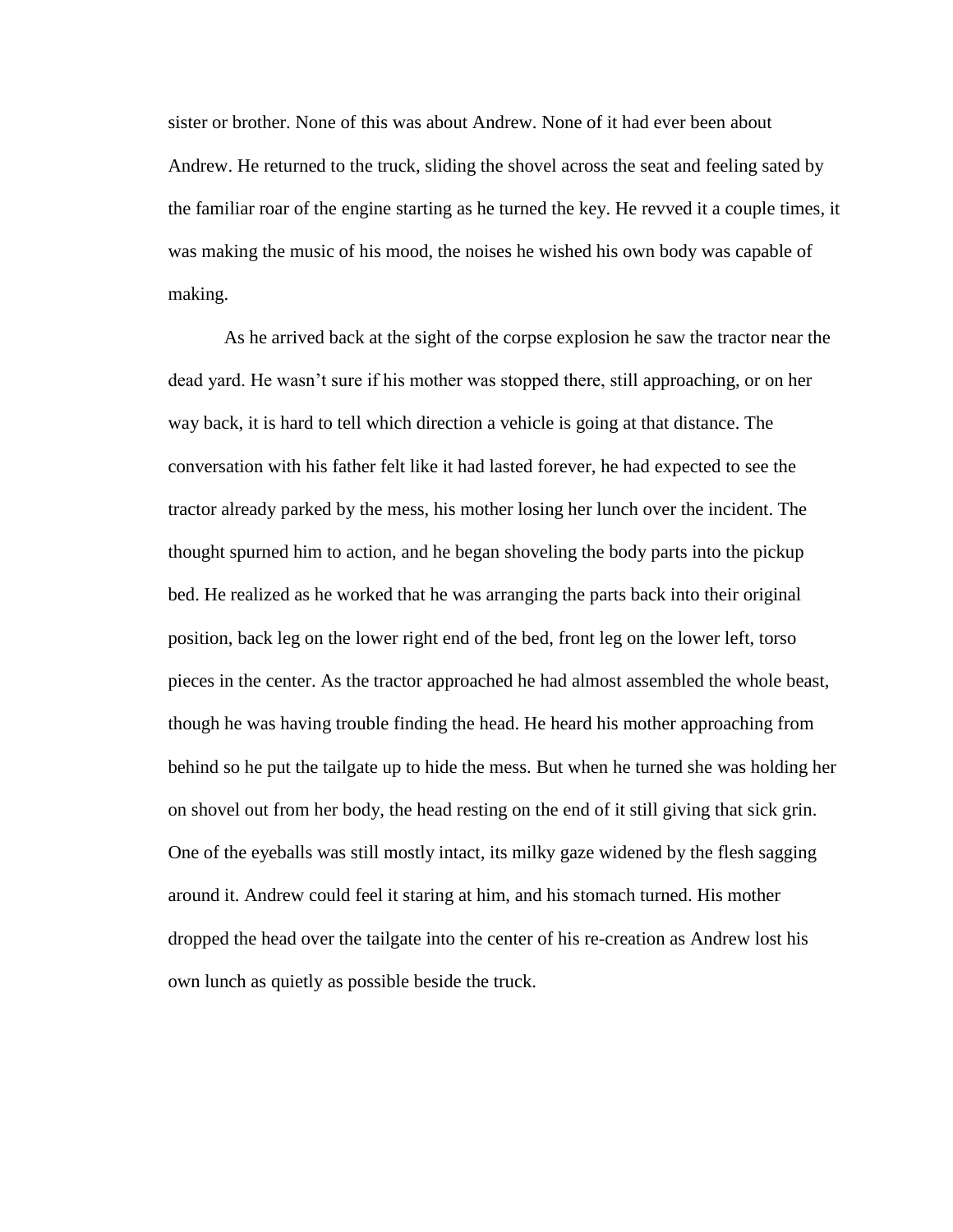#### **Santa Isn't Real**

<span id="page-56-0"></span>I was looking for Christmas presents. Isn't that always the story? You're digging through the closet for a sneak peek at your gifts and the next thing you know you're holding your mother's vibrator or your father's playboy collection. I was interested in more than just knowing what I was receiving for Christmas- I was searching for proof. I thought if I uncovered the elusive stack of gifts I could verify the non-existence of Santa Claus.

I was twelve at the time. My mother, sister and I lived alone in a run-down old house that belonged to my Grandmother. There were holes in the foundation that let in a constant stream of snakes and rodents in the summer and cold air in the winter. Walking down the worn green carpeted stairs in the mornings was a challenge- you had to avoid putting your foot through the rotting areas of the floor boards while simultaneously dodging the chunks of plaster that constantly fell out of the wall. The bottom three stairs were so bad that it was best to just jump off the side of the staircase at that point in the descent and land in the ever-present pile of soiled laundry that never quite made it to the basement and the washing machine. This level of poverty led me to consider myself wise beyond my years- educated by the school of hard knocks. I had stopped believing in Santa Claus ages ago, but my mother stubbornly refused to acknowledge her lie. My plan was simple: Find potential gifts, snap a Polaroid of them, hang on to it until Christmas and then use it as evidence to force her to confess.

I unearthed an old New Balance brand shoe box, the photo on the side depicted a standard pair of white nursing tennis shoes that my mother burned through faster than I outgrew my own shoes. I was unaware of the existence of things like porn, dildos and vibrators at such a tender age, so I threw off the lid without reservation. Inside was a pile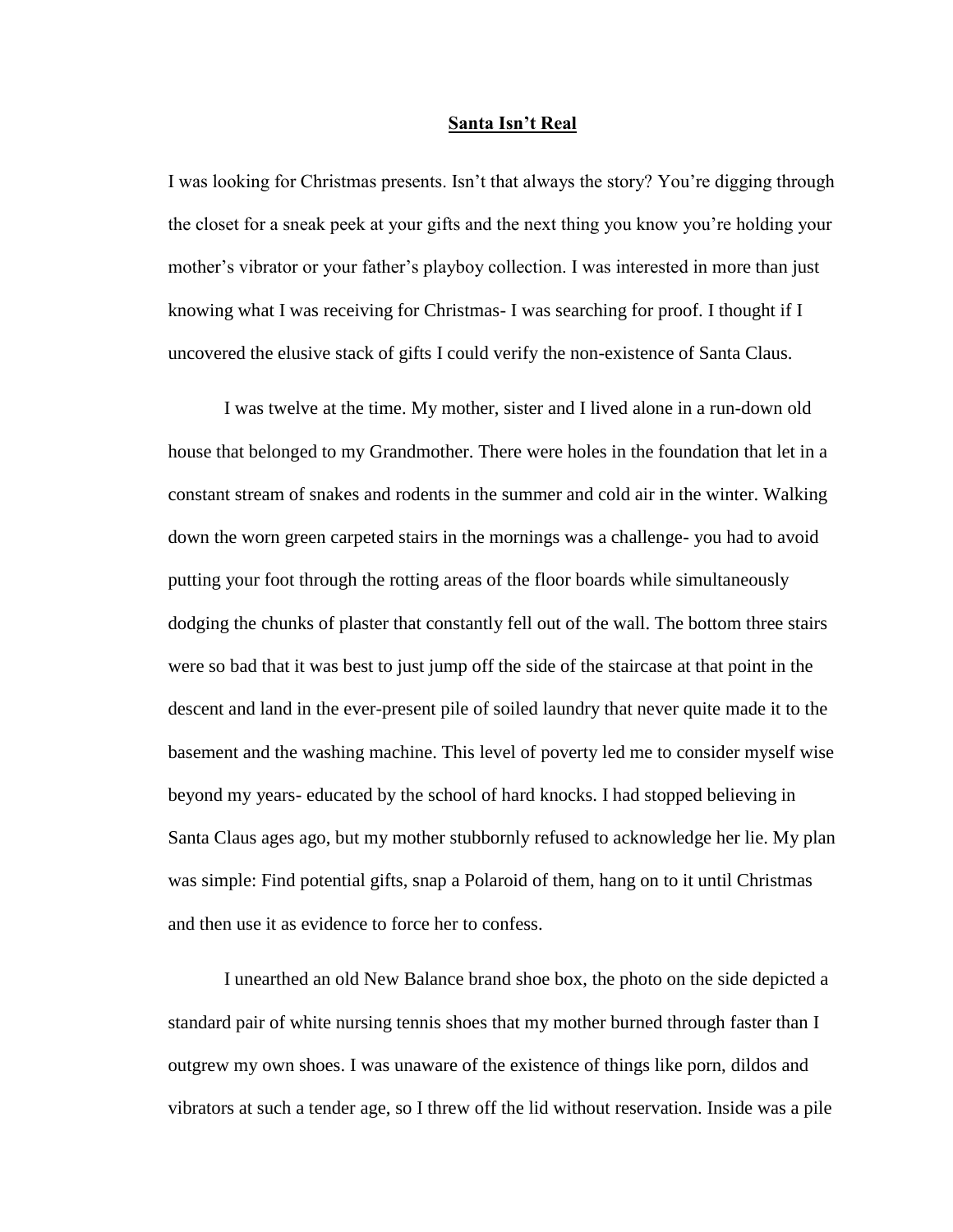of folded yellow legal pad paper covered with an unfamiliar handwriting. I pulled out the first and started reading.

*To the Love of my Life~*

*I know what I have done can never be forgiven. I am a bad, weak man and I am unworthy of you. You are always so compassionate and understanding and I know that I constantly disappoint you. I just want to let you know that I have never regretted anything more than my actions last weekend and I hope you can find it in your big, beautiful heart to forgive me.*

*Love,*

*Your pathetic husband*

The handwriting was suddenly more familiar. I recognized it from the backs of old photos and entries in my baby books. It belonged to my father, my childhood champion and friend. He used to take me fishing at the lake and helped me build a derby car to win a local race. He taught me how to recite "The Night Before Christmas" by memory at only eighteen months and used it as a party trick until he realized that other parents found it creepy and intimidating instead of charming. I spent countless hours banging senselessly on his drum set while he tried to compose new songs on his guitar. He was a musical genius- play a song for him once and he could play it back to you with eerie accuracy. I had his penchant for memorization but not his talent for music. I played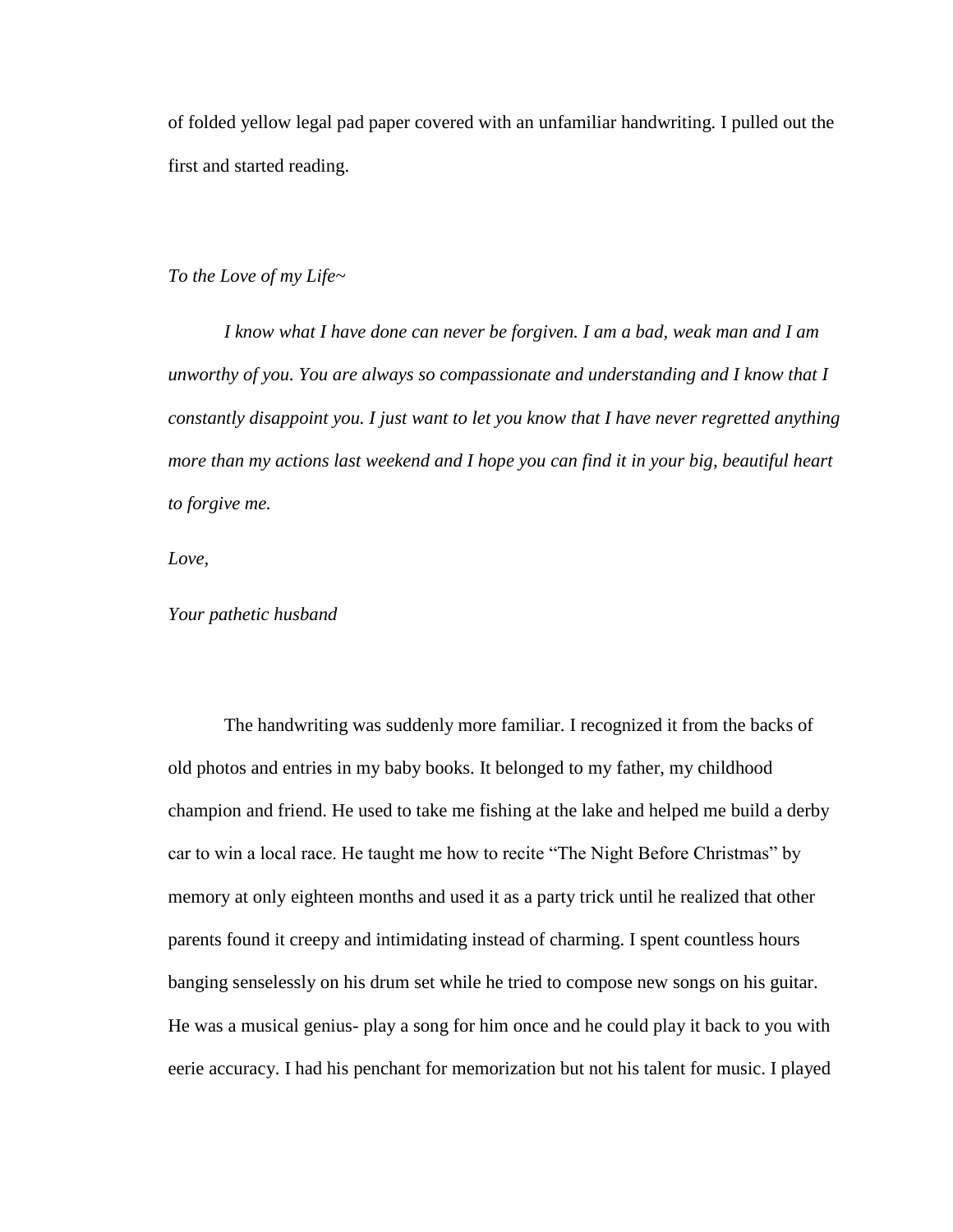flute in band but I was only second chair. The letter was vague and I couldn't make it make sense, no matter how hard I tried. My father could not have written it, I was sure. I packed the box back carefully and decided to spend my unsupervised time watching MTV instead.

That night I pulled the worn photo out from under my pillow and stared into my father's face. It was the only picture in the house of him, I knew my mother had to be aware that it was there but we never discussed it. His face was tan and angular, he sported the same nose as my little sister, a characteristic of the Tepp family. It arched up severely at the nostrils and you could see his nose hair just beyond the end of it even though it was light in color. The hair on his head was also blond, it hung long and straight just above his shoulders. The straightness was something neither of us had inherited, which was disappointing because smooth and straight was the hairstyle of choice at the time. My sister and I both sported replicas of my mother's wild and curly mane, though we ended up with more of an unpleasant wavy look than the beauty of a proper curl. In the morning I spent hours at the mirror with a straight iron every morning, but if there was even a trace of humidity in the air the waves would re-surface and all my work would be for naught.

Questions nagged at me over the next few days. I'd been expecting my father to come riding in to save me from the lifestyle we were leading with my mom. There were never any snakes when my father was with us. Thunder storms didn't shake plaster off the walls and into our beds. We were safe and happy and warm. I resolved to take another look at the letters and try to piece together a better picture of the situation.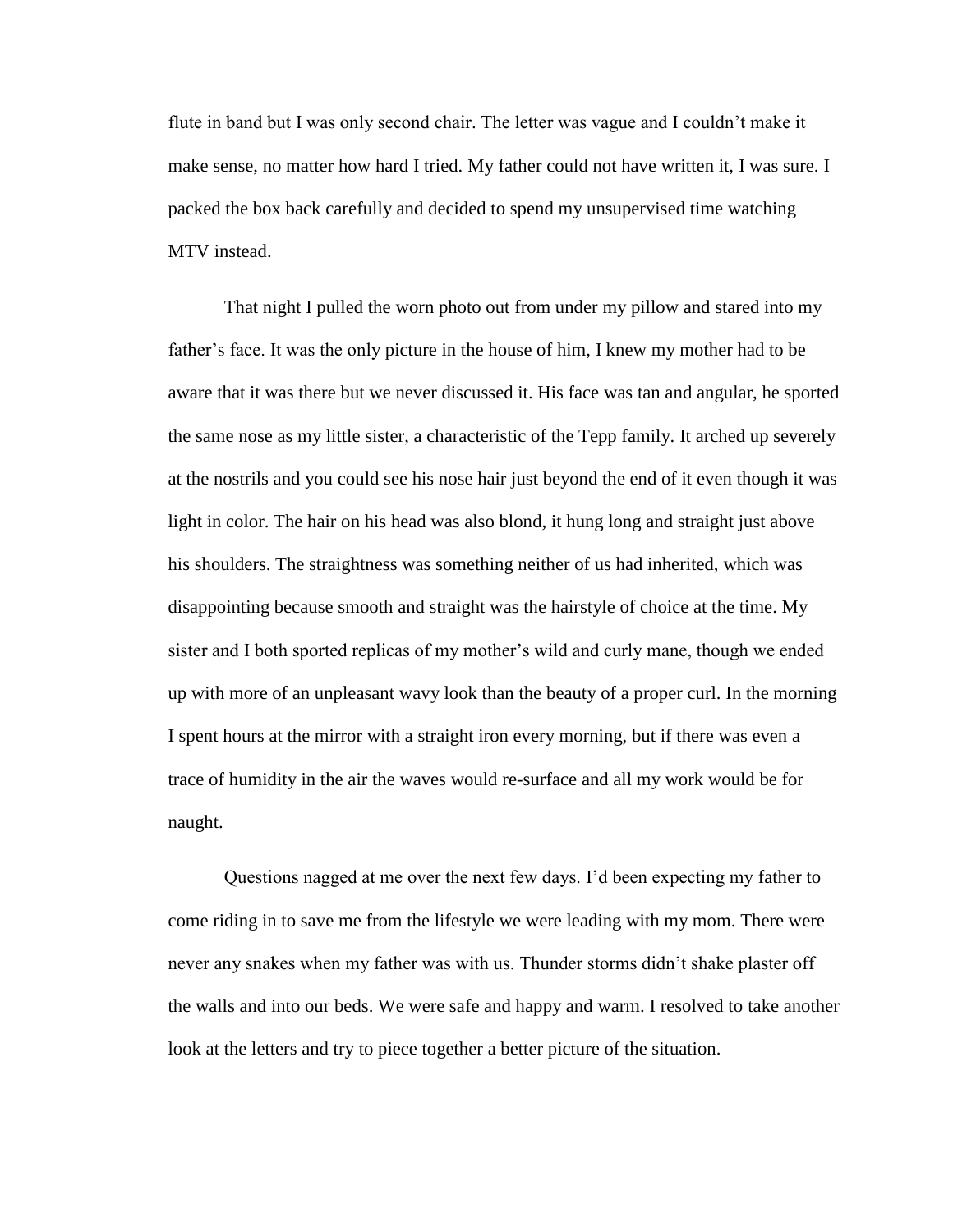My next opportunity only gave me enough time to get through a single letter, one that sounded almost identical to the first:

## *My dearest, most beautiful spouse~*

*You mean more to me than I can ever express with mere words. I spend every minute I am away from you in agony, because my heart aches for your presence. You are everything about me that makes me even a little bit good. I know that I am weak and I also know that I need you in my life more than anything. I am trying so hard to change, but I am not strong enough to do it without you. I need you.*

*Love,*

*John*

My mother pulled into the driveway as I finished my second reading of the letter. I stuffed the box back and managed to arrange myself on the couch moments before she entered the house. I realized I was staring at a suspiciously blank TV so I stretched and yawned as she entered and expressed that I had taken a nap.

On my next encounter with the box I had different intentions. I replaced it with a shoe box of my own and re-arranged the closet to look natural. Then I proceeded to hide the box in a tub of Barbies in the basement. For the next several weeks I would spend my unsupervised time reading through the letters under the dim glow of a naked 40 watt in the basement. It was cold so I often tucked myself into piles of old clothing. Most of the letters were like the first and second, only hinting at vague misdeeds. But a few were more specific: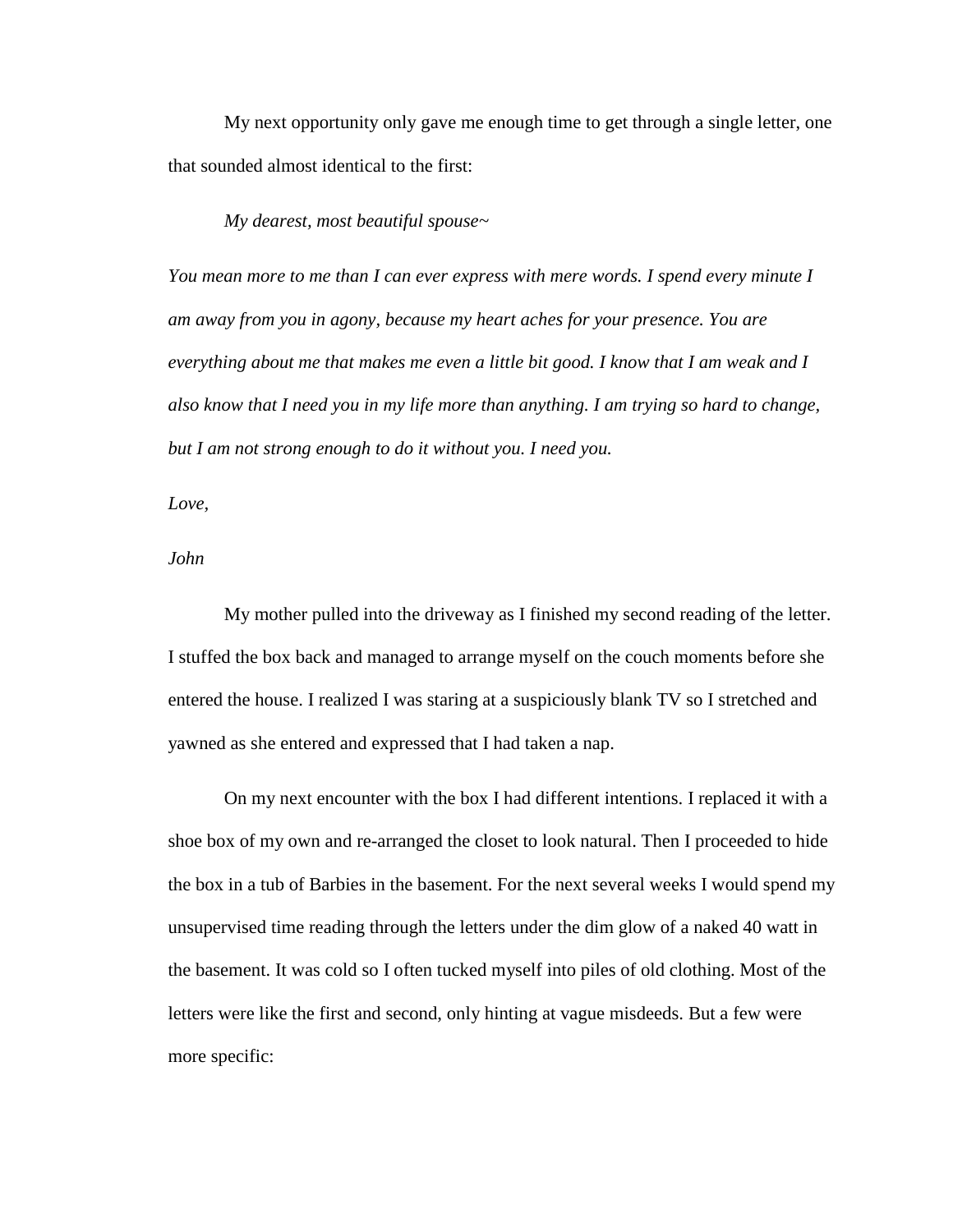## *Dear Sweetheart~*

*I am so sorry that I stole money from you and lied to you about it. I know we needed that money to pay the day care provider. It is so easy for me to slip back into bad*  habits and so hard for me to maintain good ones. I didn't grow up with the nurturing *environment you've provided me in our home. I hope you will continue to provide me with love and guidance so that I can stay on the path of goodness.*

*Love,*

## *Your humble servant*

I don't remember the specific incident with the day care, but I do know we shuffled between providers frequently during my younger years. There was one letter about an incident I was able to specifically recall- the Christmas before my parents divorced.

## *Dear Cheryl~*

*I know that this time I have gone too far. I let my temper get the best of me and I have damaged our relationship beyond the point of repair. I know you were only trying to save me from my addiction and I am sorely ashamed of my reaction. I can repair the wall and my gift to you but I know I can never patch up the hole in your opinion of me. I can only pray that you will see my anger for what it is- a symptom of my addiction- and allow me to once again occupy a space in your home.*

*Love,*

*Your most regretful spouse*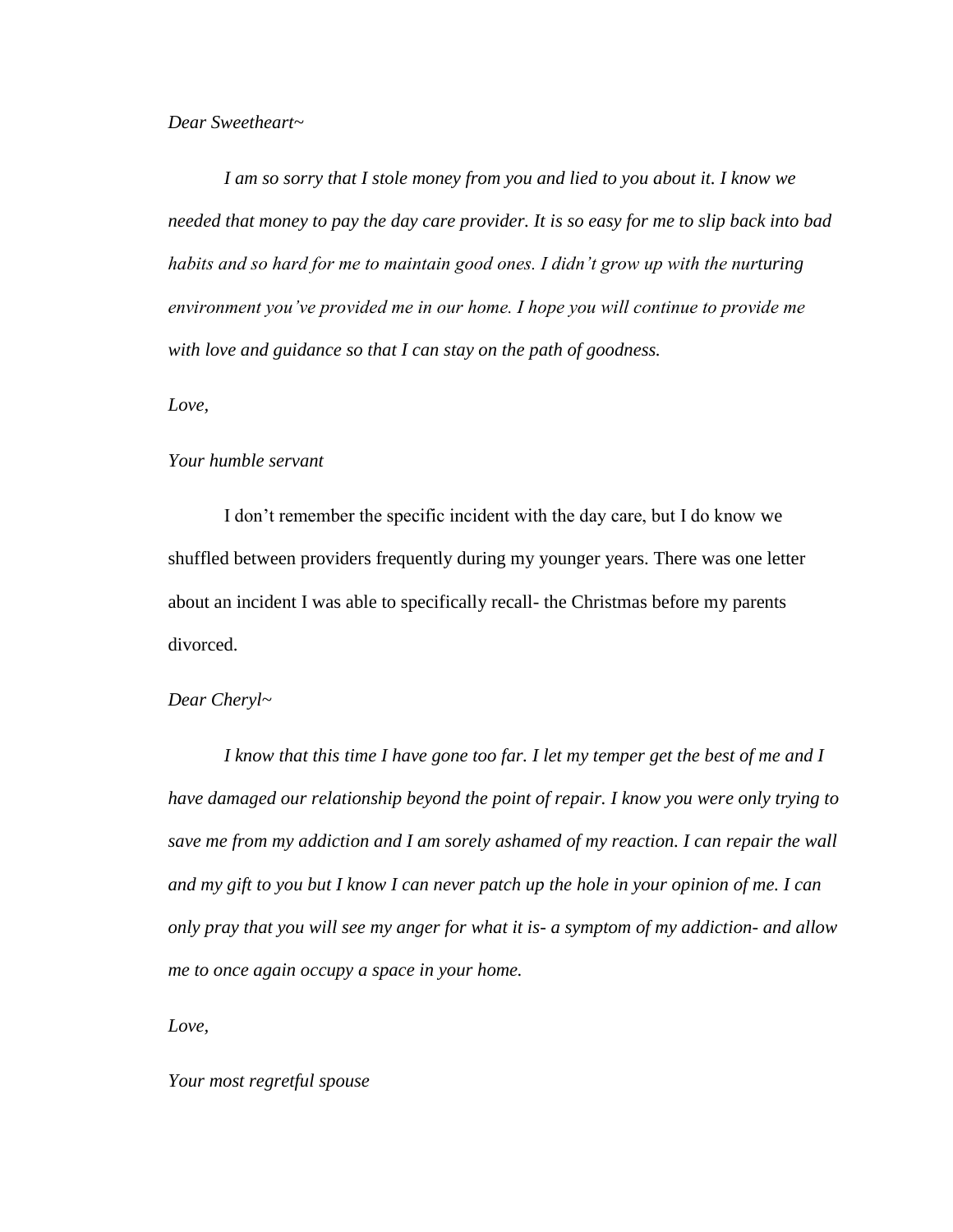I had been awake during that dispute, primarily because it was Christmas. I was busy pushing candy through the bars of my little sister's crib so that she could chomp them down, wrappers and all. My mother still tells people about the time my sister pooped candy wrappers, though she conveniently leaves out the part where she is engaged in a screaming match while this behavior is occurring. I could hear the raised voices, but I was trying to ignore them out of fear. They would yell, my father would stomp out and slam the bedroom door, then stomp into the music room and slam that door too. Rinse and repeat. I found my mother sweeping the shattered remains of the crystal nativity set she'd received from my father only hours before and behind her an enormous hole was in the drywall.

I continued to go through the letters, to decode the lies, betrayal, heroin addiction and stealing my father had engaged in. I wanted to understand the situation, I wanted to know why my mother had never disclosed any of it to me when I was screaming about what a horrible parent she was and packing up a suitcase I intended to carry all the way to my father. I packed that suitcase often, though I was never able to go through with my plans to run away to him because his location was unknown. In the years that followed I learned he was in prison in Texas, but at the time the world seemed less vast and complicated and I was sure if I just walked far enough down the block I would see him emerge from one of the nicer houses with open arms and a smile on his face. The letters spread like pestilence across my fantasies.

My mother eventually walked in on me reading the letters. Her car wouldn't start after work and she'd had to catch a cab home so I hadn't heard the crunch of her tires on the gravel driveway. It was inevitable, the way it is almost always inevitable that children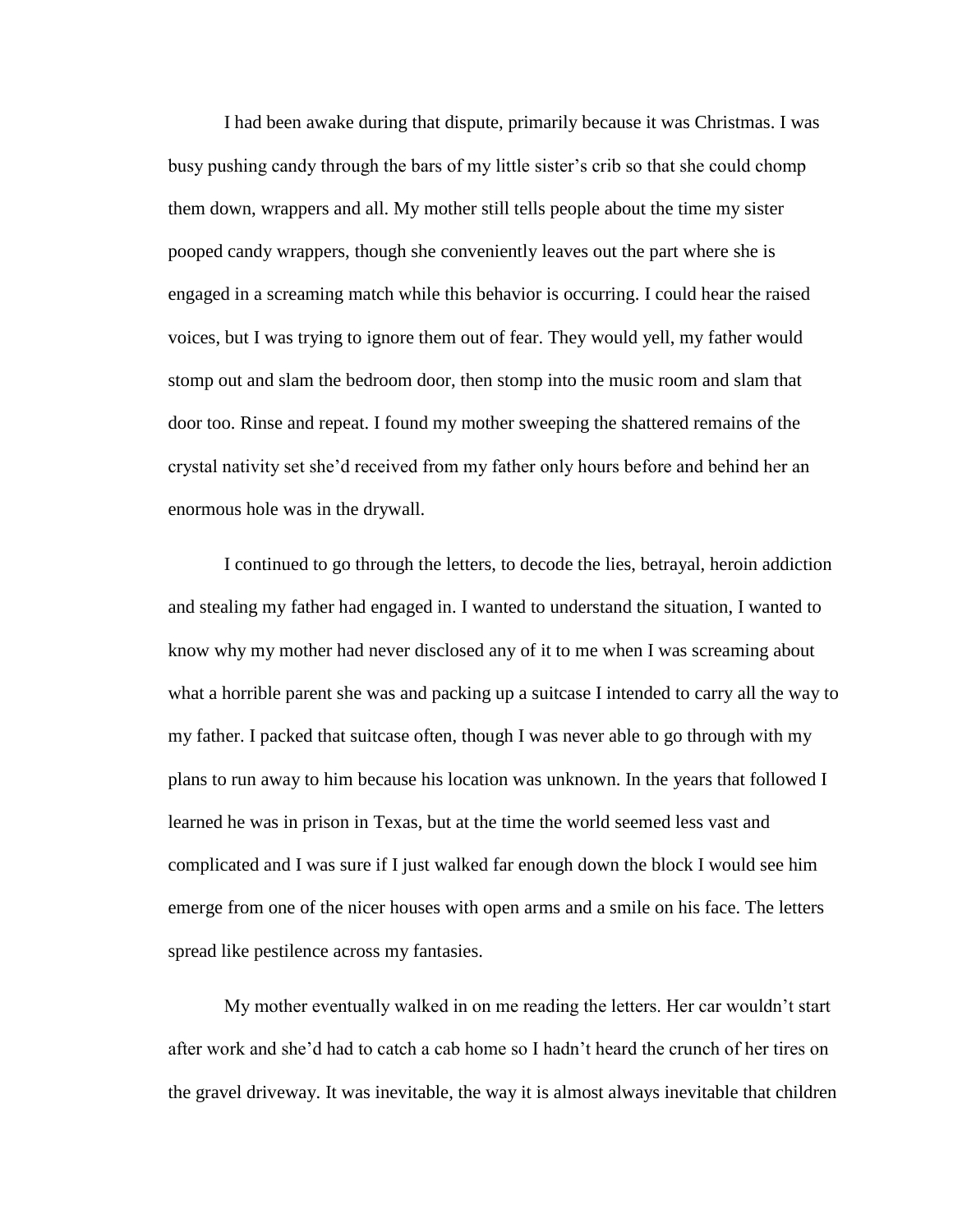will be caught when they are trying to hide things from their parents. Her eyes flashed anger and pain and I felt like I'd swallowed one of the weighted basketballs we used in PE class. She collected the letters and demanded an explanation, I was only able to stammer excuses about looking for Santa gifts for evidence. She stared me down for a long time, her lips pursed and her fists clenched. Finally she turned to leave, I knew she was not forgetting to punish me, only allowing me some time to stew in my guilt before she doled it out. At the doorway she paused and looked back at my face and the tears running off my cheeks.

"Santa isn't real." She said and stomped up the stairs.